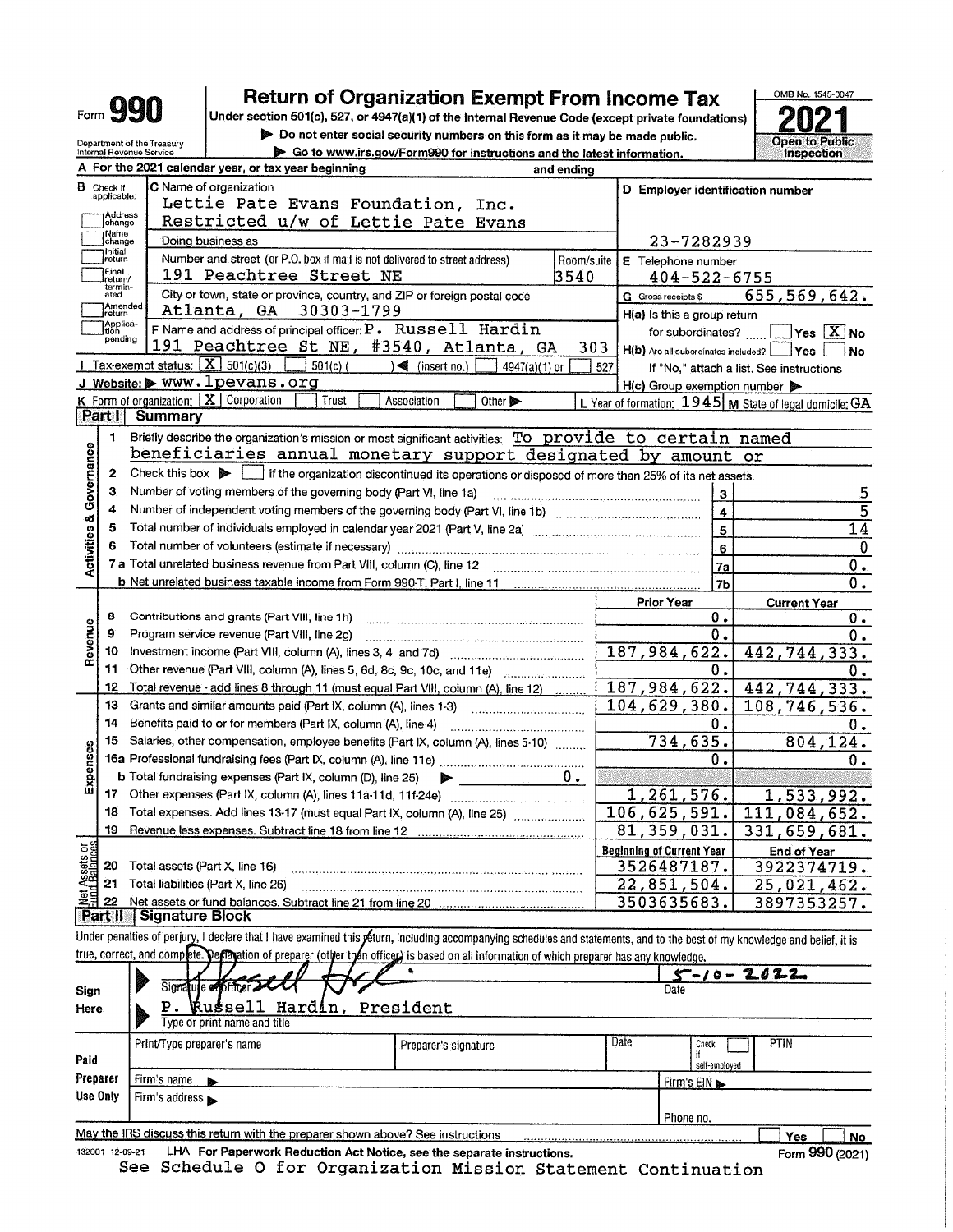|              | Lettie Pate Evans Foundation, Inc.                                                                                                                                                                                                                                                   |                                                 |
|--------------|--------------------------------------------------------------------------------------------------------------------------------------------------------------------------------------------------------------------------------------------------------------------------------------|-------------------------------------------------|
|              | Restricted u/w of Lettie Pate Evans<br>23-7282939<br>Form 990 (2021)<br><b>Part III Statement of Program Service Accomplishments</b>                                                                                                                                                 | Page 2                                          |
|              | Check if Schedule O contains a response or note to any line in this Part III                                                                                                                                                                                                         | $\boxed{\text{X}}$                              |
| 1.           | Briefly describe the organization's mission:                                                                                                                                                                                                                                         |                                                 |
|              | To provide to certain named beneficiaries annual monetary support                                                                                                                                                                                                                    |                                                 |
|              | designated by amount or percentage in the will of Lettie Pate Evans,                                                                                                                                                                                                                 |                                                 |
|              | deceased.                                                                                                                                                                                                                                                                            |                                                 |
| $\mathbf{2}$ | Did the organization undertake any significant program services during the year which were not listed on the                                                                                                                                                                         |                                                 |
|              | prior Form 990 or 990-EZ?                                                                                                                                                                                                                                                            | $\Box$ Yes $[\overline{\mathrm{X}}]$ No         |
|              | If "Yes," describe these new services on Schedule O.                                                                                                                                                                                                                                 |                                                 |
| 3            | Did the organization cease conducting, or make significant changes in how it conducts, any program services?                                                                                                                                                                         | $\boxed{\phantom{1}}$ Yes $\boxed{\text{X}}$ No |
|              | If "Yes," describe these changes on Schedule O.                                                                                                                                                                                                                                      |                                                 |
| 4            | Describe the organization's program service accomplishments for each of its three largest program services, as measured by expenses.<br>Section 501(c)(3) and 501(c)(4) organizations are required to report the amount of grants and allocations to others, the total expenses, and |                                                 |
|              | revenue, if any, for each program service reported.                                                                                                                                                                                                                                  |                                                 |
|              | 4a (Code: _____________)(Expenses \$______92,864,003. including grants of \$______92,426,651. ) (Revenue \$                                                                                                                                                                          |                                                 |
|              | Grants for Education. Grants were awarded to eight schools in Georgia                                                                                                                                                                                                                |                                                 |
|              | and Virginia according to the terms of the will that created the                                                                                                                                                                                                                     |                                                 |
|              | Restricted Fund, including Berry College, Emory University, Episcopal                                                                                                                                                                                                                |                                                 |
|              | High School in Virginia, Georgia Institute of Technology, Protestant<br>Episcopal Theological Seminary, Tallulah Falls School, Washington and                                                                                                                                        |                                                 |
|              | Lee University and The College of William and Mary. Funds received by                                                                                                                                                                                                                |                                                 |
|              | Emory University are used to maintain a surgical pavilion at Emory                                                                                                                                                                                                                   |                                                 |
|              | Hospital. The governing boards of the other recipient schools have                                                                                                                                                                                                                   |                                                 |
|              | full discretion to allocate grant funds.                                                                                                                                                                                                                                             |                                                 |
|              |                                                                                                                                                                                                                                                                                      |                                                 |
|              |                                                                                                                                                                                                                                                                                      |                                                 |
|              | $\hskip1cm$ ) (Expenses \$ $\hskip1cm 10$ , $925$ , $177$ $\hskip1cm .$ including grants of \$ $\hskip1cm 10$ , $873$ , $724$ $\hskip1cm .$ ) (Revenue \$ $\hskip1cm$<br>4b (Code:                                                                                                   |                                                 |
|              | Grants for Health. Grants were awarded to Children's Healthcare of                                                                                                                                                                                                                   |                                                 |
|              | Atlanta and Bath County Community Hospital in Hot Springs, Virginia                                                                                                                                                                                                                  |                                                 |
|              | according to the terms of the will that created the Restricted Fund.                                                                                                                                                                                                                 |                                                 |
|              | The governing boards of those hospitals have full discretion to                                                                                                                                                                                                                      |                                                 |
|              | allocate grant funds.                                                                                                                                                                                                                                                                |                                                 |
|              |                                                                                                                                                                                                                                                                                      |                                                 |
|              |                                                                                                                                                                                                                                                                                      |                                                 |
|              |                                                                                                                                                                                                                                                                                      |                                                 |
|              |                                                                                                                                                                                                                                                                                      |                                                 |
|              |                                                                                                                                                                                                                                                                                      |                                                 |
| 4с           | 5, 462, 890. including grants of \$ 5, 437, 162. ) (Revenue \$<br>(Expenses \$<br>(Code:                                                                                                                                                                                             |                                                 |
|              | Grants for Cultural Activities. Grants were awarded to the Virginia                                                                                                                                                                                                                  |                                                 |
|              | Museum of Fine Arts and the Trustees of Old Customs House in Yorktown,                                                                                                                                                                                                               |                                                 |
|              | Virginia according to the terms of the will that created the Restricted                                                                                                                                                                                                              |                                                 |
|              | The governing boards of those institutions have full discretion<br>Fund.                                                                                                                                                                                                             |                                                 |
|              | to allocate grant funds.                                                                                                                                                                                                                                                             |                                                 |
|              |                                                                                                                                                                                                                                                                                      |                                                 |
|              |                                                                                                                                                                                                                                                                                      |                                                 |
|              |                                                                                                                                                                                                                                                                                      |                                                 |
|              |                                                                                                                                                                                                                                                                                      |                                                 |
|              |                                                                                                                                                                                                                                                                                      |                                                 |
|              | 4d Other program services (Describe on Schedule O.)                                                                                                                                                                                                                                  |                                                 |
|              | $9,000.$ (Revenue \$<br>$9,042.$ including grants of \$<br>(Expenses \$                                                                                                                                                                                                              |                                                 |
|              | 109, 261, 112.<br>4e Total program service expenses                                                                                                                                                                                                                                  |                                                 |
|              |                                                                                                                                                                                                                                                                                      | Form 990 (2021)                                 |
|              | 132002 12-09-21                                                                                                                                                                                                                                                                      |                                                 |
|              | 2<br>$CAA$ $25217A$ $AD$ $ED$<br>2021 02021 LEBELE DABE EVANC EQUINDABLO EQ                                                                                                                                                                                                          |                                                 |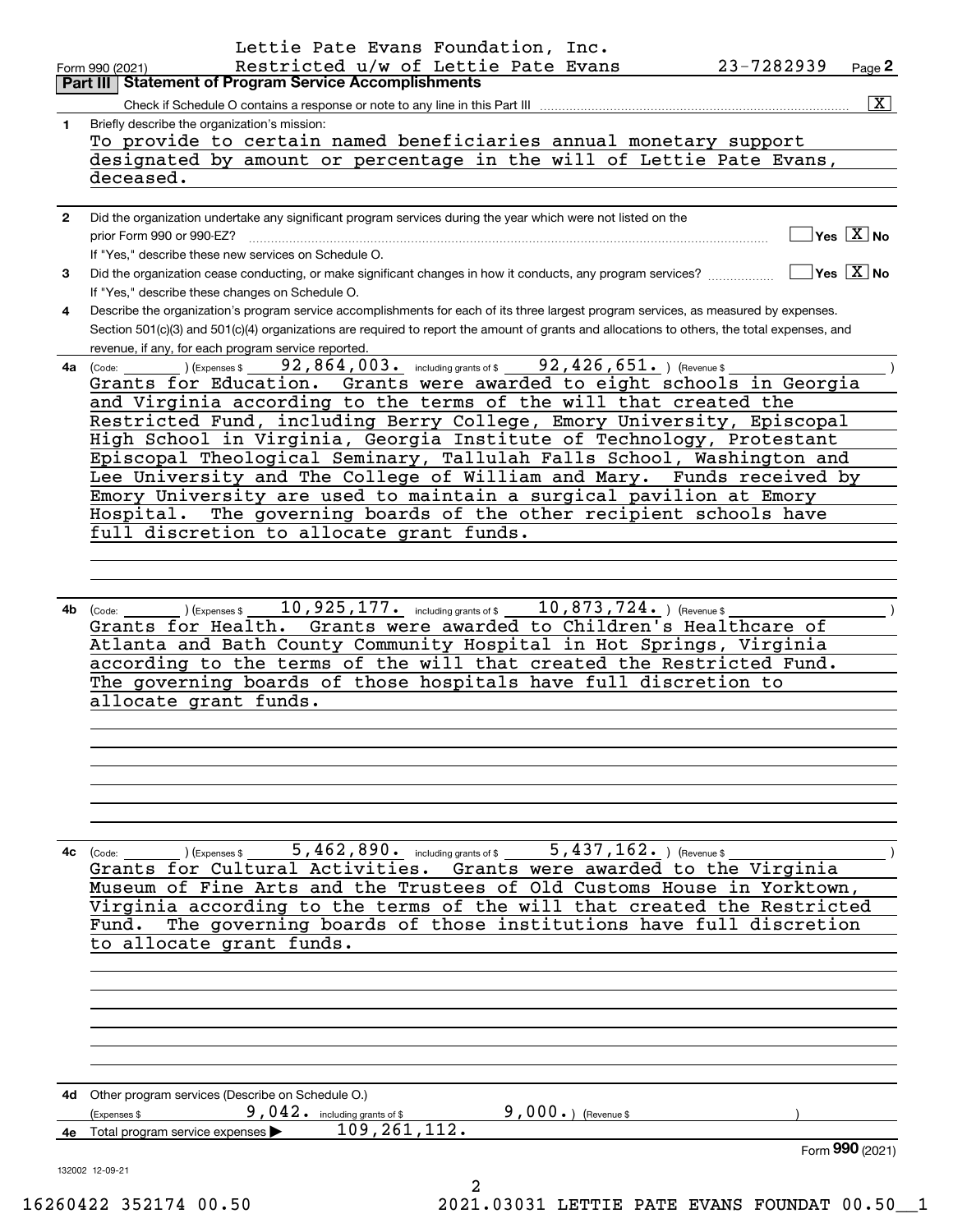|  | Form 990 (2021) |
|--|-----------------|

|     |                                                                                                                                   |                 | Yes | No              |
|-----|-----------------------------------------------------------------------------------------------------------------------------------|-----------------|-----|-----------------|
| 1.  | Is the organization described in section $501(c)(3)$ or $4947(a)(1)$ (other than a private foundation)?                           |                 |     |                 |
|     |                                                                                                                                   | 1               | х   |                 |
| 2   |                                                                                                                                   | $\mathbf{2}$    |     | X               |
| 3   | Did the organization engage in direct or indirect political campaign activities on behalf of or in opposition to candidates for   |                 |     |                 |
|     |                                                                                                                                   | 3               |     | X.              |
| 4   | Section 501(c)(3) organizations. Did the organization engage in lobbying activities, or have a section 501(h) election in effect  |                 |     |                 |
|     |                                                                                                                                   | 4               |     | x               |
| 5   | Is the organization a section 501(c)(4), 501(c)(5), or 501(c)(6) organization that receives membership dues, assessments, or      |                 |     |                 |
|     |                                                                                                                                   | 5               |     | x               |
| 6   | Did the organization maintain any donor advised funds or any similar funds or accounts for which donors have the right to         |                 |     |                 |
|     | provide advice on the distribution or investment of amounts in such funds or accounts? If "Yes," complete Schedule D, Part I      | 6               |     | x               |
| 7   | Did the organization receive or hold a conservation easement, including easements to preserve open space,                         |                 |     |                 |
|     |                                                                                                                                   | $\overline{7}$  |     | x               |
| 8   | Did the organization maintain collections of works of art, historical treasures, or other similar assets? If "Yes," complete      |                 |     |                 |
|     |                                                                                                                                   | 8               |     | x               |
| 9   | Did the organization report an amount in Part X, line 21, for escrow or custodial account liability, serve as a custodian for     |                 |     |                 |
|     | amounts not listed in Part X; or provide credit counseling, debt management, credit repair, or debt negotiation services?         |                 |     |                 |
|     |                                                                                                                                   | 9               |     | x               |
| 10  | Did the organization, directly or through a related organization, hold assets in donor-restricted endowments                      |                 |     |                 |
|     |                                                                                                                                   | 10              |     | x.              |
| 11  | If the organization's answer to any of the following questions is "Yes," then complete Schedule D, Parts VI, VII, VIII, IX, or X, |                 |     |                 |
|     | as applicable.                                                                                                                    |                 |     |                 |
| а   | Did the organization report an amount for land, buildings, and equipment in Part X, line 10? If "Yes," complete Schedule D,       |                 |     |                 |
|     |                                                                                                                                   | 11a             | х   |                 |
| b   | Did the organization report an amount for investments - other securities in Part X, line 12, that is 5% or more of its total      |                 |     |                 |
|     |                                                                                                                                   | 11b             | x   |                 |
| с   | Did the organization report an amount for investments - program related in Part X, line 13, that is 5% or more of its total       |                 |     |                 |
|     |                                                                                                                                   | 11c             |     | X.              |
| d   | Did the organization report an amount for other assets in Part X, line 15, that is 5% or more of its total assets reported in     |                 |     |                 |
|     |                                                                                                                                   | 11d             |     | X.              |
| е   | Did the organization report an amount for other liabilities in Part X, line 25? If "Yes," complete Schedule D, Part X             | 11e             | х   |                 |
| f   | Did the organization's separate or consolidated financial statements for the tax year include a footnote that addresses           |                 |     |                 |
|     | the organization's liability for uncertain tax positions under FIN 48 (ASC 740)? If "Yes," complete Schedule D, Part X            | 11f             |     | X.              |
|     | 12a Did the organization obtain separate, independent audited financial statements for the tax year? If "Yes," complete           |                 |     |                 |
|     |                                                                                                                                   | 12a             | x   |                 |
| b   | Was the organization included in consolidated, independent audited financial statements for the tax year?                         |                 |     |                 |
|     | If "Yes," and if the organization answered "No" to line 12a, then completing Schedule D, Parts XI and XII is optional             | 12 <sub>b</sub> |     |                 |
| 13  | Is the organization a school described in section $170(b)(1)(A)(ii)?$ If "Yes," complete Schedule E                               | 13              |     | X               |
| 14a | Did the organization maintain an office, employees, or agents outside of the United States?                                       | 14a             |     | x               |
| b   | Did the organization have aggregate revenues or expenses of more than \$10,000 from grantmaking, fundraising, business,           |                 |     |                 |
|     | investment, and program service activities outside the United States, or aggregate foreign investments valued at \$100,000        |                 |     |                 |
|     |                                                                                                                                   | 14b             |     | X.              |
| 15  | Did the organization report on Part IX, column (A), line 3, more than \$5,000 of grants or other assistance to or for any         |                 |     |                 |
|     |                                                                                                                                   | 15              |     | X.              |
| 16  | Did the organization report on Part IX, column (A), line 3, more than \$5,000 of aggregate grants or other assistance to          |                 |     |                 |
|     |                                                                                                                                   | 16              |     | X.              |
| 17  | Did the organization report a total of more than \$15,000 of expenses for professional fundraising services on Part IX,           |                 |     |                 |
|     |                                                                                                                                   | 17              |     | X.              |
| 18  | Did the organization report more than \$15,000 total of fundraising event gross income and contributions on Part VIII, lines      |                 |     |                 |
|     |                                                                                                                                   | 18              |     | X.              |
| 19  | Did the organization report more than \$15,000 of gross income from gaming activities on Part VIII, line 9a? If "Yes."            |                 |     |                 |
|     |                                                                                                                                   | 19              |     | x               |
| 20a |                                                                                                                                   | 20a             |     | X               |
| b   | If "Yes" to line 20a, did the organization attach a copy of its audited financial statements to this return?                      | 20b             |     |                 |
| 21  | Did the organization report more than \$5,000 of grants or other assistance to any domestic organization or                       |                 |     |                 |
|     |                                                                                                                                   | 21              | х   |                 |
|     | 132003 12-09-21                                                                                                                   |                 |     | Form 990 (2021) |

3

132003 12-09-21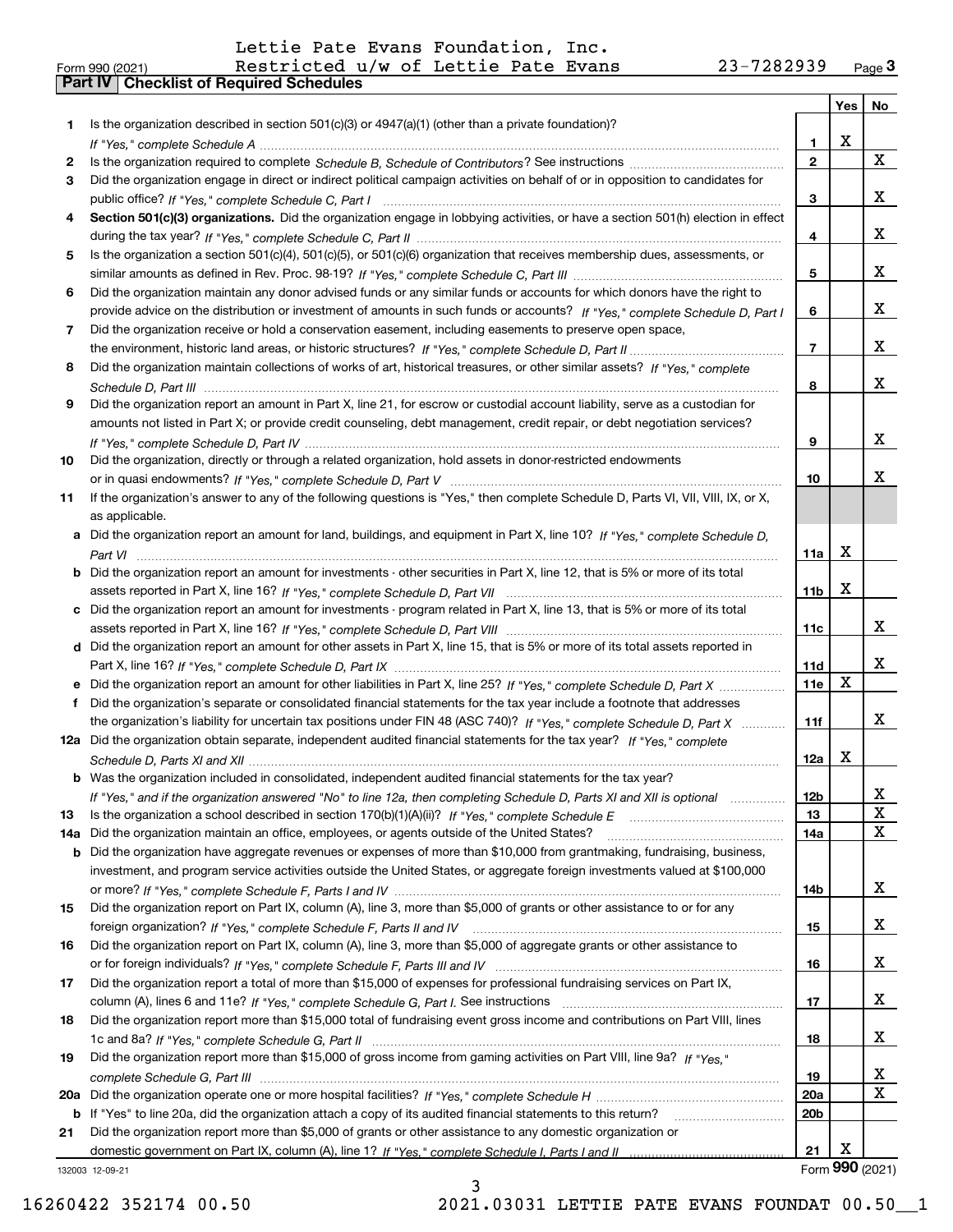*(continued)*

|               |                                                                                                                                       |            | Yes | No                    |
|---------------|---------------------------------------------------------------------------------------------------------------------------------------|------------|-----|-----------------------|
| 22            | Did the organization report more than \$5,000 of grants or other assistance to or for domestic individuals on                         |            |     |                       |
|               |                                                                                                                                       | 22         |     | x                     |
| 23            | Did the organization answer "Yes" to Part VII, Section A, line 3, 4, or 5, about compensation of the organization's current           |            |     |                       |
|               | and former officers, directors, trustees, key employees, and highest compensated employees? If "Yes," complete                        |            |     |                       |
|               |                                                                                                                                       | 23         | x   |                       |
|               | 24a Did the organization have a tax-exempt bond issue with an outstanding principal amount of more than \$100,000 as of the           |            |     |                       |
|               | last day of the year, that was issued after December 31, 2002? If "Yes," answer lines 24b through 24d and complete                    |            |     |                       |
|               |                                                                                                                                       | 24a        |     | X.                    |
|               | <b>b</b> Did the organization invest any proceeds of tax-exempt bonds beyond a temporary period exception?                            | 24b        |     |                       |
|               | c Did the organization maintain an escrow account other than a refunding escrow at any time during the year to defease                |            |     |                       |
|               | any tax-exempt bonds?                                                                                                                 | 24c        |     |                       |
|               |                                                                                                                                       | 24d        |     |                       |
|               | 25a Section 501(c)(3), 501(c)(4), and 501(c)(29) organizations. Did the organization engage in an excess benefit                      |            |     |                       |
|               |                                                                                                                                       | 25a        |     | x                     |
|               | b Is the organization aware that it engaged in an excess benefit transaction with a disqualified person in a prior year, and          |            |     |                       |
|               | that the transaction has not been reported on any of the organization's prior Forms 990 or 990-EZ? If "Yes." complete                 |            |     |                       |
|               |                                                                                                                                       | 25b        |     | x                     |
|               | Schedule L, Part I<br>Did the organization report any amount on Part X, line 5 or 22, for receivables from or payables to any current |            |     |                       |
| 26            |                                                                                                                                       |            |     |                       |
|               | or former officer, director, trustee, key employee, creator or founder, substantial contributor, or 35%                               |            |     |                       |
|               |                                                                                                                                       | 26         |     | x                     |
| 27            | Did the organization provide a grant or other assistance to any current or former officer, director, trustee, key employee,           |            |     |                       |
|               | creator or founder, substantial contributor or employee thereof, a grant selection committee member, or to a 35% controlled           |            |     |                       |
|               | entity (including an employee thereof) or family member of any of these persons? If "Yes," complete Schedule L, Part III              | 27         |     | x                     |
| 28            | Was the organization a party to a business transaction with one of the following parties (see the Schedule L, Part IV,                |            |     |                       |
|               | instructions for applicable filing thresholds, conditions, and exceptions):                                                           |            |     |                       |
|               | a A current or former officer, director, trustee, key employee, creator or founder, or substantial contributor? If                    |            |     |                       |
|               |                                                                                                                                       | 28a        |     | x                     |
|               |                                                                                                                                       | 28b        |     | X                     |
|               | c A 35% controlled entity of one or more individuals and/or organizations described in line 28a or 28b? If                            |            |     |                       |
|               |                                                                                                                                       | 28c        |     | x                     |
| 29            |                                                                                                                                       | 29         |     | X                     |
| 30            | Did the organization receive contributions of art, historical treasures, or other similar assets, or qualified conservation           |            |     |                       |
|               |                                                                                                                                       | 30         |     | x                     |
| 31            | Did the organization liquidate, terminate, or dissolve and cease operations? If "Yes," complete Schedule N, Part I                    | 31         |     | X                     |
| 32            | Did the organization sell, exchange, dispose of, or transfer more than 25% of its net assets? If "Yes," complete                      |            |     |                       |
|               |                                                                                                                                       | 32         |     | x                     |
| 33            | Did the organization own 100% of an entity disregarded as separate from the organization under Regulations                            |            |     |                       |
|               |                                                                                                                                       | 33         |     | X                     |
| 34            | Was the organization related to any tax-exempt or taxable entity? If "Yes," complete Schedule R, Part II, III, or IV, and             |            |     |                       |
|               |                                                                                                                                       | 34         | X   |                       |
|               | 35a Did the organization have a controlled entity within the meaning of section 512(b)(13)?                                           | <b>35a</b> |     | X                     |
|               | b If "Yes" to line 35a, did the organization receive any payment from or engage in any transaction with a controlled entity           |            |     |                       |
|               |                                                                                                                                       | 35b        |     |                       |
| 36            | Section 501(c)(3) organizations. Did the organization make any transfers to an exempt non-charitable related organization?            |            |     |                       |
|               |                                                                                                                                       | 36         |     | x                     |
| 37            | Did the organization conduct more than 5% of its activities through an entity that is not a related organization                      |            |     |                       |
|               |                                                                                                                                       | 37         |     | x                     |
| 38            | Did the organization complete Schedule O and provide explanations on Schedule O for Part VI, lines 11b and 19?                        |            |     |                       |
|               | Note: All Form 990 filers are required to complete Schedule O                                                                         | 38         | X   |                       |
| <b>Part V</b> | <b>Statements Regarding Other IRS Filings and Tax Compliance</b>                                                                      |            |     |                       |
|               | Check if Schedule O contains a response or note to any line in this Part V                                                            |            |     | $\overline{\text{X}}$ |
|               |                                                                                                                                       |            | Yes | No                    |
|               | 6<br><b>1a</b> Enter the number reported in box 3 of Form 1096. Enter 0 if not applicable <i>mummumumum</i><br>1a                     |            |     |                       |
|               | $\mathbf{0}$<br><b>b</b> Enter the number of Forms W-2G included on line 1a. Enter -0- if not applicable <i>manumumum</i><br>1b       |            |     |                       |
|               | c Did the organization comply with backup withholding rules for reportable payments to vendors and reportable gaming                  |            |     |                       |
|               | (gambling) winnings to prize winners?                                                                                                 | 1c         |     |                       |
|               | 132004 12-09-21                                                                                                                       |            |     | Form 990 (2021)       |
|               | 4                                                                                                                                     |            |     |                       |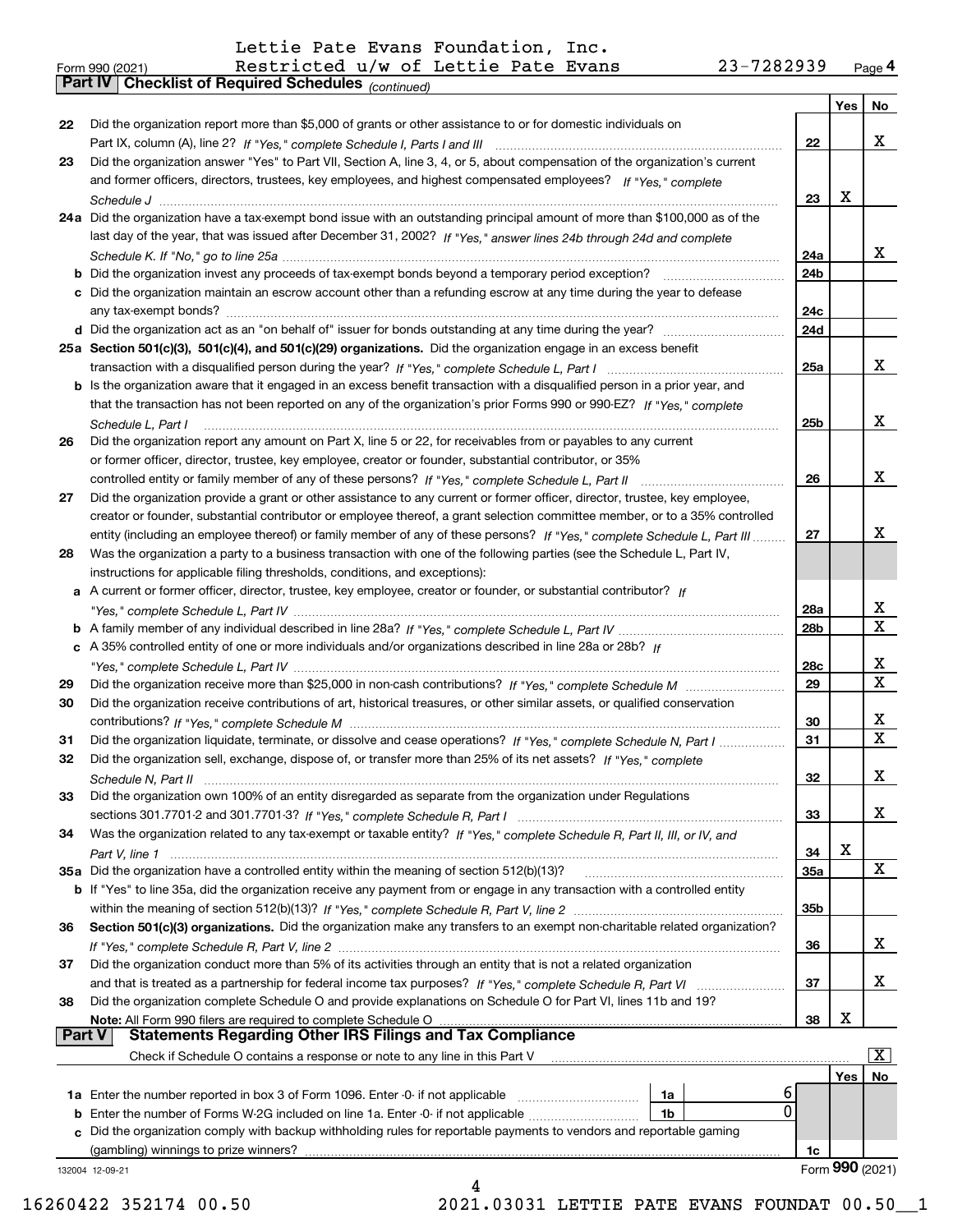|  |  |  | Lettie Pate Evans Foundation, Inc. |  |
|--|--|--|------------------------------------|--|
|--|--|--|------------------------------------|--|

|    | 2a Enter the number of employees reported on Form W-3, Transmittal of Wage and Tax Statements,                                                  |                | Yes | No. |
|----|-------------------------------------------------------------------------------------------------------------------------------------------------|----------------|-----|-----|
|    | 14<br>filed for the calendar year ending with or within the year covered by this return <i>manumumumum</i><br>2a                                |                |     |     |
|    |                                                                                                                                                 | 2 <sub>b</sub> | X   |     |
|    |                                                                                                                                                 |                |     |     |
|    | 3a Did the organization have unrelated business gross income of \$1,000 or more during the year?                                                | 3a             |     | X   |
|    |                                                                                                                                                 | 3 <sub>b</sub> |     |     |
|    | 4a At any time during the calendar year, did the organization have an interest in, or a signature or other authority over, a                    |                |     |     |
|    | financial account in a foreign country (such as a bank account, securities account, or other financial account)?                                | 4a             |     | х   |
|    | <b>b</b> If "Yes," enter the name of the foreign country $\triangleright$                                                                       |                |     |     |
|    | See instructions for filing requirements for FinCEN Form 114, Report of Foreign Bank and Financial Accounts (FBAR).                             |                |     |     |
|    |                                                                                                                                                 | 5a             |     | х   |
| b  |                                                                                                                                                 | 5 <sub>b</sub> |     | X   |
|    |                                                                                                                                                 | 5c             |     |     |
|    | 6a Does the organization have annual gross receipts that are normally greater than \$100,000, and did the organization solicit                  |                |     |     |
|    | any contributions that were not tax deductible as charitable contributions?                                                                     | 6a             |     | X   |
|    | <b>b</b> If "Yes," did the organization include with every solicitation an express statement that such contributions or gifts                   |                |     |     |
|    |                                                                                                                                                 |                |     |     |
|    | were not tax deductible?<br>Organizations that may receive deductible contributions under section 170(c).                                       | 6b             |     |     |
| 7  |                                                                                                                                                 |                |     | X   |
| а  | Did the organization receive a payment in excess of \$75 made partly as a contribution and partly for goods and services provided to the payor? | 7a             |     |     |
|    | <b>b</b> If "Yes," did the organization notify the donor of the value of the goods or services provided?                                        | 7b             |     |     |
|    | c Did the organization sell, exchange, or otherwise dispose of tangible personal property for which it was required                             |                |     | х   |
|    |                                                                                                                                                 | 7с             |     |     |
|    | 7d                                                                                                                                              |                |     | x   |
|    | e Did the organization receive any funds, directly or indirectly, to pay premiums on a personal benefit contract?                               | 7e             |     | X   |
| Ť. | Did the organization, during the year, pay premiums, directly or indirectly, on a personal benefit contract?                                    | 7f             |     |     |
| g  | If the organization received a contribution of qualified intellectual property, did the organization file Form 8899 as required?                | 7g             |     |     |
| h. | If the organization received a contribution of cars, boats, airplanes, or other vehicles, did the organization file a Form 1098-C?              | 7h             |     |     |
| 8  | Sponsoring organizations maintaining donor advised funds. Did a donor advised fund maintained by the                                            |                |     |     |
|    | sponsoring organization have excess business holdings at any time during the year?                                                              | 8              |     |     |
| 9  | Sponsoring organizations maintaining donor advised funds.                                                                                       |                |     |     |
| а  | Did the sponsoring organization make any taxable distributions under section 4966?                                                              | 9a             |     |     |
| b  | Did the sponsoring organization make a distribution to a donor, donor advisor, or related person? [[[[[[[[[[[                                   | 9b             |     |     |
| 10 | Section 501(c)(7) organizations. Enter:                                                                                                         |                |     |     |
| а  | 10a                                                                                                                                             |                |     |     |
|    | 10 <sub>b</sub><br>b Gross receipts, included on Form 990, Part VIII, line 12, for public use of club facilities                                |                |     |     |
| 11 | Section 501(c)(12) organizations. Enter:                                                                                                        |                |     |     |
|    | 11a                                                                                                                                             |                |     |     |
|    | <b>b</b> Gross income from other sources. (Do not net amounts due or paid to other sources against                                              |                |     |     |
|    | 11b                                                                                                                                             |                |     |     |
|    | 12a Section 4947(a)(1) non-exempt charitable trusts. Is the organization filing Form 990 in lieu of Form 1041?                                  | 12a            |     |     |
|    |                                                                                                                                                 |                |     |     |
| 13 | Section 501(c)(29) qualified nonprofit health insurance issuers.                                                                                |                |     |     |
|    |                                                                                                                                                 | 13а            |     |     |
|    | Note: See the instructions for additional information the organization must report on Schedule O.                                               |                |     |     |
|    | <b>b</b> Enter the amount of reserves the organization is required to maintain by the states in which the                                       |                |     |     |
|    | 13b                                                                                                                                             |                |     |     |
|    | 13c                                                                                                                                             |                |     |     |
|    | 14a Did the organization receive any payments for indoor tanning services during the tax year?                                                  | 14a            |     | X   |
|    |                                                                                                                                                 | 14b            |     |     |
| 15 | Is the organization subject to the section 4960 tax on payment(s) of more than \$1,000,000 in remuneration or                                   |                |     |     |
|    |                                                                                                                                                 | 15             |     | x   |
|    | If "Yes," see the instructions and file Form 4720, Schedule N.                                                                                  |                |     |     |
| 16 | Is the organization an educational institution subject to the section 4968 excise tax on net investment income?                                 | 16             |     | х   |
|    | If "Yes," complete Form 4720, Schedule O.                                                                                                       |                |     |     |
| 17 | Section 501(c)(21) organizations. Did the trust, any disqualified person, or mine operator engage in any                                        |                |     |     |
|    |                                                                                                                                                 | 17             |     |     |
|    | If "Yes," complete Form 6069.                                                                                                                   |                |     |     |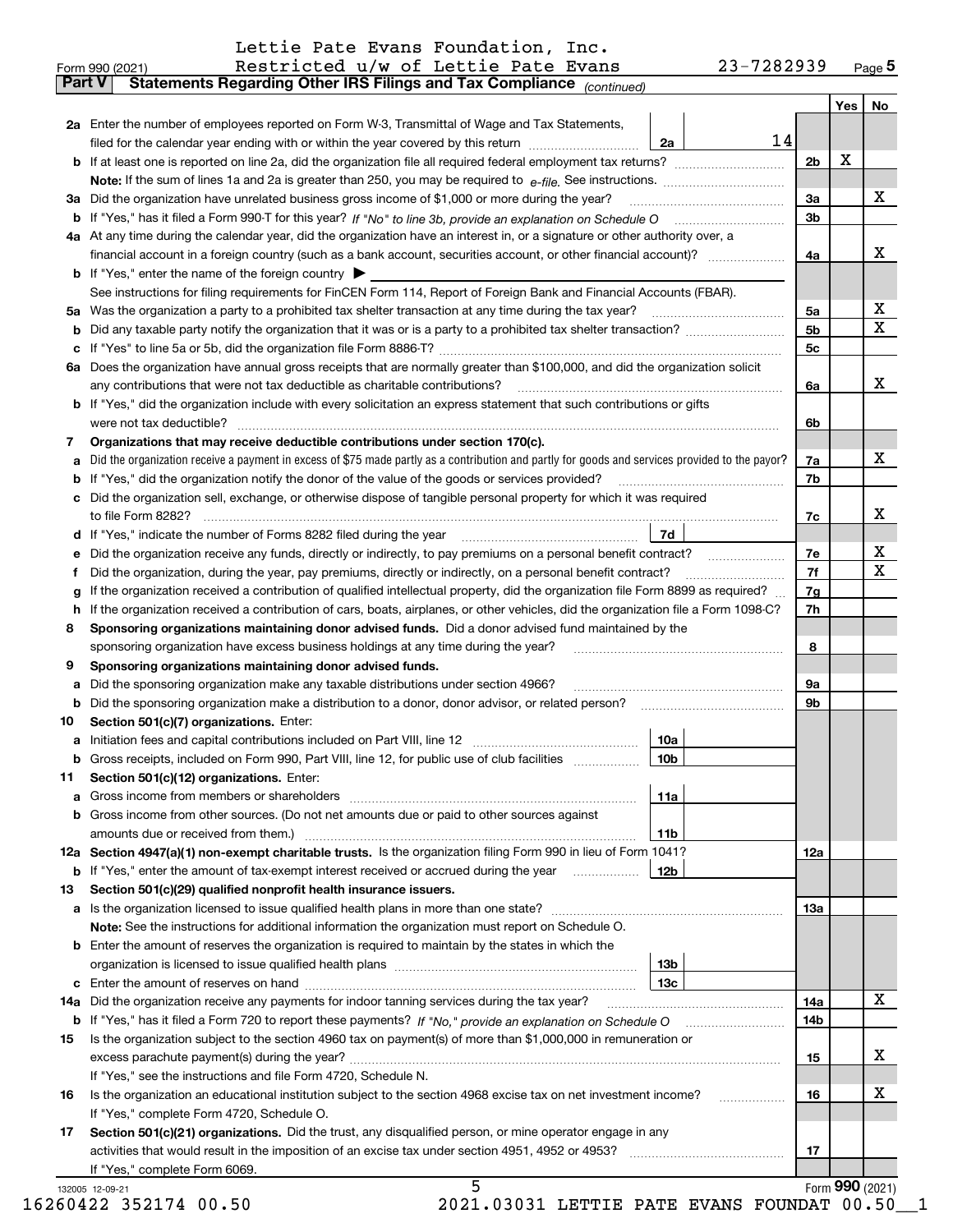|        | Lettie Pate Evans Foundation, Inc.                                                                                                                                         |                 |     |                         |
|--------|----------------------------------------------------------------------------------------------------------------------------------------------------------------------------|-----------------|-----|-------------------------|
|        | 23-7282939<br>Restricted u/w of Lettie Pate Evans<br>Form 990 (2021)                                                                                                       |                 |     | $Page$ 6                |
|        | Part VI   Governance, Management, and Disclosure. For each "Yes" response to lines 2 through 7b below, and for a "No" response                                             |                 |     |                         |
|        | to line 8a, 8b, or 10b below, describe the circumstances, processes, or changes on Schedule O. See instructions.                                                           |                 |     |                         |
|        |                                                                                                                                                                            |                 |     | $\overline{\mathbf{x}}$ |
|        | <b>Section A. Governing Body and Management</b>                                                                                                                            |                 |     |                         |
|        |                                                                                                                                                                            |                 | Yes | No                      |
|        | 5<br>1a Enter the number of voting members of the governing body at the end of the tax year<br>1a                                                                          |                 |     |                         |
|        | If there are material differences in voting rights among members of the governing body, or if the governing                                                                |                 |     |                         |
|        | body delegated broad authority to an executive committee or similar committee, explain on Schedule O.                                                                      |                 |     |                         |
| b      | 5<br>Enter the number of voting members included on line 1a, above, who are independent<br>1b                                                                              |                 |     |                         |
| 2      | Did any officer, director, trustee, or key employee have a family relationship or a business relationship with any other                                                   |                 |     |                         |
|        | officer, director, trustee, or key employee?                                                                                                                               | $\mathbf{2}$    | х   |                         |
| З      | Did the organization delegate control over management duties customarily performed by or under the direct supervision                                                      |                 |     |                         |
|        |                                                                                                                                                                            | 3               |     | х                       |
| 4      | Did the organization make any significant changes to its governing documents since the prior Form 990 was filed?                                                           | 4               |     | $\rm X$                 |
| 5      |                                                                                                                                                                            | 5               |     | $\mathbf X$             |
| 6      |                                                                                                                                                                            | 6               |     | $\mathbf X$             |
|        | Did the organization have members, stockholders, or other persons who had the power to elect or appoint one or                                                             |                 |     |                         |
| 7a     |                                                                                                                                                                            |                 |     | X                       |
|        | more members of the governing body?                                                                                                                                        | 7a              |     |                         |
|        | <b>b</b> Are any governance decisions of the organization reserved to (or subject to approval by) members, stockholders, or                                                |                 |     |                         |
|        | persons other than the governing body?                                                                                                                                     | 7b              |     | X                       |
| 8      | Did the organization contemporaneously document the meetings held or written actions undertaken during the year by the following:                                          |                 |     |                         |
| а      | The governing body?                                                                                                                                                        | 8a              | х   |                         |
| b      | Each committee with authority to act on behalf of the governing body?                                                                                                      | 8b              | X   |                         |
| 9      | Is there any officer, director, trustee, or key employee listed in Part VII, Section A, who cannot be reached at the                                                       |                 |     |                         |
|        |                                                                                                                                                                            | 9               |     | х                       |
|        | Section B. Policies (This Section B requests information about policies not required by the Internal Revenue Code.)                                                        |                 |     |                         |
|        |                                                                                                                                                                            |                 | Yes | No                      |
|        |                                                                                                                                                                            | 10a             |     | х                       |
|        | <b>b</b> If "Yes," did the organization have written policies and procedures governing the activities of such chapters, affiliates,                                        |                 |     |                         |
|        |                                                                                                                                                                            | 10 <sub>b</sub> |     |                         |
|        | 11a Has the organization provided a complete copy of this Form 990 to all members of its governing body before filing the form?                                            | 11a             | х   |                         |
| b      | Describe on Schedule O the process, if any, used by the organization to review this Form 990.                                                                              |                 |     |                         |
|        |                                                                                                                                                                            | 12a             | х   |                         |
| b      |                                                                                                                                                                            | 12 <sub>b</sub> | Χ   |                         |
|        | Did the organization regularly and consistently monitor and enforce compliance with the policy? If "Yes." describe                                                         |                 |     |                         |
|        |                                                                                                                                                                            | 12c             | х   |                         |
| 13     | Did the organization have a written whistleblower policy?                                                                                                                  | 13              | х   |                         |
| 14     | Did the organization have a written document retention and destruction policy? manufactured and the organization have a written document retention and destruction policy? | 14              | X   |                         |
| 15     | Did the process for determining compensation of the following persons include a review and approval by independent                                                         |                 |     |                         |
|        | persons, comparability data, and contemporaneous substantiation of the deliberation and decision?                                                                          |                 |     |                         |
|        | The organization's CEO, Executive Director, or top management official manufactured content of the organization's CEO, Executive Director, or top management official      | 15a             | х   |                         |
| а<br>b | Other officers or key employees of the organization manufactured content to the content of the content of the organization                                                 | 15 <sub>b</sub> | х   |                         |
|        |                                                                                                                                                                            |                 |     |                         |
|        | If "Yes" to line 15a or 15b, describe the process on Schedule O. See instructions.                                                                                         |                 |     |                         |
|        | 16a Did the organization invest in, contribute assets to, or participate in a joint venture or similar arrangement with a                                                  |                 |     |                         |
|        | taxable entity during the year?                                                                                                                                            | 16a             |     | x                       |
|        | <b>b</b> If "Yes," did the organization follow a written policy or procedure requiring the organization to evaluate its participation                                      |                 |     |                         |
|        | in joint venture arrangements under applicable federal tax law, and take steps to safeguard the organization's                                                             |                 |     |                         |
|        |                                                                                                                                                                            | 16b             |     |                         |
|        | <b>Section C. Disclosure</b>                                                                                                                                               |                 |     |                         |
| 17     | List the states with which a copy of this Form 990 is required to be filed $\blacktriangleright$ GA                                                                        |                 |     |                         |
| 18     | Section 6104 requires an organization to make its Forms 1023 (1024 or 1024-A, if applicable), 990, and 990-T (section 501(c)(3)s only) available                           |                 |     |                         |
|        | for public inspection. Indicate how you made these available. Check all that apply.                                                                                        |                 |     |                         |
|        | $X$ Upon request<br>$X$ Another's website<br>  X   Own website<br>Other (explain on Schedule O)                                                                            |                 |     |                         |
| 19     | Describe on Schedule O whether (and if so, how) the organization made its governing documents, conflict of interest policy, and financial                                  |                 |     |                         |
|        | statements available to the public during the tax year.                                                                                                                    |                 |     |                         |
| 20     | State the name, address, and telephone number of the person who possesses the organization's books and records                                                             |                 |     |                         |
|        | Erik S. Johnson, Secretary - $404-522-6755$                                                                                                                                |                 |     |                         |
|        | 30303<br>191 Peachtree Street NE, Suite 3540, Atlanta, GA                                                                                                                  |                 |     |                         |

6

132006 12-09-21

16260422 352174 00.50 2021.03031 LETTIE PATE EVANS FOUNDAT 00.50\_\_1

Form (2021) **990**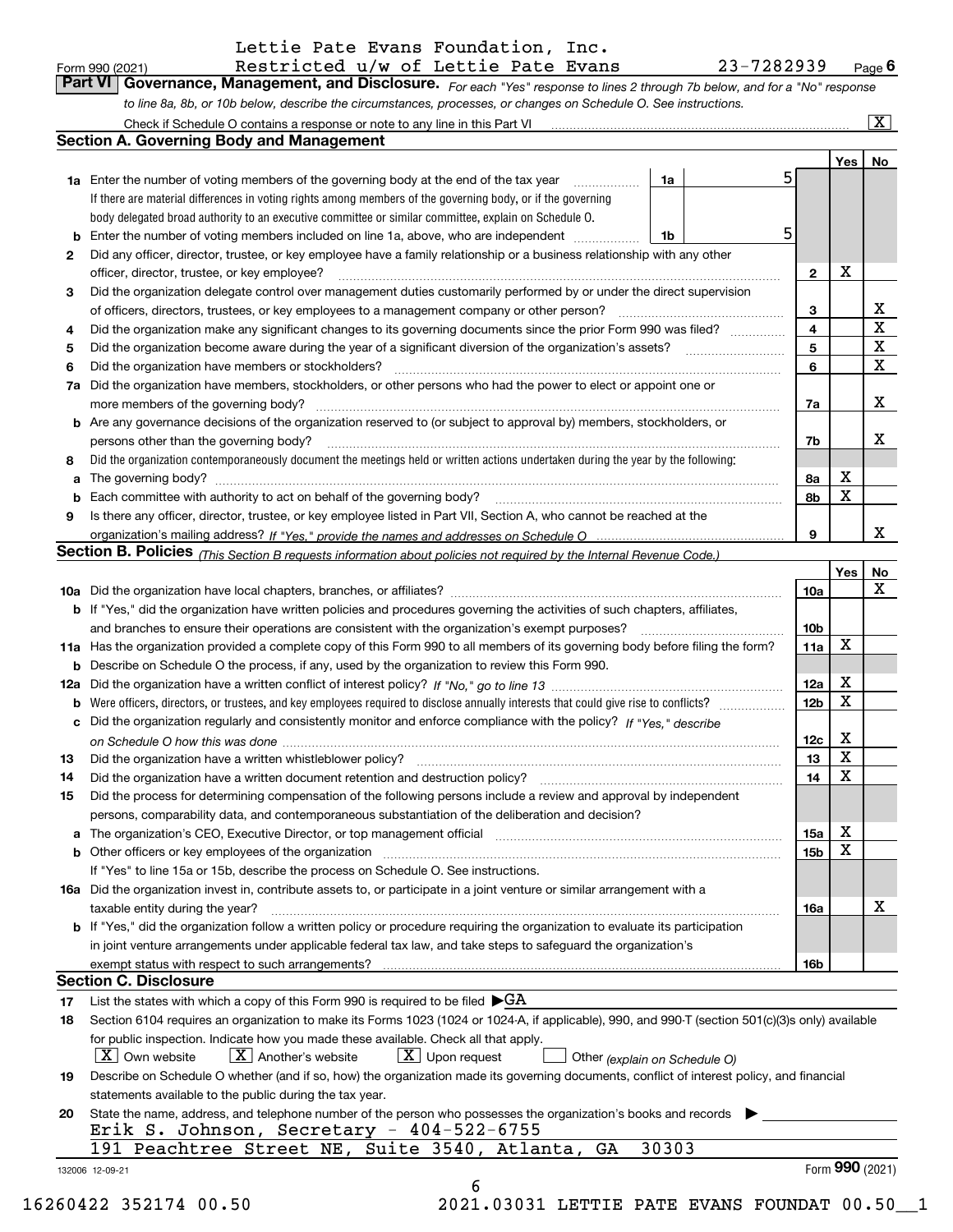|  |  |  | Lettie Pate Evans Foundation, Inc. |  |  |  |  |
|--|--|--|------------------------------------|--|--|--|--|
|  |  |  | _ _ . _                            |  |  |  |  |

Form 990 (2021) Restricted u/w of Lettie Pate Evans 23-7282939 <sub>Page</sub> **7Part VII Compensation of Officers, Directors, Trustees, Key Employees, Highest Compensated**

## **Employees, and Independent Contractors**

Check if Schedule O contains a response or note to any line in this Part VII

**Section A. Officers, Directors, Trustees, Key Employees, and Highest Compensated Employees**

**1a**  Complete this table for all persons required to be listed. Report compensation for the calendar year ending with or within the organization's tax year. **•** List all of the organization's current officers, directors, trustees (whether individuals or organizations), regardless of amount of compensation.

Enter -0- in columns (D), (E), and (F) if no compensation was paid.

 $\bullet$  List all of the organization's  $\sf current$  key employees, if any. See the instructions for definition of "key employee."

**•** List the organization's five current highest compensated employees (other than an officer, director, trustee, or key employee) who received reportable compensation (box 5 of Form W-2, Form 1099-MISC, and/or box 1 of Form 1099-NEC) of more than \$100,000 from the organization and any related organizations.

**•** List all of the organization's former officers, key employees, and highest compensated employees who received more than \$100,000 of reportable compensation from the organization and any related organizations.

**former directors or trustees**  ¥ List all of the organization's that received, in the capacity as a former director or trustee of the organization, more than \$10,000 of reportable compensation from the organization and any related organizations.

See the instructions for the order in which to list the persons above.

Check this box if neither the organization nor any related organization compensated any current officer, director, or trustee.  $\mathcal{L}^{\text{max}}$ 

| (A)                              | (B)                    |                                |                                                                  |             | (C) |                                                 |        | (D)             | (E)             | (F)                          |  |  |
|----------------------------------|------------------------|--------------------------------|------------------------------------------------------------------|-------------|-----|-------------------------------------------------|--------|-----------------|-----------------|------------------------------|--|--|
| Name and title                   | Average                |                                | Position<br>(do not check more than one                          |             |     |                                                 |        | Reportable      | Reportable      | Estimated                    |  |  |
|                                  | hours per              |                                | box, unless person is both an<br>officer and a director/trustee) |             |     |                                                 |        | compensation    | compensation    | amount of                    |  |  |
|                                  | week                   |                                |                                                                  |             |     |                                                 |        | from            | from related    | other                        |  |  |
|                                  | (list any              |                                |                                                                  |             |     |                                                 |        | the             | organizations   | compensation                 |  |  |
|                                  | hours for              |                                |                                                                  |             |     |                                                 |        | organization    | (W-2/1099-MISC/ | from the                     |  |  |
|                                  | related                |                                |                                                                  |             |     |                                                 |        | (W-2/1099-MISC/ | 1099-NEC)       | organization                 |  |  |
|                                  | organizations<br>below |                                |                                                                  |             |     |                                                 |        | 1099-NEC)       |                 | and related<br>organizations |  |  |
|                                  | line)                  | Individual trustee or director | Institutional trustee                                            | Officer     |     | Key employee<br>Highest compensated<br>employee | Former |                 |                 |                              |  |  |
| (1) P. RUSSELL HARDIN            | 11.00                  |                                |                                                                  |             |     |                                                 |        |                 |                 |                              |  |  |
| PRESIDENT                        | 33.00                  |                                |                                                                  | $\mathbf X$ |     |                                                 |        | 155, 549.       | 405,904.        | 94,058.                      |  |  |
| (2) ERIK S. JOHNSON              | 11.00                  |                                |                                                                  |             |     |                                                 |        |                 |                 |                              |  |  |
| SECRETARY & VICE PRESIDENT       | 33.00                  |                                |                                                                  | $\mathbf X$ |     |                                                 |        | 86, 159.        | 224,831.        | 47,058.                      |  |  |
| (3) ELI P. NIEPOKY               | 11.00                  |                                |                                                                  |             |     |                                                 |        |                 |                 |                              |  |  |
| <b>TREASURER</b>                 | 33.00                  |                                |                                                                  | $\mathbf X$ |     |                                                 |        | 50,928.         | 132,897.        | 46,986.                      |  |  |
| (4) ELIZABETH A. SMITH           | 11.00                  |                                |                                                                  |             |     |                                                 |        |                 |                 |                              |  |  |
| GRANTS PROGRAM DIRECTOR          | 28.00                  |                                |                                                                  |             |     | $\mathbf X$                                     |        | 49,683.         | 129,647.        | 26,818.                      |  |  |
| (5)<br>SARAH TABLAN              | 11.00                  |                                |                                                                  |             |     |                                                 |        |                 |                 |                              |  |  |
| CONTROLLER                       | 28.00                  |                                |                                                                  |             |     | $\mathbf X$                                     |        | 42,620.         | 111, 218.       | 32,803.                      |  |  |
| (6) CARRIE D. CONWAY             | 11.00                  |                                |                                                                  |             |     |                                                 |        |                 |                 |                              |  |  |
| SENIOR PROGRAM OFFICER           | 28.00                  |                                |                                                                  |             |     | $\mathbf X$                                     |        | 34,749.         | 90, 677.        | 39,008.                      |  |  |
| KATRINA H. VOEGTLIN<br>(7)       | 11.00                  |                                |                                                                  |             |     |                                                 |        |                 |                 |                              |  |  |
| ASSISTANT CONTROLLER             | 28.00                  |                                |                                                                  |             |     | $\mathbf X$                                     |        | 28,132.         | 73,411.         | 36,464.                      |  |  |
| (8) E. JENNER WOOD, III          | 3.00                   |                                |                                                                  |             |     |                                                 |        |                 |                 |                              |  |  |
| TRUSTEE CHAIR                    | 11.00                  | $\mathbf X$                    |                                                                  |             |     |                                                 |        | 18,750.         | 66, 250.        | 0.                           |  |  |
| (9) LAWRENCE L. GELLERSTEDT, III | 2.00                   |                                |                                                                  |             |     |                                                 |        |                 |                 |                              |  |  |
| TRUSTEE VICE CHAIR               | $\overline{5.00}$      | X                              |                                                                  |             |     |                                                 |        | 26, 250.        | 58,750.         | 0.                           |  |  |
| (10) JAMES B. WILLIAMS           | 1.00                   |                                |                                                                  |             |     |                                                 |        |                 |                 |                              |  |  |
| TRUSTEE CHAIR EMERITUS           | 6.00                   | $\mathbf X$                    |                                                                  |             |     |                                                 |        | 18,750.         | 56, 250.        | 0.                           |  |  |
| (11) DAVID P. STOCKERT           | 1.00                   |                                |                                                                  |             |     |                                                 |        |                 |                 |                              |  |  |
| <b>TRUSTEE</b>                   | 3.00                   | $\mathbf X$                    |                                                                  |             |     |                                                 |        | 18,750.         | 31,250.         | 0.                           |  |  |
| (12) LYONS GRAY                  | 1.00                   |                                |                                                                  |             |     |                                                 |        |                 |                 |                              |  |  |
| <b>TRUSTEE</b>                   | 1.00                   | X                              |                                                                  |             |     |                                                 |        | 18, 750.        | 6, 250.         | 0.                           |  |  |
|                                  |                        |                                |                                                                  |             |     |                                                 |        |                 |                 |                              |  |  |
|                                  |                        |                                |                                                                  |             |     |                                                 |        |                 |                 |                              |  |  |
|                                  |                        |                                |                                                                  |             |     |                                                 |        |                 |                 |                              |  |  |
|                                  |                        |                                |                                                                  |             |     |                                                 |        |                 |                 |                              |  |  |
|                                  |                        |                                |                                                                  |             |     |                                                 |        |                 |                 |                              |  |  |
|                                  |                        |                                |                                                                  |             |     |                                                 |        |                 |                 |                              |  |  |
|                                  |                        |                                |                                                                  |             |     |                                                 |        |                 |                 |                              |  |  |
|                                  |                        |                                |                                                                  |             |     |                                                 |        |                 |                 |                              |  |  |
| 132007 12-09-21                  |                        |                                |                                                                  |             |     |                                                 |        |                 |                 | Form 990 (2021)              |  |  |

7

 $\mathcal{L}^{\text{max}}$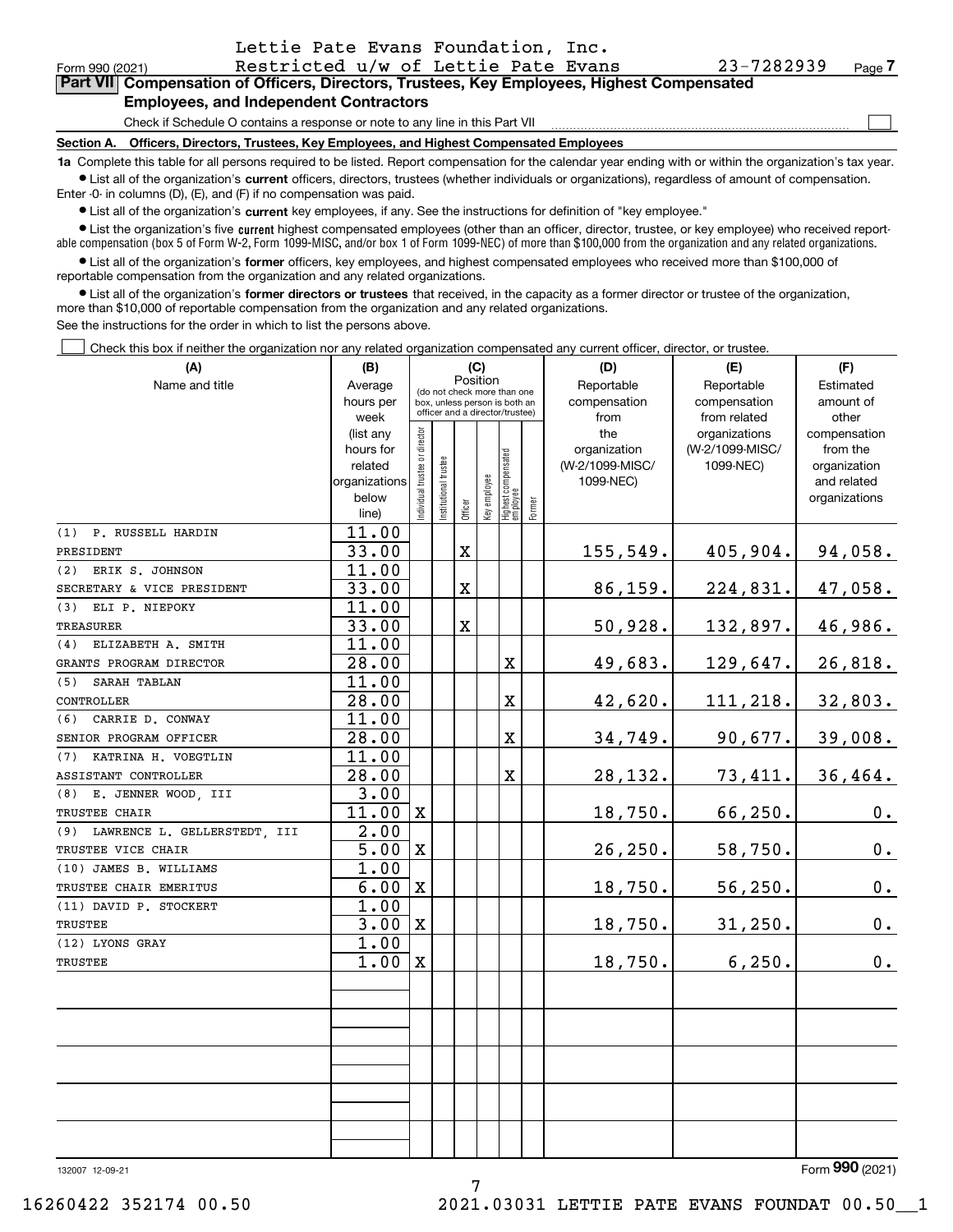|                 | Lettie Pate Evans Foundation, Inc.  |  |            |               |
|-----------------|-------------------------------------|--|------------|---------------|
| Form 990 (2021) | Restricted u/w of Lettie Pate Evans |  | 23-7282939 | Page $\bm{8}$ |

|        | <b>Part VII</b><br>Section A. Officers, Directors, Trustees, Key Employees, and Highest Compensated Employees (continued)                                                                                                                                                                                                                                                         |                        |                               |                      |          |              |                                 |        |                                 |                              |    |                 |                          |           |
|--------|-----------------------------------------------------------------------------------------------------------------------------------------------------------------------------------------------------------------------------------------------------------------------------------------------------------------------------------------------------------------------------------|------------------------|-------------------------------|----------------------|----------|--------------|---------------------------------|--------|---------------------------------|------------------------------|----|-----------------|--------------------------|-----------|
|        | (A)                                                                                                                                                                                                                                                                                                                                                                               | (B)                    |                               |                      |          | (C)          |                                 |        | (D)                             | (E)                          |    |                 | (F)                      |           |
|        | Name and title                                                                                                                                                                                                                                                                                                                                                                    | Average                |                               |                      | Position |              | (do not check more than one     |        | Reportable                      | Reportable                   |    |                 | Estimated                |           |
|        |                                                                                                                                                                                                                                                                                                                                                                                   | hours per              |                               |                      |          |              | box, unless person is both an   |        | compensation                    | compensation                 |    |                 | amount of                |           |
|        |                                                                                                                                                                                                                                                                                                                                                                                   | week                   |                               |                      |          |              | officer and a director/trustee) |        | from                            | from related                 |    |                 | other                    |           |
|        |                                                                                                                                                                                                                                                                                                                                                                                   | (list any<br>hours for |                               |                      |          |              |                                 |        | the                             | organizations                |    |                 | compensation<br>from the |           |
|        |                                                                                                                                                                                                                                                                                                                                                                                   | related                |                               |                      |          |              |                                 |        | organization<br>(W-2/1099-MISC/ | (W-2/1099-MISC/<br>1099-NEC) |    |                 | organization             |           |
|        |                                                                                                                                                                                                                                                                                                                                                                                   | organizations          |                               |                      |          |              |                                 |        | 1099-NEC)                       |                              |    |                 | and related              |           |
|        |                                                                                                                                                                                                                                                                                                                                                                                   | below                  | ndividual trustee or director | nstitutional trustee |          | Key employee | Highest compensated<br>employee |        |                                 |                              |    |                 | organizations            |           |
|        |                                                                                                                                                                                                                                                                                                                                                                                   | line)                  |                               |                      | Officer  |              |                                 | Former |                                 |                              |    |                 |                          |           |
|        |                                                                                                                                                                                                                                                                                                                                                                                   |                        |                               |                      |          |              |                                 |        |                                 |                              |    |                 |                          |           |
|        |                                                                                                                                                                                                                                                                                                                                                                                   |                        |                               |                      |          |              |                                 |        |                                 |                              |    |                 |                          |           |
|        |                                                                                                                                                                                                                                                                                                                                                                                   |                        |                               |                      |          |              |                                 |        |                                 |                              |    |                 |                          |           |
|        |                                                                                                                                                                                                                                                                                                                                                                                   |                        |                               |                      |          |              |                                 |        |                                 |                              |    |                 |                          |           |
|        |                                                                                                                                                                                                                                                                                                                                                                                   |                        |                               |                      |          |              |                                 |        |                                 |                              |    |                 |                          |           |
|        |                                                                                                                                                                                                                                                                                                                                                                                   |                        |                               |                      |          |              |                                 |        |                                 |                              |    |                 |                          |           |
|        |                                                                                                                                                                                                                                                                                                                                                                                   |                        |                               |                      |          |              |                                 |        |                                 |                              |    |                 |                          |           |
|        |                                                                                                                                                                                                                                                                                                                                                                                   |                        |                               |                      |          |              |                                 |        |                                 |                              |    |                 |                          |           |
|        |                                                                                                                                                                                                                                                                                                                                                                                   |                        |                               |                      |          |              |                                 |        |                                 |                              |    |                 |                          |           |
|        |                                                                                                                                                                                                                                                                                                                                                                                   |                        |                               |                      |          |              |                                 |        |                                 |                              |    |                 |                          |           |
|        |                                                                                                                                                                                                                                                                                                                                                                                   |                        |                               |                      |          |              |                                 |        |                                 |                              |    |                 |                          |           |
|        |                                                                                                                                                                                                                                                                                                                                                                                   |                        |                               |                      |          |              |                                 |        |                                 |                              |    |                 |                          |           |
|        |                                                                                                                                                                                                                                                                                                                                                                                   |                        |                               |                      |          |              |                                 |        |                                 |                              |    |                 |                          |           |
|        |                                                                                                                                                                                                                                                                                                                                                                                   |                        |                               |                      |          |              |                                 |        |                                 |                              |    |                 |                          |           |
|        |                                                                                                                                                                                                                                                                                                                                                                                   |                        |                               |                      |          |              |                                 |        |                                 |                              |    |                 |                          |           |
|        |                                                                                                                                                                                                                                                                                                                                                                                   |                        |                               |                      |          |              |                                 |        |                                 |                              |    |                 |                          |           |
|        |                                                                                                                                                                                                                                                                                                                                                                                   |                        |                               |                      |          |              |                                 |        |                                 |                              |    |                 |                          |           |
|        | 1b Subtotal<br>$\begin{picture}(150,10) \put(0,0){\vector(1,0){100}} \put(10,0){\vector(1,0){100}} \put(10,0){\vector(1,0){100}} \put(10,0){\vector(1,0){100}} \put(10,0){\vector(1,0){100}} \put(10,0){\vector(1,0){100}} \put(10,0){\vector(1,0){100}} \put(10,0){\vector(1,0){100}} \put(10,0){\vector(1,0){100}} \put(10,0){\vector(1,0){100}} \put(10,0){\vector(1,0){100}}$ |                        |                               |                      |          |              |                                 |        | $549,070.$ 1, 387, 335.         |                              |    |                 | 323, 195.                |           |
|        | c Total from continuation sheets to Part VII, Section A manufactured in the Total from continuum                                                                                                                                                                                                                                                                                  |                        |                               |                      |          |              |                                 |        | 0.                              |                              | 0. |                 |                          | 0.        |
|        | d Total (add lines 1b and 1c)                                                                                                                                                                                                                                                                                                                                                     |                        |                               |                      |          |              |                                 |        | 549,070.                        | 1,387,335.                   |    |                 | 323,195.                 |           |
| 2      | Total number of individuals (including but not limited to those listed above) who received more than \$100,000 of reportable                                                                                                                                                                                                                                                      |                        |                               |                      |          |              |                                 |        |                                 |                              |    |                 |                          |           |
|        | compensation from the organization $\blacktriangleright$                                                                                                                                                                                                                                                                                                                          |                        |                               |                      |          |              |                                 |        |                                 |                              |    |                 | Yes                      | <b>No</b> |
| 3      | Did the organization list any former officer, director, trustee, key employee, or highest compensated employee on                                                                                                                                                                                                                                                                 |                        |                               |                      |          |              |                                 |        |                                 |                              |    |                 |                          |           |
|        | line 1a? If "Yes," complete Schedule J for such individual                                                                                                                                                                                                                                                                                                                        |                        |                               |                      |          |              |                                 |        |                                 |                              |    | 3               |                          | x         |
| 4      | For any individual listed on line 1a, is the sum of reportable compensation and other compensation from the organization                                                                                                                                                                                                                                                          |                        |                               |                      |          |              |                                 |        |                                 |                              |    |                 |                          |           |
|        |                                                                                                                                                                                                                                                                                                                                                                                   |                        |                               |                      |          |              |                                 |        |                                 |                              |    | 4               | X                        |           |
| 5      | Did any person listed on line 1a receive or accrue compensation from any unrelated organization or individual for services                                                                                                                                                                                                                                                        |                        |                               |                      |          |              |                                 |        |                                 |                              |    |                 |                          |           |
|        |                                                                                                                                                                                                                                                                                                                                                                                   |                        |                               |                      |          |              |                                 |        |                                 |                              |    | 5               |                          | x         |
|        | <b>Section B. Independent Contractors</b>                                                                                                                                                                                                                                                                                                                                         |                        |                               |                      |          |              |                                 |        |                                 |                              |    |                 |                          |           |
| 1      | Complete this table for your five highest compensated independent contractors that received more than \$100,000 of compensation from                                                                                                                                                                                                                                              |                        |                               |                      |          |              |                                 |        |                                 |                              |    |                 |                          |           |
|        | the organization. Report compensation for the calendar year ending with or within the organization's tax year.                                                                                                                                                                                                                                                                    |                        |                               |                      |          |              |                                 |        |                                 |                              |    |                 |                          |           |
|        | (A)                                                                                                                                                                                                                                                                                                                                                                               |                        |                               |                      |          |              |                                 |        | (B)                             |                              |    | (C)             |                          |           |
|        | Name and business address                                                                                                                                                                                                                                                                                                                                                         |                        |                               |                      |          |              |                                 |        | Description of services         |                              |    | Compensation    |                          |           |
|        | PARAMETRIC                                                                                                                                                                                                                                                                                                                                                                        |                        |                               |                      |          |              |                                 |        |                                 |                              |    |                 |                          |           |
| TRUIST | P.O. BOX 398212, SAN FRANCISCO, CA 94139                                                                                                                                                                                                                                                                                                                                          |                        |                               |                      |          |              |                                 |        | <b>INVESTMENT MANAGER</b>       |                              |    | 1,009,749.      |                          |           |
|        | 303 PEACHTREE ST, ATLANTA, GA 30308                                                                                                                                                                                                                                                                                                                                               |                        |                               |                      |          |              |                                 |        | <b>INVESTMENT ADVISOR</b>       |                              |    |                 | 369,797.                 |           |
|        |                                                                                                                                                                                                                                                                                                                                                                                   |                        |                               |                      |          |              |                                 |        |                                 |                              |    |                 |                          |           |
|        |                                                                                                                                                                                                                                                                                                                                                                                   |                        |                               |                      |          |              |                                 |        |                                 |                              |    |                 |                          |           |
|        |                                                                                                                                                                                                                                                                                                                                                                                   |                        |                               |                      |          |              |                                 |        |                                 |                              |    |                 |                          |           |
|        |                                                                                                                                                                                                                                                                                                                                                                                   |                        |                               |                      |          |              |                                 |        |                                 |                              |    |                 |                          |           |
|        |                                                                                                                                                                                                                                                                                                                                                                                   |                        |                               |                      |          |              |                                 |        |                                 |                              |    |                 |                          |           |
|        |                                                                                                                                                                                                                                                                                                                                                                                   |                        |                               |                      |          |              |                                 |        |                                 |                              |    |                 |                          |           |
| 2      | Total number of independent contractors (including but not limited to those listed above) who received more than                                                                                                                                                                                                                                                                  |                        |                               |                      |          |              |                                 |        |                                 |                              |    |                 |                          |           |
|        | \$100,000 of compensation from the organization                                                                                                                                                                                                                                                                                                                                   |                        |                               |                      |          |              | 2                               |        |                                 |                              |    |                 |                          |           |
|        |                                                                                                                                                                                                                                                                                                                                                                                   |                        |                               |                      |          |              |                                 |        |                                 |                              |    | Form 990 (2021) |                          |           |

132008 12-09-21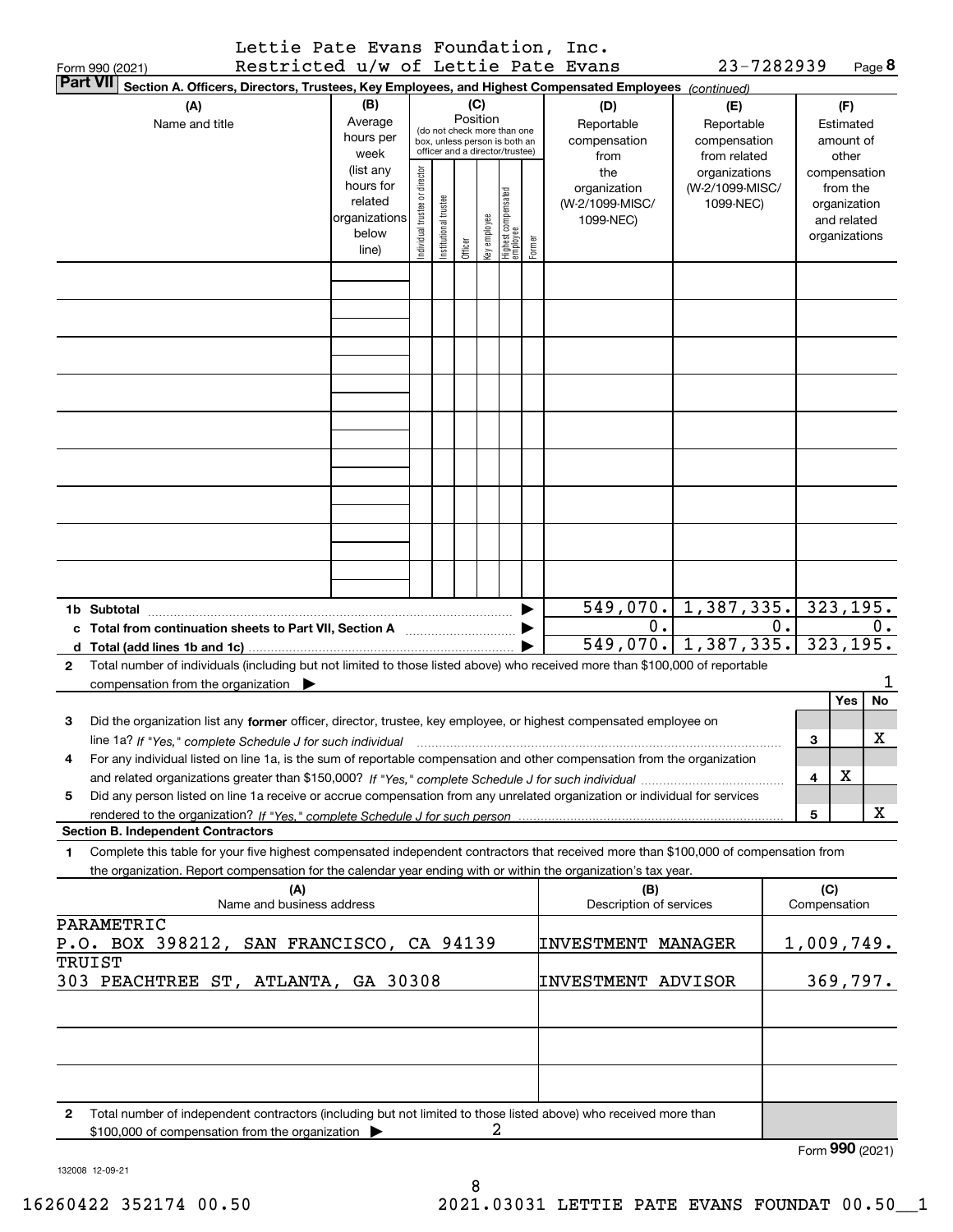| <b>Part VIII</b><br><b>Statement of Revenue</b><br>Check if Schedule O contains a response or note to any line in this Part VIII<br>$\begin{array}{c c c c c c} \hline \text{ } & \text{(B)} & \text{(C)} & \text{ } \end{array}$<br>(D)<br>(A)<br>Related or exempt<br>Unrelated<br>Total revenue<br>function revenue<br>business revenue<br>1 a Federated campaigns<br>1a<br>Contributions, Gifts, Grants<br>and Other Similar Amounts<br>1 <sub>b</sub><br>Membership dues<br>b<br>$\overline{\phantom{a}}$<br>1 <sub>c</sub><br>Fundraising events<br>с<br>1 <sub>d</sub><br>d Related organizations<br>Government grants (contributions)<br>1e<br>е<br>f All other contributions, gifts, grants, and<br>similar amounts not included above<br>1f<br>$1g$ \$<br>Noncash contributions included in lines 1a-1f<br>g<br><b>Business Code</b><br>2a<br>Program Service<br>Revenue<br><u> 1989 - Johann Barn, fransk politik formuler (d. 1989)</u><br>b<br><u> 1989 - Johann Barn, amerikansk politiker (d. 1989)</u><br>с<br><u> 1989 - Johann Harry Harry Harry Harry Harry Harry Harry Harry Harry Harry Harry Harry Harry Harry Harry Harry</u><br>d<br>the control of the control of the control of the control of the control of the control of<br>е<br>Investment income (including dividends, interest, and<br>3<br>111084652.<br>Income from investment of tax-exempt bond proceeds<br>4<br>5<br>(i) Real<br>(ii) Personal<br>6a<br>6 a Gross rents<br>6b<br>Less: rental expenses<br>b<br>Rental income or (loss)<br>6c<br>c<br>d Net rental income or (loss)<br>(i) Securities<br>(ii) Other<br>7 a Gross amount from sales of<br><b>7a</b> 544, 484, 990.<br>assets other than inventory<br><b>b</b> Less: cost or other basis<br>$7b$ 212, 825, 309.<br>evenue<br>and sales expenses<br>$7c$ 31, 659, 681.<br>c Gain or (loss)<br>331659681<br>331659681<br>Other <sub>R</sub><br>8 a Gross income from fundraising events (not<br>contributions reported on line 1c). See<br><b>∣8a</b><br>l 8b l<br><b>b</b> Less: direct expenses <b>constants</b> b<br>c Net income or (loss) from fundraising events<br>9 a Gross income from gaming activities. See<br>∣9a  <br> 9b <br><b>b</b> Less: direct expenses <b>manually</b><br>c Net income or (loss) from gaming activities _______________<br>10 a Gross sales of inventory, less returns<br> 10a<br>10 <sub>b</sub><br>c Net income or (loss) from sales of inventory<br><b>Business Code</b><br>Miscellaneous<br>Revenue<br>11 a<br><u> 1989 - Johann John Stein, fransk politik (d. 1989)</u><br>b<br><u>state and the state of the state of the state of the state of the state of the state of the state of the state of the state of the state of the state of the state of the state of the state of the state of the state of the</u><br>c<br><u> 1989 - Andrea Andrew Maria (h. 1989).</u><br>442744333.<br>0.<br>0.<br>▶<br>12<br>132009 12-09-21 |  | Form 990 (2021) | Restricted u/w of Lettie Pate Evans |  | 23-7282939 | Page 9                                                   |
|------------------------------------------------------------------------------------------------------------------------------------------------------------------------------------------------------------------------------------------------------------------------------------------------------------------------------------------------------------------------------------------------------------------------------------------------------------------------------------------------------------------------------------------------------------------------------------------------------------------------------------------------------------------------------------------------------------------------------------------------------------------------------------------------------------------------------------------------------------------------------------------------------------------------------------------------------------------------------------------------------------------------------------------------------------------------------------------------------------------------------------------------------------------------------------------------------------------------------------------------------------------------------------------------------------------------------------------------------------------------------------------------------------------------------------------------------------------------------------------------------------------------------------------------------------------------------------------------------------------------------------------------------------------------------------------------------------------------------------------------------------------------------------------------------------------------------------------------------------------------------------------------------------------------------------------------------------------------------------------------------------------------------------------------------------------------------------------------------------------------------------------------------------------------------------------------------------------------------------------------------------------------------------------------------------------------------------------------------------------------------------------------------------------------------------------------------------------------------------------------------------------------------------------------------------------------------------------------------------------------------------------------------------------------------------------------------------------------------------------------------------------------------------------------------------------------------------------------------------------------------------------------------------------------------|--|-----------------|-------------------------------------|--|------------|----------------------------------------------------------|
|                                                                                                                                                                                                                                                                                                                                                                                                                                                                                                                                                                                                                                                                                                                                                                                                                                                                                                                                                                                                                                                                                                                                                                                                                                                                                                                                                                                                                                                                                                                                                                                                                                                                                                                                                                                                                                                                                                                                                                                                                                                                                                                                                                                                                                                                                                                                                                                                                                                                                                                                                                                                                                                                                                                                                                                                                                                                                                                              |  |                 |                                     |  |            |                                                          |
|                                                                                                                                                                                                                                                                                                                                                                                                                                                                                                                                                                                                                                                                                                                                                                                                                                                                                                                                                                                                                                                                                                                                                                                                                                                                                                                                                                                                                                                                                                                                                                                                                                                                                                                                                                                                                                                                                                                                                                                                                                                                                                                                                                                                                                                                                                                                                                                                                                                                                                                                                                                                                                                                                                                                                                                                                                                                                                                              |  |                 |                                     |  |            |                                                          |
|                                                                                                                                                                                                                                                                                                                                                                                                                                                                                                                                                                                                                                                                                                                                                                                                                                                                                                                                                                                                                                                                                                                                                                                                                                                                                                                                                                                                                                                                                                                                                                                                                                                                                                                                                                                                                                                                                                                                                                                                                                                                                                                                                                                                                                                                                                                                                                                                                                                                                                                                                                                                                                                                                                                                                                                                                                                                                                                              |  |                 |                                     |  |            | Revenue excluded<br>from tax under<br>sections 512 - 514 |
|                                                                                                                                                                                                                                                                                                                                                                                                                                                                                                                                                                                                                                                                                                                                                                                                                                                                                                                                                                                                                                                                                                                                                                                                                                                                                                                                                                                                                                                                                                                                                                                                                                                                                                                                                                                                                                                                                                                                                                                                                                                                                                                                                                                                                                                                                                                                                                                                                                                                                                                                                                                                                                                                                                                                                                                                                                                                                                                              |  |                 |                                     |  |            |                                                          |
|                                                                                                                                                                                                                                                                                                                                                                                                                                                                                                                                                                                                                                                                                                                                                                                                                                                                                                                                                                                                                                                                                                                                                                                                                                                                                                                                                                                                                                                                                                                                                                                                                                                                                                                                                                                                                                                                                                                                                                                                                                                                                                                                                                                                                                                                                                                                                                                                                                                                                                                                                                                                                                                                                                                                                                                                                                                                                                                              |  |                 |                                     |  |            |                                                          |
|                                                                                                                                                                                                                                                                                                                                                                                                                                                                                                                                                                                                                                                                                                                                                                                                                                                                                                                                                                                                                                                                                                                                                                                                                                                                                                                                                                                                                                                                                                                                                                                                                                                                                                                                                                                                                                                                                                                                                                                                                                                                                                                                                                                                                                                                                                                                                                                                                                                                                                                                                                                                                                                                                                                                                                                                                                                                                                                              |  |                 |                                     |  |            |                                                          |
|                                                                                                                                                                                                                                                                                                                                                                                                                                                                                                                                                                                                                                                                                                                                                                                                                                                                                                                                                                                                                                                                                                                                                                                                                                                                                                                                                                                                                                                                                                                                                                                                                                                                                                                                                                                                                                                                                                                                                                                                                                                                                                                                                                                                                                                                                                                                                                                                                                                                                                                                                                                                                                                                                                                                                                                                                                                                                                                              |  |                 |                                     |  |            |                                                          |
|                                                                                                                                                                                                                                                                                                                                                                                                                                                                                                                                                                                                                                                                                                                                                                                                                                                                                                                                                                                                                                                                                                                                                                                                                                                                                                                                                                                                                                                                                                                                                                                                                                                                                                                                                                                                                                                                                                                                                                                                                                                                                                                                                                                                                                                                                                                                                                                                                                                                                                                                                                                                                                                                                                                                                                                                                                                                                                                              |  |                 |                                     |  |            |                                                          |
|                                                                                                                                                                                                                                                                                                                                                                                                                                                                                                                                                                                                                                                                                                                                                                                                                                                                                                                                                                                                                                                                                                                                                                                                                                                                                                                                                                                                                                                                                                                                                                                                                                                                                                                                                                                                                                                                                                                                                                                                                                                                                                                                                                                                                                                                                                                                                                                                                                                                                                                                                                                                                                                                                                                                                                                                                                                                                                                              |  |                 |                                     |  |            |                                                          |
|                                                                                                                                                                                                                                                                                                                                                                                                                                                                                                                                                                                                                                                                                                                                                                                                                                                                                                                                                                                                                                                                                                                                                                                                                                                                                                                                                                                                                                                                                                                                                                                                                                                                                                                                                                                                                                                                                                                                                                                                                                                                                                                                                                                                                                                                                                                                                                                                                                                                                                                                                                                                                                                                                                                                                                                                                                                                                                                              |  |                 |                                     |  |            |                                                          |
|                                                                                                                                                                                                                                                                                                                                                                                                                                                                                                                                                                                                                                                                                                                                                                                                                                                                                                                                                                                                                                                                                                                                                                                                                                                                                                                                                                                                                                                                                                                                                                                                                                                                                                                                                                                                                                                                                                                                                                                                                                                                                                                                                                                                                                                                                                                                                                                                                                                                                                                                                                                                                                                                                                                                                                                                                                                                                                                              |  |                 |                                     |  |            |                                                          |
|                                                                                                                                                                                                                                                                                                                                                                                                                                                                                                                                                                                                                                                                                                                                                                                                                                                                                                                                                                                                                                                                                                                                                                                                                                                                                                                                                                                                                                                                                                                                                                                                                                                                                                                                                                                                                                                                                                                                                                                                                                                                                                                                                                                                                                                                                                                                                                                                                                                                                                                                                                                                                                                                                                                                                                                                                                                                                                                              |  |                 |                                     |  |            |                                                          |
|                                                                                                                                                                                                                                                                                                                                                                                                                                                                                                                                                                                                                                                                                                                                                                                                                                                                                                                                                                                                                                                                                                                                                                                                                                                                                                                                                                                                                                                                                                                                                                                                                                                                                                                                                                                                                                                                                                                                                                                                                                                                                                                                                                                                                                                                                                                                                                                                                                                                                                                                                                                                                                                                                                                                                                                                                                                                                                                              |  |                 |                                     |  |            |                                                          |
|                                                                                                                                                                                                                                                                                                                                                                                                                                                                                                                                                                                                                                                                                                                                                                                                                                                                                                                                                                                                                                                                                                                                                                                                                                                                                                                                                                                                                                                                                                                                                                                                                                                                                                                                                                                                                                                                                                                                                                                                                                                                                                                                                                                                                                                                                                                                                                                                                                                                                                                                                                                                                                                                                                                                                                                                                                                                                                                              |  |                 |                                     |  |            |                                                          |
|                                                                                                                                                                                                                                                                                                                                                                                                                                                                                                                                                                                                                                                                                                                                                                                                                                                                                                                                                                                                                                                                                                                                                                                                                                                                                                                                                                                                                                                                                                                                                                                                                                                                                                                                                                                                                                                                                                                                                                                                                                                                                                                                                                                                                                                                                                                                                                                                                                                                                                                                                                                                                                                                                                                                                                                                                                                                                                                              |  |                 |                                     |  |            |                                                          |
|                                                                                                                                                                                                                                                                                                                                                                                                                                                                                                                                                                                                                                                                                                                                                                                                                                                                                                                                                                                                                                                                                                                                                                                                                                                                                                                                                                                                                                                                                                                                                                                                                                                                                                                                                                                                                                                                                                                                                                                                                                                                                                                                                                                                                                                                                                                                                                                                                                                                                                                                                                                                                                                                                                                                                                                                                                                                                                                              |  |                 |                                     |  |            |                                                          |
|                                                                                                                                                                                                                                                                                                                                                                                                                                                                                                                                                                                                                                                                                                                                                                                                                                                                                                                                                                                                                                                                                                                                                                                                                                                                                                                                                                                                                                                                                                                                                                                                                                                                                                                                                                                                                                                                                                                                                                                                                                                                                                                                                                                                                                                                                                                                                                                                                                                                                                                                                                                                                                                                                                                                                                                                                                                                                                                              |  |                 |                                     |  |            |                                                          |
|                                                                                                                                                                                                                                                                                                                                                                                                                                                                                                                                                                                                                                                                                                                                                                                                                                                                                                                                                                                                                                                                                                                                                                                                                                                                                                                                                                                                                                                                                                                                                                                                                                                                                                                                                                                                                                                                                                                                                                                                                                                                                                                                                                                                                                                                                                                                                                                                                                                                                                                                                                                                                                                                                                                                                                                                                                                                                                                              |  |                 |                                     |  |            |                                                          |
|                                                                                                                                                                                                                                                                                                                                                                                                                                                                                                                                                                                                                                                                                                                                                                                                                                                                                                                                                                                                                                                                                                                                                                                                                                                                                                                                                                                                                                                                                                                                                                                                                                                                                                                                                                                                                                                                                                                                                                                                                                                                                                                                                                                                                                                                                                                                                                                                                                                                                                                                                                                                                                                                                                                                                                                                                                                                                                                              |  |                 |                                     |  |            |                                                          |
|                                                                                                                                                                                                                                                                                                                                                                                                                                                                                                                                                                                                                                                                                                                                                                                                                                                                                                                                                                                                                                                                                                                                                                                                                                                                                                                                                                                                                                                                                                                                                                                                                                                                                                                                                                                                                                                                                                                                                                                                                                                                                                                                                                                                                                                                                                                                                                                                                                                                                                                                                                                                                                                                                                                                                                                                                                                                                                                              |  |                 |                                     |  |            |                                                          |
|                                                                                                                                                                                                                                                                                                                                                                                                                                                                                                                                                                                                                                                                                                                                                                                                                                                                                                                                                                                                                                                                                                                                                                                                                                                                                                                                                                                                                                                                                                                                                                                                                                                                                                                                                                                                                                                                                                                                                                                                                                                                                                                                                                                                                                                                                                                                                                                                                                                                                                                                                                                                                                                                                                                                                                                                                                                                                                                              |  |                 |                                     |  |            | 111084652                                                |
|                                                                                                                                                                                                                                                                                                                                                                                                                                                                                                                                                                                                                                                                                                                                                                                                                                                                                                                                                                                                                                                                                                                                                                                                                                                                                                                                                                                                                                                                                                                                                                                                                                                                                                                                                                                                                                                                                                                                                                                                                                                                                                                                                                                                                                                                                                                                                                                                                                                                                                                                                                                                                                                                                                                                                                                                                                                                                                                              |  |                 |                                     |  |            |                                                          |
|                                                                                                                                                                                                                                                                                                                                                                                                                                                                                                                                                                                                                                                                                                                                                                                                                                                                                                                                                                                                                                                                                                                                                                                                                                                                                                                                                                                                                                                                                                                                                                                                                                                                                                                                                                                                                                                                                                                                                                                                                                                                                                                                                                                                                                                                                                                                                                                                                                                                                                                                                                                                                                                                                                                                                                                                                                                                                                                              |  |                 |                                     |  |            |                                                          |
|                                                                                                                                                                                                                                                                                                                                                                                                                                                                                                                                                                                                                                                                                                                                                                                                                                                                                                                                                                                                                                                                                                                                                                                                                                                                                                                                                                                                                                                                                                                                                                                                                                                                                                                                                                                                                                                                                                                                                                                                                                                                                                                                                                                                                                                                                                                                                                                                                                                                                                                                                                                                                                                                                                                                                                                                                                                                                                                              |  |                 |                                     |  |            |                                                          |
|                                                                                                                                                                                                                                                                                                                                                                                                                                                                                                                                                                                                                                                                                                                                                                                                                                                                                                                                                                                                                                                                                                                                                                                                                                                                                                                                                                                                                                                                                                                                                                                                                                                                                                                                                                                                                                                                                                                                                                                                                                                                                                                                                                                                                                                                                                                                                                                                                                                                                                                                                                                                                                                                                                                                                                                                                                                                                                                              |  |                 |                                     |  |            |                                                          |
|                                                                                                                                                                                                                                                                                                                                                                                                                                                                                                                                                                                                                                                                                                                                                                                                                                                                                                                                                                                                                                                                                                                                                                                                                                                                                                                                                                                                                                                                                                                                                                                                                                                                                                                                                                                                                                                                                                                                                                                                                                                                                                                                                                                                                                                                                                                                                                                                                                                                                                                                                                                                                                                                                                                                                                                                                                                                                                                              |  |                 |                                     |  |            |                                                          |
|                                                                                                                                                                                                                                                                                                                                                                                                                                                                                                                                                                                                                                                                                                                                                                                                                                                                                                                                                                                                                                                                                                                                                                                                                                                                                                                                                                                                                                                                                                                                                                                                                                                                                                                                                                                                                                                                                                                                                                                                                                                                                                                                                                                                                                                                                                                                                                                                                                                                                                                                                                                                                                                                                                                                                                                                                                                                                                                              |  |                 |                                     |  |            |                                                          |
|                                                                                                                                                                                                                                                                                                                                                                                                                                                                                                                                                                                                                                                                                                                                                                                                                                                                                                                                                                                                                                                                                                                                                                                                                                                                                                                                                                                                                                                                                                                                                                                                                                                                                                                                                                                                                                                                                                                                                                                                                                                                                                                                                                                                                                                                                                                                                                                                                                                                                                                                                                                                                                                                                                                                                                                                                                                                                                                              |  |                 |                                     |  |            |                                                          |
|                                                                                                                                                                                                                                                                                                                                                                                                                                                                                                                                                                                                                                                                                                                                                                                                                                                                                                                                                                                                                                                                                                                                                                                                                                                                                                                                                                                                                                                                                                                                                                                                                                                                                                                                                                                                                                                                                                                                                                                                                                                                                                                                                                                                                                                                                                                                                                                                                                                                                                                                                                                                                                                                                                                                                                                                                                                                                                                              |  |                 |                                     |  |            |                                                          |
|                                                                                                                                                                                                                                                                                                                                                                                                                                                                                                                                                                                                                                                                                                                                                                                                                                                                                                                                                                                                                                                                                                                                                                                                                                                                                                                                                                                                                                                                                                                                                                                                                                                                                                                                                                                                                                                                                                                                                                                                                                                                                                                                                                                                                                                                                                                                                                                                                                                                                                                                                                                                                                                                                                                                                                                                                                                                                                                              |  |                 |                                     |  |            |                                                          |
|                                                                                                                                                                                                                                                                                                                                                                                                                                                                                                                                                                                                                                                                                                                                                                                                                                                                                                                                                                                                                                                                                                                                                                                                                                                                                                                                                                                                                                                                                                                                                                                                                                                                                                                                                                                                                                                                                                                                                                                                                                                                                                                                                                                                                                                                                                                                                                                                                                                                                                                                                                                                                                                                                                                                                                                                                                                                                                                              |  |                 |                                     |  |            |                                                          |
|                                                                                                                                                                                                                                                                                                                                                                                                                                                                                                                                                                                                                                                                                                                                                                                                                                                                                                                                                                                                                                                                                                                                                                                                                                                                                                                                                                                                                                                                                                                                                                                                                                                                                                                                                                                                                                                                                                                                                                                                                                                                                                                                                                                                                                                                                                                                                                                                                                                                                                                                                                                                                                                                                                                                                                                                                                                                                                                              |  |                 |                                     |  |            |                                                          |
|                                                                                                                                                                                                                                                                                                                                                                                                                                                                                                                                                                                                                                                                                                                                                                                                                                                                                                                                                                                                                                                                                                                                                                                                                                                                                                                                                                                                                                                                                                                                                                                                                                                                                                                                                                                                                                                                                                                                                                                                                                                                                                                                                                                                                                                                                                                                                                                                                                                                                                                                                                                                                                                                                                                                                                                                                                                                                                                              |  |                 |                                     |  |            |                                                          |
|                                                                                                                                                                                                                                                                                                                                                                                                                                                                                                                                                                                                                                                                                                                                                                                                                                                                                                                                                                                                                                                                                                                                                                                                                                                                                                                                                                                                                                                                                                                                                                                                                                                                                                                                                                                                                                                                                                                                                                                                                                                                                                                                                                                                                                                                                                                                                                                                                                                                                                                                                                                                                                                                                                                                                                                                                                                                                                                              |  |                 |                                     |  |            |                                                          |
|                                                                                                                                                                                                                                                                                                                                                                                                                                                                                                                                                                                                                                                                                                                                                                                                                                                                                                                                                                                                                                                                                                                                                                                                                                                                                                                                                                                                                                                                                                                                                                                                                                                                                                                                                                                                                                                                                                                                                                                                                                                                                                                                                                                                                                                                                                                                                                                                                                                                                                                                                                                                                                                                                                                                                                                                                                                                                                                              |  |                 |                                     |  |            |                                                          |
|                                                                                                                                                                                                                                                                                                                                                                                                                                                                                                                                                                                                                                                                                                                                                                                                                                                                                                                                                                                                                                                                                                                                                                                                                                                                                                                                                                                                                                                                                                                                                                                                                                                                                                                                                                                                                                                                                                                                                                                                                                                                                                                                                                                                                                                                                                                                                                                                                                                                                                                                                                                                                                                                                                                                                                                                                                                                                                                              |  |                 |                                     |  |            |                                                          |
|                                                                                                                                                                                                                                                                                                                                                                                                                                                                                                                                                                                                                                                                                                                                                                                                                                                                                                                                                                                                                                                                                                                                                                                                                                                                                                                                                                                                                                                                                                                                                                                                                                                                                                                                                                                                                                                                                                                                                                                                                                                                                                                                                                                                                                                                                                                                                                                                                                                                                                                                                                                                                                                                                                                                                                                                                                                                                                                              |  |                 |                                     |  |            |                                                          |
|                                                                                                                                                                                                                                                                                                                                                                                                                                                                                                                                                                                                                                                                                                                                                                                                                                                                                                                                                                                                                                                                                                                                                                                                                                                                                                                                                                                                                                                                                                                                                                                                                                                                                                                                                                                                                                                                                                                                                                                                                                                                                                                                                                                                                                                                                                                                                                                                                                                                                                                                                                                                                                                                                                                                                                                                                                                                                                                              |  |                 |                                     |  |            |                                                          |
|                                                                                                                                                                                                                                                                                                                                                                                                                                                                                                                                                                                                                                                                                                                                                                                                                                                                                                                                                                                                                                                                                                                                                                                                                                                                                                                                                                                                                                                                                                                                                                                                                                                                                                                                                                                                                                                                                                                                                                                                                                                                                                                                                                                                                                                                                                                                                                                                                                                                                                                                                                                                                                                                                                                                                                                                                                                                                                                              |  |                 |                                     |  |            |                                                          |
|                                                                                                                                                                                                                                                                                                                                                                                                                                                                                                                                                                                                                                                                                                                                                                                                                                                                                                                                                                                                                                                                                                                                                                                                                                                                                                                                                                                                                                                                                                                                                                                                                                                                                                                                                                                                                                                                                                                                                                                                                                                                                                                                                                                                                                                                                                                                                                                                                                                                                                                                                                                                                                                                                                                                                                                                                                                                                                                              |  |                 |                                     |  |            |                                                          |
|                                                                                                                                                                                                                                                                                                                                                                                                                                                                                                                                                                                                                                                                                                                                                                                                                                                                                                                                                                                                                                                                                                                                                                                                                                                                                                                                                                                                                                                                                                                                                                                                                                                                                                                                                                                                                                                                                                                                                                                                                                                                                                                                                                                                                                                                                                                                                                                                                                                                                                                                                                                                                                                                                                                                                                                                                                                                                                                              |  |                 |                                     |  |            |                                                          |
|                                                                                                                                                                                                                                                                                                                                                                                                                                                                                                                                                                                                                                                                                                                                                                                                                                                                                                                                                                                                                                                                                                                                                                                                                                                                                                                                                                                                                                                                                                                                                                                                                                                                                                                                                                                                                                                                                                                                                                                                                                                                                                                                                                                                                                                                                                                                                                                                                                                                                                                                                                                                                                                                                                                                                                                                                                                                                                                              |  |                 |                                     |  |            |                                                          |
|                                                                                                                                                                                                                                                                                                                                                                                                                                                                                                                                                                                                                                                                                                                                                                                                                                                                                                                                                                                                                                                                                                                                                                                                                                                                                                                                                                                                                                                                                                                                                                                                                                                                                                                                                                                                                                                                                                                                                                                                                                                                                                                                                                                                                                                                                                                                                                                                                                                                                                                                                                                                                                                                                                                                                                                                                                                                                                                              |  |                 |                                     |  |            |                                                          |
|                                                                                                                                                                                                                                                                                                                                                                                                                                                                                                                                                                                                                                                                                                                                                                                                                                                                                                                                                                                                                                                                                                                                                                                                                                                                                                                                                                                                                                                                                                                                                                                                                                                                                                                                                                                                                                                                                                                                                                                                                                                                                                                                                                                                                                                                                                                                                                                                                                                                                                                                                                                                                                                                                                                                                                                                                                                                                                                              |  |                 |                                     |  |            |                                                          |
|                                                                                                                                                                                                                                                                                                                                                                                                                                                                                                                                                                                                                                                                                                                                                                                                                                                                                                                                                                                                                                                                                                                                                                                                                                                                                                                                                                                                                                                                                                                                                                                                                                                                                                                                                                                                                                                                                                                                                                                                                                                                                                                                                                                                                                                                                                                                                                                                                                                                                                                                                                                                                                                                                                                                                                                                                                                                                                                              |  |                 |                                     |  |            |                                                          |
|                                                                                                                                                                                                                                                                                                                                                                                                                                                                                                                                                                                                                                                                                                                                                                                                                                                                                                                                                                                                                                                                                                                                                                                                                                                                                                                                                                                                                                                                                                                                                                                                                                                                                                                                                                                                                                                                                                                                                                                                                                                                                                                                                                                                                                                                                                                                                                                                                                                                                                                                                                                                                                                                                                                                                                                                                                                                                                                              |  |                 |                                     |  |            |                                                          |
|                                                                                                                                                                                                                                                                                                                                                                                                                                                                                                                                                                                                                                                                                                                                                                                                                                                                                                                                                                                                                                                                                                                                                                                                                                                                                                                                                                                                                                                                                                                                                                                                                                                                                                                                                                                                                                                                                                                                                                                                                                                                                                                                                                                                                                                                                                                                                                                                                                                                                                                                                                                                                                                                                                                                                                                                                                                                                                                              |  |                 |                                     |  |            |                                                          |
|                                                                                                                                                                                                                                                                                                                                                                                                                                                                                                                                                                                                                                                                                                                                                                                                                                                                                                                                                                                                                                                                                                                                                                                                                                                                                                                                                                                                                                                                                                                                                                                                                                                                                                                                                                                                                                                                                                                                                                                                                                                                                                                                                                                                                                                                                                                                                                                                                                                                                                                                                                                                                                                                                                                                                                                                                                                                                                                              |  |                 |                                     |  |            |                                                          |
|                                                                                                                                                                                                                                                                                                                                                                                                                                                                                                                                                                                                                                                                                                                                                                                                                                                                                                                                                                                                                                                                                                                                                                                                                                                                                                                                                                                                                                                                                                                                                                                                                                                                                                                                                                                                                                                                                                                                                                                                                                                                                                                                                                                                                                                                                                                                                                                                                                                                                                                                                                                                                                                                                                                                                                                                                                                                                                                              |  |                 |                                     |  |            |                                                          |
|                                                                                                                                                                                                                                                                                                                                                                                                                                                                                                                                                                                                                                                                                                                                                                                                                                                                                                                                                                                                                                                                                                                                                                                                                                                                                                                                                                                                                                                                                                                                                                                                                                                                                                                                                                                                                                                                                                                                                                                                                                                                                                                                                                                                                                                                                                                                                                                                                                                                                                                                                                                                                                                                                                                                                                                                                                                                                                                              |  |                 |                                     |  |            |                                                          |
|                                                                                                                                                                                                                                                                                                                                                                                                                                                                                                                                                                                                                                                                                                                                                                                                                                                                                                                                                                                                                                                                                                                                                                                                                                                                                                                                                                                                                                                                                                                                                                                                                                                                                                                                                                                                                                                                                                                                                                                                                                                                                                                                                                                                                                                                                                                                                                                                                                                                                                                                                                                                                                                                                                                                                                                                                                                                                                                              |  |                 |                                     |  |            |                                                          |
|                                                                                                                                                                                                                                                                                                                                                                                                                                                                                                                                                                                                                                                                                                                                                                                                                                                                                                                                                                                                                                                                                                                                                                                                                                                                                                                                                                                                                                                                                                                                                                                                                                                                                                                                                                                                                                                                                                                                                                                                                                                                                                                                                                                                                                                                                                                                                                                                                                                                                                                                                                                                                                                                                                                                                                                                                                                                                                                              |  |                 |                                     |  |            |                                                          |
|                                                                                                                                                                                                                                                                                                                                                                                                                                                                                                                                                                                                                                                                                                                                                                                                                                                                                                                                                                                                                                                                                                                                                                                                                                                                                                                                                                                                                                                                                                                                                                                                                                                                                                                                                                                                                                                                                                                                                                                                                                                                                                                                                                                                                                                                                                                                                                                                                                                                                                                                                                                                                                                                                                                                                                                                                                                                                                                              |  |                 |                                     |  |            |                                                          |
|                                                                                                                                                                                                                                                                                                                                                                                                                                                                                                                                                                                                                                                                                                                                                                                                                                                                                                                                                                                                                                                                                                                                                                                                                                                                                                                                                                                                                                                                                                                                                                                                                                                                                                                                                                                                                                                                                                                                                                                                                                                                                                                                                                                                                                                                                                                                                                                                                                                                                                                                                                                                                                                                                                                                                                                                                                                                                                                              |  |                 |                                     |  |            | 442744333<br>Form 990 (2021)                             |

9

Lettie Pate Evans Foundation, Inc.

132009 12-09-21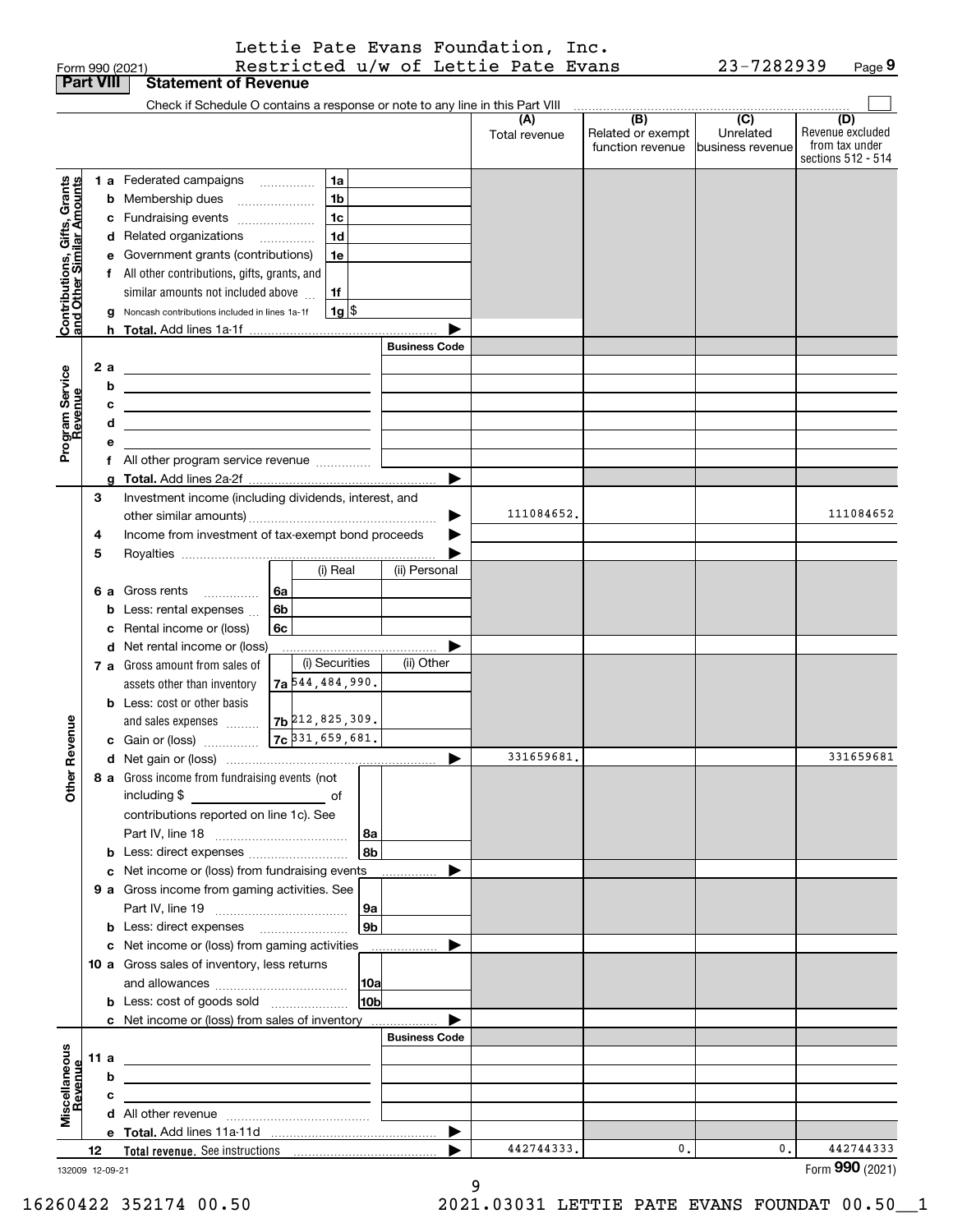### Form 990 (2021) Restricted  $\,$ u/w of Lettie Pate Evans 23-7282939 <sub>Page</sub> **Part IX Statement of Functional Expenses** Lettie Pate Evans Foundation, Inc.

**10**

|              | Section 501(c)(3) and 501(c)(4) organizations must complete all columns. All other organizations must complete column (A). |                                   |                             |                                    |                         |
|--------------|----------------------------------------------------------------------------------------------------------------------------|-----------------------------------|-----------------------------|------------------------------------|-------------------------|
|              | Check if Schedule O contains a response or note to any line in this Part IX                                                | (A)                               | (B)                         | (C)                                | (D)                     |
|              | Do not include amounts reported on lines 6b,<br>7b, 8b, 9b, and 10b of Part VIII.                                          | Total expenses                    | Program service<br>expenses | Management and<br>general expenses | Fundraising<br>expenses |
| 1.           | Grants and other assistance to domestic organizations                                                                      |                                   |                             |                                    |                         |
|              | and domestic governments. See Part IV, line 21                                                                             | $108, 746, 536.$ $108, 746, 536.$ |                             |                                    |                         |
| $\mathbf{2}$ | Grants and other assistance to domestic                                                                                    |                                   |                             |                                    |                         |
|              | individuals. See Part IV, line 22                                                                                          |                                   |                             |                                    |                         |
| 3            | Grants and other assistance to foreign                                                                                     |                                   |                             |                                    |                         |
|              | organizations, foreign governments, and foreign                                                                            |                                   |                             |                                    |                         |
|              | individuals. See Part IV, lines 15 and 16                                                                                  |                                   |                             |                                    |                         |
| 4            | Benefits paid to or for members                                                                                            |                                   |                             |                                    |                         |
| 5            | Compensation of current officers, directors,                                                                               |                                   |                             |                                    |                         |
|              | trustees, and key employees                                                                                                | 430,799.                          | 242,946.                    | 187,853.                           |                         |
| 6            | Compensation not included above to disqualified                                                                            |                                   |                             |                                    |                         |
|              |                                                                                                                            |                                   |                             |                                    |                         |
|              | persons (as defined under section 4958(f)(1)) and                                                                          |                                   |                             |                                    |                         |
|              | persons described in section 4958(c)(3)(B)                                                                                 | 249,426.                          | 138, 284.                   | 111,142.                           |                         |
| 7            |                                                                                                                            |                                   |                             |                                    |                         |
| 8            | Pension plan accruals and contributions (include                                                                           | 36,615.                           | 20, 207.                    | 16,408.                            |                         |
|              | section 401(k) and 403(b) employer contributions)                                                                          | $\overline{59,214}$ .             | 32,434.                     |                                    |                         |
| 9            |                                                                                                                            |                                   |                             | 26,780.                            |                         |
| 10           |                                                                                                                            | 28,070.                           | 15,397.                     | 12,673.                            |                         |
| 11           | Fees for services (nonemployees):                                                                                          |                                   |                             |                                    |                         |
| a            |                                                                                                                            | 9,400.                            |                             | 9,400.                             |                         |
| b            |                                                                                                                            | 973.                              |                             | 973.                               |                         |
| с            |                                                                                                                            | 20,680.                           |                             | 20,680.                            |                         |
| d            |                                                                                                                            |                                   |                             |                                    |                         |
| е            | Professional fundraising services. See Part IV, line 17                                                                    |                                   |                             |                                    |                         |
| f            | Investment management fees                                                                                                 | 1,379,545.                        |                             | 1,379,545.                         |                         |
| g            | Other. (If line 11g amount exceeds 10% of line 25,                                                                         |                                   |                             |                                    |                         |
|              | column (A), amount, list line 11g expenses on Sch O.)                                                                      | 1,770.                            |                             | 1,770.                             |                         |
| 12           |                                                                                                                            |                                   |                             |                                    |                         |
| 13           |                                                                                                                            | 6,635.                            | 3,649.                      | $\overline{2,986}$ .               |                         |
| 14           |                                                                                                                            | 19,582.                           | 10,770.                     | 8,812.                             |                         |
| 15           |                                                                                                                            |                                   |                             |                                    |                         |
| 16           |                                                                                                                            | 64,813.                           | 35,647.                     | 29, 166.                           |                         |
| 17           |                                                                                                                            | 2,387.                            | 1,316.                      | 1,071.                             |                         |
| 18           | Payments of travel or entertainment expenses                                                                               |                                   |                             |                                    |                         |
|              | for any federal, state, or local public officials                                                                          |                                   |                             |                                    |                         |
| 19           | Conferences, conventions, and meetings                                                                                     | 7,822.                            | 4,795.                      | 3,027.                             |                         |
| 20           | Interest                                                                                                                   |                                   |                             |                                    |                         |
| 21           |                                                                                                                            |                                   |                             |                                    |                         |
| 22           | Depreciation, depletion, and amortization                                                                                  | 2, 262.                           | 1, 244.                     | 1,018.                             |                         |
| 23           | Insurance                                                                                                                  | 9,294.                            |                             | 9,294.                             |                         |
| 24           | Other expenses. Itemize expenses not covered                                                                               |                                   |                             |                                    |                         |
|              | above. (List miscellaneous expenses on line 24e. If                                                                        |                                   |                             |                                    |                         |
|              | line 24e amount exceeds 10% of line 25, column (A),<br>amount, list line 24e expenses on Schedule O.)                      |                                   |                             |                                    |                         |
| a            | Organization dues                                                                                                          | 8,522.                            | 7,718.                      | 804.                               |                         |
| b            |                                                                                                                            |                                   |                             |                                    |                         |
| c            |                                                                                                                            |                                   |                             |                                    |                         |
| d            |                                                                                                                            |                                   |                             |                                    |                         |
| е            | All other expenses                                                                                                         | 307.                              | 169.                        | 138.                               |                         |
| 25           | Total functional expenses. Add lines 1 through 24e                                                                         |                                   | 111,084,652.109,261,112.    | 1,823,540.                         | 0.                      |
| 26           | Joint costs. Complete this line only if the organization                                                                   |                                   |                             |                                    |                         |
|              | reported in column (B) joint costs from a combined                                                                         |                                   |                             |                                    |                         |
|              | educational campaign and fundraising solicitation.                                                                         |                                   |                             |                                    |                         |
|              | Check here $\blacktriangleright$<br>if following SOP 98-2 (ASC 958-720)                                                    |                                   |                             |                                    |                         |
|              |                                                                                                                            |                                   |                             |                                    |                         |

10

132010 12-09-21

Form (2021) **990**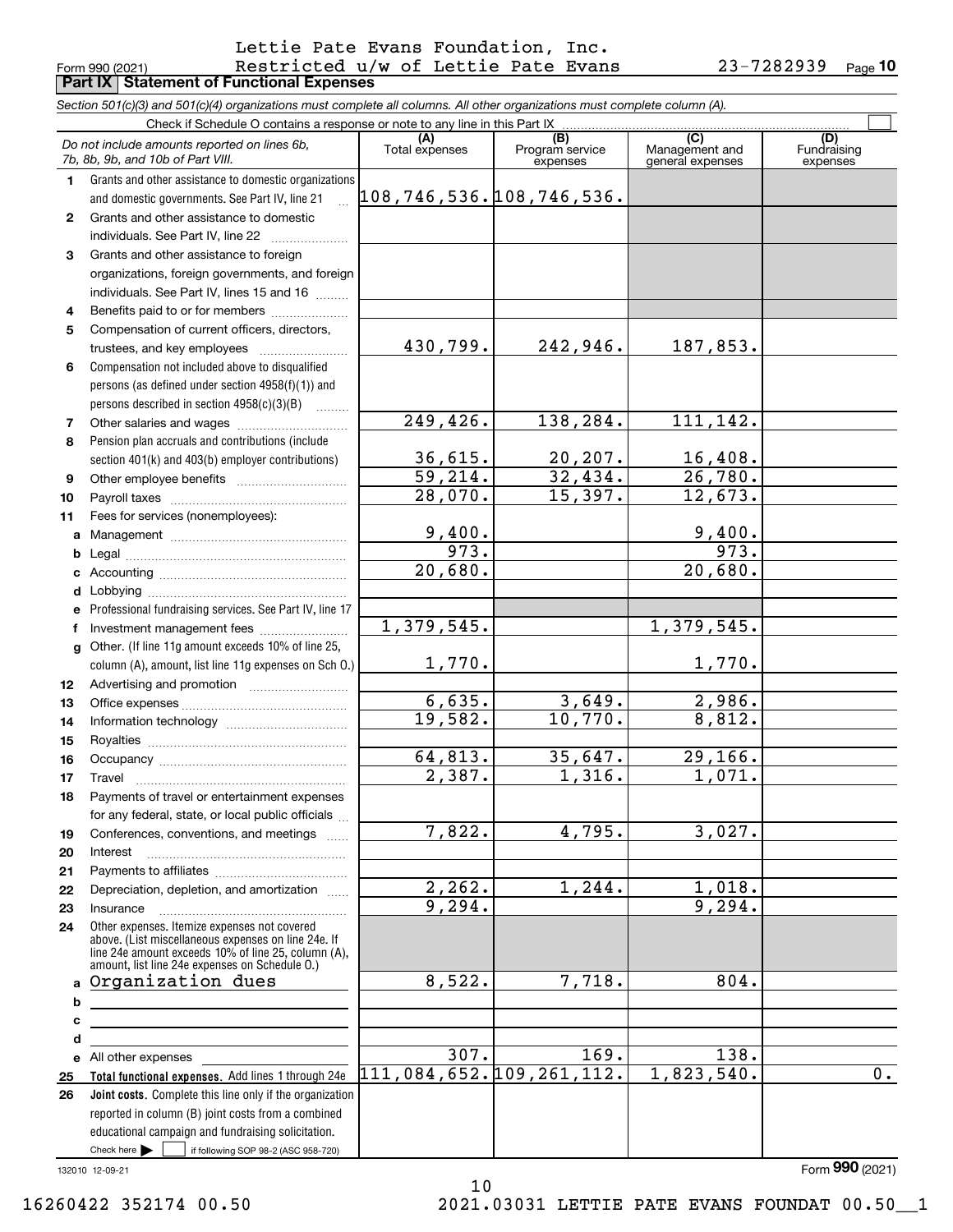| Form 990 (2021)               |  |  |
|-------------------------------|--|--|
| <b>Part X   Balance Sheet</b> |  |  |

## Form 990 (2021) Restricted  $\,$ u/w of Lettie Pate Evans 23-7282939 <sub>Page</sub> Lettie Pate Evans Foundation, Inc.

|                             |                |                                                                                                                                                                                                                                |                            | (A)<br>Beginning of year       |              | (B)<br>End of year       |
|-----------------------------|----------------|--------------------------------------------------------------------------------------------------------------------------------------------------------------------------------------------------------------------------------|----------------------------|--------------------------------|--------------|--------------------------|
|                             | 1              |                                                                                                                                                                                                                                |                            | $\overline{5}$ , 410.          | $\mathbf{1}$ | 5,843.                   |
|                             | 2              |                                                                                                                                                                                                                                |                            | 2,530,145.                     | $\mathbf{2}$ | 844, 264.                |
|                             | 3              |                                                                                                                                                                                                                                |                            |                                | 3            |                          |
|                             | 4              |                                                                                                                                                                                                                                |                            |                                | 4            |                          |
|                             | 5              | Loans and other receivables from any current or former officer, director,                                                                                                                                                      |                            |                                |              |                          |
|                             |                | trustee, key employee, creator or founder, substantial contributor, or 35%                                                                                                                                                     |                            |                                |              |                          |
|                             |                | controlled entity or family member of any of these persons                                                                                                                                                                     |                            |                                | 5            |                          |
|                             | 6              | Loans and other receivables from other disqualified persons (as defined                                                                                                                                                        |                            |                                |              |                          |
|                             |                | under section $4958(f)(1)$ , and persons described in section $4958(c)(3)(B)$                                                                                                                                                  | المتمت                     |                                | 6            |                          |
|                             | $\overline{7}$ |                                                                                                                                                                                                                                |                            | $\overline{7}$                 |              |                          |
| Assets                      | 8              |                                                                                                                                                                                                                                |                            |                                | 8            |                          |
|                             | 9              |                                                                                                                                                                                                                                |                            |                                | 9            |                          |
|                             |                | 10a Land, buildings, and equipment: cost or other                                                                                                                                                                              |                            |                                |              |                          |
|                             |                | basis. Complete Part VI of Schedule D  10a                                                                                                                                                                                     | 108,389.<br>97,867.        |                                |              |                          |
|                             |                |                                                                                                                                                                                                                                | 12,784.                    | 10 <sub>c</sub>                | $10,522$ .   |                          |
|                             | 11             |                                                                                                                                                                                                                                | $\overline{762,640,952}$ . | 11                             | 1236191778.  |                          |
|                             | 12             |                                                                                                                                                                                                                                | 2761061123.                | 12                             | 2685030034.  |                          |
|                             | 13             |                                                                                                                                                                                                                                |                            | 13                             |              |                          |
|                             | 14             |                                                                                                                                                                                                                                |                            | 14                             |              |                          |
|                             | 15             |                                                                                                                                                                                                                                |                            | 236,773.                       | 15           | 292,278.                 |
|                             | 16             |                                                                                                                                                                                                                                |                            | 3526487187.                    | 16           | 3922374719.              |
|                             | 17             |                                                                                                                                                                                                                                |                            | 22,620,080.                    | 17           | 24,737,236.              |
|                             | 18             |                                                                                                                                                                                                                                |                            | 18                             |              |                          |
|                             | 19             | Deferred revenue manual contracts and contracts are contracted and contract and contract are contracted and contract are contracted and contract are contracted and contract are contracted and contract are contracted and co |                            | 19                             |              |                          |
|                             | 20             |                                                                                                                                                                                                                                |                            |                                | 20           |                          |
|                             | 21             | Escrow or custodial account liability. Complete Part IV of Schedule D                                                                                                                                                          |                            |                                | 21           |                          |
|                             | 22             | Loans and other payables to any current or former officer, director,                                                                                                                                                           |                            |                                |              |                          |
| Liabilities                 |                | trustee, key employee, creator or founder, substantial contributor, or 35%<br>controlled entity or family member of any of these persons                                                                                       |                            |                                | 22           |                          |
|                             | 23             | Secured mortgages and notes payable to unrelated third parties                                                                                                                                                                 |                            |                                | 23           |                          |
|                             | 24             |                                                                                                                                                                                                                                |                            |                                | 24           |                          |
|                             | 25             | Other liabilities (including federal income tax, payables to related third                                                                                                                                                     |                            |                                |              |                          |
|                             |                | parties, and other liabilities not included on lines 17-24). Complete Part X                                                                                                                                                   |                            |                                |              |                          |
|                             |                | of Schedule D                                                                                                                                                                                                                  |                            |                                | 25           | 284,226.                 |
|                             | 26             | Total liabilities. Add lines 17 through 25                                                                                                                                                                                     |                            | $\frac{231,424.}{22,851,504.}$ | 26           | $\overline{25,021,462.}$ |
|                             |                | Organizations that follow FASB ASC 958, check here $\blacktriangleright \boxed{X}$                                                                                                                                             |                            |                                |              |                          |
|                             |                | and complete lines 27, 28, 32, and 33.                                                                                                                                                                                         |                            |                                |              |                          |
|                             | 27             |                                                                                                                                                                                                                                |                            | 3495673917.                    | 27           | 3889391491.              |
|                             | 28             |                                                                                                                                                                                                                                |                            | 7,961,766.                     | 28           | 7,961,766.               |
|                             |                | Organizations that do not follow FASB ASC 958, check here $\;\blacktriangleright\;\square$                                                                                                                                     |                            |                                |              |                          |
|                             |                | and complete lines 29 through 33.                                                                                                                                                                                              |                            |                                |              |                          |
| Net Assets or Fund Balances | 29             |                                                                                                                                                                                                                                |                            |                                | 29           |                          |
|                             | 30             | Paid-in or capital surplus, or land, building, or equipment fund                                                                                                                                                               |                            |                                | 30           |                          |
|                             | 31             | Retained earnings, endowment, accumulated income, or other funds                                                                                                                                                               |                            |                                | 31           |                          |
|                             | 32             |                                                                                                                                                                                                                                |                            | 3503635683.                    | 32           | 3897353257.              |
|                             | 33             | Total liabilities and net assets/fund balances                                                                                                                                                                                 |                            | 3526487187.                    | 33           | 3922374719.              |

Form (2021) **990**

132011 12-09-21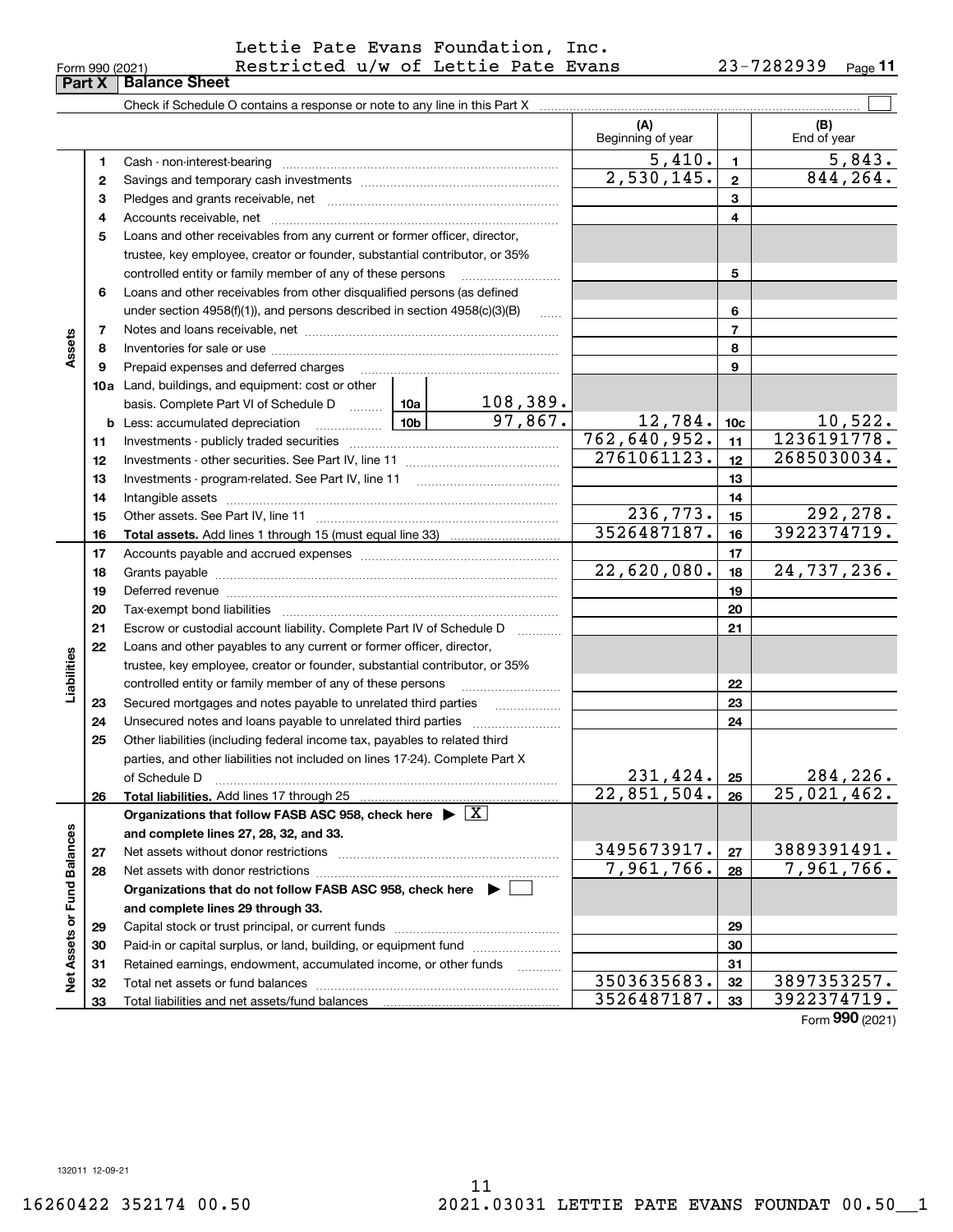|    | Lettie Pate Evans Foundation, Inc.                                                                                                                                                                                                                                                                                                                                                                                                                                         |                         |                              |                |            |           |  |  |  |
|----|----------------------------------------------------------------------------------------------------------------------------------------------------------------------------------------------------------------------------------------------------------------------------------------------------------------------------------------------------------------------------------------------------------------------------------------------------------------------------|-------------------------|------------------------------|----------------|------------|-----------|--|--|--|
|    | Restricted u/w of Lettie Pate Evans<br>Form 990 (2021)<br><b>Part XI   Reconciliation of Net Assets</b>                                                                                                                                                                                                                                                                                                                                                                    |                         | 23-7282939                   |                |            | $Page$ 12 |  |  |  |
|    |                                                                                                                                                                                                                                                                                                                                                                                                                                                                            |                         |                              |                |            |           |  |  |  |
|    |                                                                                                                                                                                                                                                                                                                                                                                                                                                                            |                         |                              |                |            |           |  |  |  |
| 1  | Total revenue (must equal Part VIII, column (A), line 12)                                                                                                                                                                                                                                                                                                                                                                                                                  | $\mathbf 1$             |                              | 442,744,333.   |            |           |  |  |  |
| 2  | 111,084,652.<br>$\overline{2}$                                                                                                                                                                                                                                                                                                                                                                                                                                             |                         |                              |                |            |           |  |  |  |
| з  | 331,659,681.<br>$\overline{3}$<br>Revenue less expenses. Subtract line 2 from line 1                                                                                                                                                                                                                                                                                                                                                                                       |                         |                              |                |            |           |  |  |  |
| 4  |                                                                                                                                                                                                                                                                                                                                                                                                                                                                            | $\overline{\mathbf{4}}$ | $\overline{3,503,635,683}$ . |                |            |           |  |  |  |
| 5  | Net unrealized gains (losses) on investments<br>$\overline{a_1, \ldots, a_n, \ldots, a_n, \ldots, a_n, \ldots, a_n, \ldots, a_n, \ldots, a_n, \ldots, a_n, \ldots, a_n, \ldots, a_n, \ldots, a_n, \ldots, a_n, \ldots, a_n, \ldots, a_n, \ldots, a_n, \ldots, a_n, \ldots, a_n, \ldots, a_n, \ldots, a_n, \ldots, a_n, \ldots, a_n, \ldots, a_n, \ldots, a_n, \ldots, a_n, \ldots, a_n, \ldots, a_n, \ldots, a_n, \ldots, a_n, \ldots, a_n, \ldots, a_n, \ldots, a_n, \ld$ | 5                       |                              | 62,057,893.    |            |           |  |  |  |
| 6  |                                                                                                                                                                                                                                                                                                                                                                                                                                                                            | 6                       |                              |                |            |           |  |  |  |
| 7  |                                                                                                                                                                                                                                                                                                                                                                                                                                                                            | $\overline{7}$          |                              |                |            |           |  |  |  |
| 8  | Prior period adjustments                                                                                                                                                                                                                                                                                                                                                                                                                                                   | 8                       |                              |                |            |           |  |  |  |
| 9  | Other changes in net assets or fund balances (explain on Schedule O)                                                                                                                                                                                                                                                                                                                                                                                                       | $\mathbf{9}$            |                              |                |            | $0$ .     |  |  |  |
| 10 | Net assets or fund balances at end of year. Combine lines 3 through 9 (must equal Part X, line 32,                                                                                                                                                                                                                                                                                                                                                                         |                         |                              |                |            |           |  |  |  |
|    | column (B))                                                                                                                                                                                                                                                                                                                                                                                                                                                                |                         | $10$ 3,897,353,257.          |                |            |           |  |  |  |
|    | Part XII Financial Statements and Reporting                                                                                                                                                                                                                                                                                                                                                                                                                                |                         |                              |                |            |           |  |  |  |
|    |                                                                                                                                                                                                                                                                                                                                                                                                                                                                            |                         |                              |                |            |           |  |  |  |
|    |                                                                                                                                                                                                                                                                                                                                                                                                                                                                            |                         |                              |                | Yes        | No        |  |  |  |
| 1  | $\boxed{\text{X}}$ Accrual<br>Accounting method used to prepare the Form 990: <u>[16</u> ] Cash<br>Other                                                                                                                                                                                                                                                                                                                                                                   |                         |                              |                |            |           |  |  |  |
|    | If the organization changed its method of accounting from a prior year or checked "Other," explain on Schedule O.                                                                                                                                                                                                                                                                                                                                                          |                         |                              |                |            |           |  |  |  |
|    | 2a Were the organization's financial statements compiled or reviewed by an independent accountant?                                                                                                                                                                                                                                                                                                                                                                         |                         |                              | 2a             |            | x         |  |  |  |
|    | If "Yes," check a box below to indicate whether the financial statements for the year were compiled or reviewed on a                                                                                                                                                                                                                                                                                                                                                       |                         |                              |                |            |           |  |  |  |
|    | separate basis, consolidated basis, or both:                                                                                                                                                                                                                                                                                                                                                                                                                               |                         |                              |                |            |           |  |  |  |
|    | Separate basis<br><b>Consolidated basis</b><br>Both consolidated and separate basis                                                                                                                                                                                                                                                                                                                                                                                        |                         |                              |                |            |           |  |  |  |
|    | <b>b</b> Were the organization's financial statements audited by an independent accountant?                                                                                                                                                                                                                                                                                                                                                                                |                         |                              | 2 <sub>b</sub> | x          |           |  |  |  |
|    | If "Yes," check a box below to indicate whether the financial statements for the year were audited on a separate basis,                                                                                                                                                                                                                                                                                                                                                    |                         |                              |                |            |           |  |  |  |
|    | consolidated basis, or both:                                                                                                                                                                                                                                                                                                                                                                                                                                               |                         |                              |                |            |           |  |  |  |
|    | $\boxed{\textbf{X}}$ Separate basis<br>Consolidated basis<br>Both consolidated and separate basis                                                                                                                                                                                                                                                                                                                                                                          |                         |                              |                |            |           |  |  |  |
|    | c If "Yes" to line 2a or 2b, does the organization have a committee that assumes responsibility for oversight of the audit,                                                                                                                                                                                                                                                                                                                                                |                         |                              |                |            |           |  |  |  |
|    |                                                                                                                                                                                                                                                                                                                                                                                                                                                                            |                         |                              | 2c             | х          |           |  |  |  |
|    | If the organization changed either its oversight process or selection process during the tax year, explain on Schedule O.                                                                                                                                                                                                                                                                                                                                                  |                         |                              |                |            |           |  |  |  |
|    | 3a As a result of a federal award, was the organization required to undergo an audit or audits as set forth in the Single Audit                                                                                                                                                                                                                                                                                                                                            |                         |                              | За             |            | x         |  |  |  |
|    |                                                                                                                                                                                                                                                                                                                                                                                                                                                                            |                         |                              |                |            |           |  |  |  |
|    | b If "Yes," did the organization undergo the required audit or audits? If the organization did not undergo the required audit                                                                                                                                                                                                                                                                                                                                              |                         |                              |                |            |           |  |  |  |
|    |                                                                                                                                                                                                                                                                                                                                                                                                                                                                            |                         |                              | 3b             | <u>nnn</u> |           |  |  |  |

Form (2021) **990**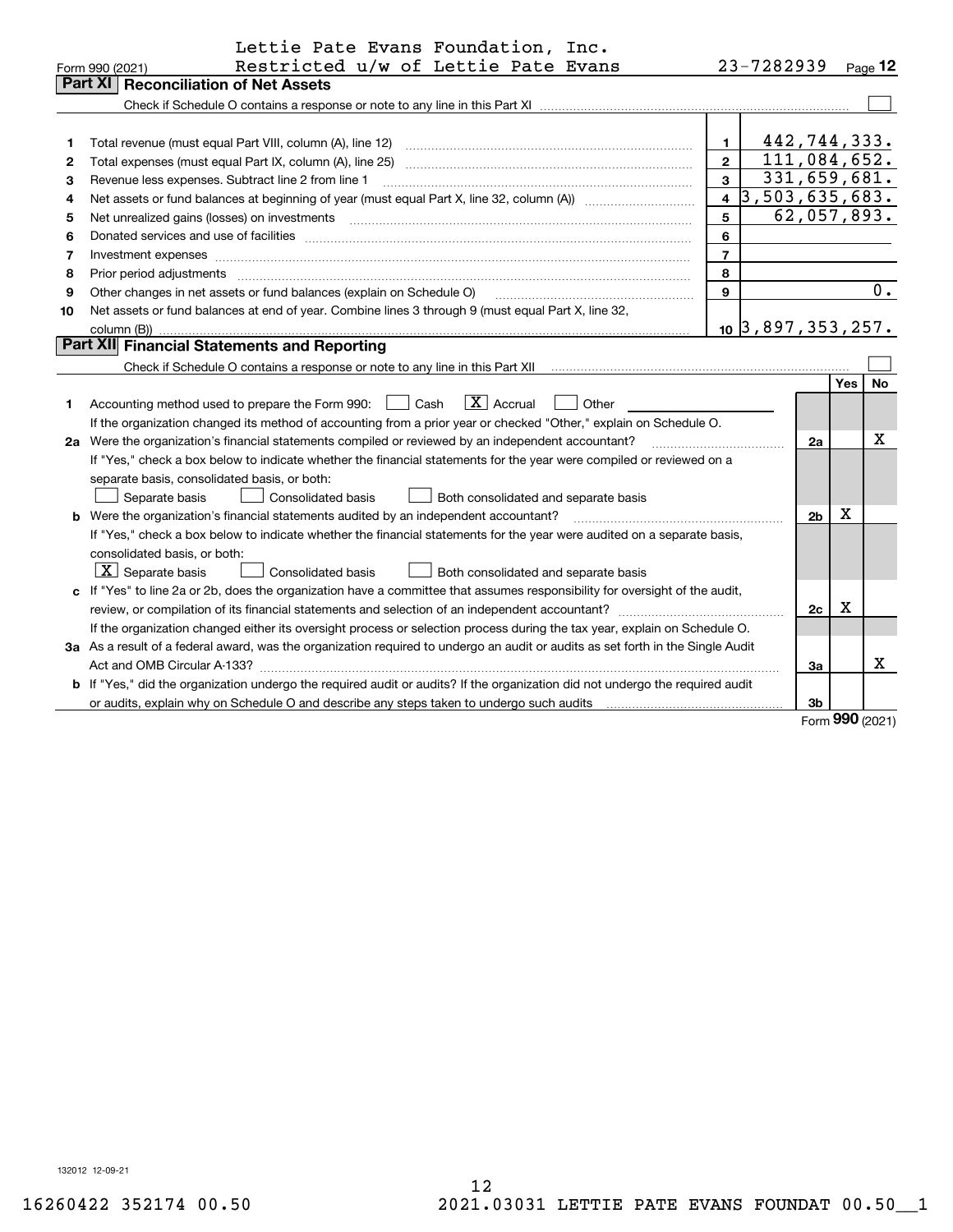| <b>SCHEDULE A</b>                      |                                                                                                                                                                                                                                               | <b>Public Charity Status and Public Support</b>                               |                                                                |    |                            |            | OMB No. 1545-0047                     |  |  |
|----------------------------------------|-----------------------------------------------------------------------------------------------------------------------------------------------------------------------------------------------------------------------------------------------|-------------------------------------------------------------------------------|----------------------------------------------------------------|----|----------------------------|------------|---------------------------------------|--|--|
| (Form 990)                             |                                                                                                                                                                                                                                               | Complete if the organization is a section 501(c)(3) organization or a section |                                                                |    |                            |            |                                       |  |  |
| Department of the Treasury             |                                                                                                                                                                                                                                               | 4947(a)(1) nonexempt charitable trust.<br>Attach to Form 990 or Form 990-EZ.  |                                                                |    |                            |            | Open to Public                        |  |  |
| Internal Revenue Service               |                                                                                                                                                                                                                                               | Go to www.irs.gov/Form990 for instructions and the latest information.        |                                                                |    |                            |            | Inspection                            |  |  |
| Name of the organization               | Lettie Pate Evans Foundation, Inc.                                                                                                                                                                                                            |                                                                               |                                                                |    |                            |            | <b>Employer identification number</b> |  |  |
|                                        | Restricted u/w of Lettie Pate Evans                                                                                                                                                                                                           |                                                                               |                                                                |    |                            |            | 23-7282939                            |  |  |
| Part I                                 | Reason for Public Charity Status. (All organizations must complete this part.) See instructions.                                                                                                                                              |                                                                               |                                                                |    |                            |            |                                       |  |  |
|                                        | The organization is not a private foundation because it is: (For lines 1 through 12, check only one box.)                                                                                                                                     |                                                                               |                                                                |    |                            |            |                                       |  |  |
| 1                                      | A church, convention of churches, or association of churches described in section 170(b)(1)(A)(i).                                                                                                                                            |                                                                               |                                                                |    |                            |            |                                       |  |  |
| 2                                      | A school described in section 170(b)(1)(A)(ii). (Attach Schedule E (Form 990).)                                                                                                                                                               |                                                                               |                                                                |    |                            |            |                                       |  |  |
| 3                                      | A hospital or a cooperative hospital service organization described in section 170(b)(1)(A)(iii).                                                                                                                                             |                                                                               |                                                                |    |                            |            |                                       |  |  |
| 4                                      | A medical research organization operated in conjunction with a hospital described in section 170(b)(1)(A)(iii). Enter the hospital's name,                                                                                                    |                                                                               |                                                                |    |                            |            |                                       |  |  |
| city, and state:                       | An organization operated for the benefit of a college or university owned or operated by a governmental unit described in                                                                                                                     |                                                                               |                                                                |    |                            |            |                                       |  |  |
| 5                                      |                                                                                                                                                                                                                                               |                                                                               |                                                                |    |                            |            |                                       |  |  |
|                                        | section 170(b)(1)(A)(iv). (Complete Part II.)                                                                                                                                                                                                 |                                                                               |                                                                |    |                            |            |                                       |  |  |
| 6<br>7                                 | A federal, state, or local government or governmental unit described in section 170(b)(1)(A)(v).<br>An organization that normally receives a substantial part of its support from a governmental unit or from the general public described in |                                                                               |                                                                |    |                            |            |                                       |  |  |
|                                        | section 170(b)(1)(A)(vi). (Complete Part II.)                                                                                                                                                                                                 |                                                                               |                                                                |    |                            |            |                                       |  |  |
| 8                                      | A community trust described in section 170(b)(1)(A)(vi). (Complete Part II.)                                                                                                                                                                  |                                                                               |                                                                |    |                            |            |                                       |  |  |
| 9                                      | An agricultural research organization described in section 170(b)(1)(A)(ix) operated in conjunction with a land-grant college                                                                                                                 |                                                                               |                                                                |    |                            |            |                                       |  |  |
|                                        | or university or a non-land-grant college of agriculture (see instructions). Enter the name, city, and state of the college or                                                                                                                |                                                                               |                                                                |    |                            |            |                                       |  |  |
| university:                            |                                                                                                                                                                                                                                               |                                                                               |                                                                |    |                            |            |                                       |  |  |
| 10                                     | An organization that normally receives (1) more than 33 1/3% of its support from contributions, membership fees, and gross receipts from                                                                                                      |                                                                               |                                                                |    |                            |            |                                       |  |  |
|                                        | activities related to its exempt functions, subject to certain exceptions; and (2) no more than 33 1/3% of its support from gross investment                                                                                                  |                                                                               |                                                                |    |                            |            |                                       |  |  |
|                                        | income and unrelated business taxable income (less section 511 tax) from businesses acquired by the organization after June 30, 1975.                                                                                                         |                                                                               |                                                                |    |                            |            |                                       |  |  |
|                                        | See section 509(a)(2). (Complete Part III.)                                                                                                                                                                                                   |                                                                               |                                                                |    |                            |            |                                       |  |  |
| 11                                     | An organization organized and operated exclusively to test for public safety. See section 509(a)(4).                                                                                                                                          |                                                                               |                                                                |    |                            |            |                                       |  |  |
| $\lfloor x \rfloor$<br>12 <sub>2</sub> | An organization organized and operated exclusively for the benefit of, to perform the functions of, or to carry out the purposes of one or                                                                                                    |                                                                               |                                                                |    |                            |            |                                       |  |  |
|                                        | more publicly supported organizations described in section $509(a)(1)$ or section $509(a)(2)$ . See section $509(a)(3)$ . Check the box on                                                                                                    |                                                                               |                                                                |    |                            |            |                                       |  |  |
| a                                      | lines 12a through 12d that describes the type of supporting organization and complete lines 12e, 12f, and 12g.<br>Type I. A supporting organization operated, supervised, or controlled by its supported organization(s), typically by giving |                                                                               |                                                                |    |                            |            |                                       |  |  |
|                                        | the supported organization(s) the power to regularly appoint or elect a majority of the directors or trustees of the supporting                                                                                                               |                                                                               |                                                                |    |                            |            |                                       |  |  |
|                                        | organization. You must complete Part IV, Sections A and B.                                                                                                                                                                                    |                                                                               |                                                                |    |                            |            |                                       |  |  |
| b                                      | Type II. A supporting organization supervised or controlled in connection with its supported organization(s), by having                                                                                                                       |                                                                               |                                                                |    |                            |            |                                       |  |  |
|                                        | control or management of the supporting organization vested in the same persons that control or manage the supported                                                                                                                          |                                                                               |                                                                |    |                            |            |                                       |  |  |
|                                        | organization(s). You must complete Part IV, Sections A and C.                                                                                                                                                                                 |                                                                               |                                                                |    |                            |            |                                       |  |  |
| c                                      | Type III functionally integrated. A supporting organization operated in connection with, and functionally integrated with,                                                                                                                    |                                                                               |                                                                |    |                            |            |                                       |  |  |
|                                        | its supported organization(s) (see instructions). You must complete Part IV, Sections A, D, and E.                                                                                                                                            |                                                                               |                                                                |    |                            |            |                                       |  |  |
| $\lfloor x \rfloor$<br>d               | Type III non-functionally integrated. A supporting organization operated in connection with its supported organization(s)                                                                                                                     |                                                                               |                                                                |    |                            |            |                                       |  |  |
|                                        | that is not functionally integrated. The organization generally must satisfy a distribution requirement and an attentiveness                                                                                                                  |                                                                               |                                                                |    |                            |            |                                       |  |  |
|                                        | requirement (see instructions). You must complete Part IV, Sections A and D, and Part V.                                                                                                                                                      |                                                                               |                                                                |    |                            |            |                                       |  |  |
| е                                      | Check this box if the organization received a written determination from the IRS that it is a Type I, Type II, Type III                                                                                                                       |                                                                               |                                                                |    |                            |            |                                       |  |  |
|                                        | functionally integrated, or Type III non-functionally integrated supporting organization.<br><b>f</b> Enter the number of supported organizations                                                                                             |                                                                               |                                                                |    |                            |            | 14                                    |  |  |
|                                        | g Provide the following information about the supported organization(s)                                                                                                                                                                       |                                                                               |                                                                |    |                            |            |                                       |  |  |
| (i) Name of supported                  | (ii) EIN                                                                                                                                                                                                                                      | (iii) Type of organization                                                    | (iv) Is the organization listed<br>in your governing document? |    | (v) Amount of monetary     |            | (vi) Amount of other                  |  |  |
| organization                           |                                                                                                                                                                                                                                               | (described on lines 1-10<br>above (see instructions))                         | Yes                                                            | No | support (see instructions) |            | support (see instructions)            |  |  |
|                                        |                                                                                                                                                                                                                                               |                                                                               |                                                                |    |                            |            |                                       |  |  |
| Berry College                          | 58-0566133                                                                                                                                                                                                                                    | 2                                                                             | X                                                              |    | 21,324,016.                |            |                                       |  |  |
|                                        |                                                                                                                                                                                                                                               |                                                                               |                                                                |    |                            |            |                                       |  |  |
| Emory University                       | 58-0566256                                                                                                                                                                                                                                    | 2                                                                             | x                                                              |    |                            | 5,331,004. |                                       |  |  |
| Episcopal High                         |                                                                                                                                                                                                                                               |                                                                               |                                                                |    |                            |            |                                       |  |  |
| School in Virginia                     | 54-0506326                                                                                                                                                                                                                                    | 2                                                                             | X                                                              |    |                            | 5,331,004. |                                       |  |  |
| Georgia Institute                      | 58-6002023                                                                                                                                                                                                                                    | 2                                                                             | X                                                              |    |                            |            |                                       |  |  |
| of Technology<br>Protestant            |                                                                                                                                                                                                                                               |                                                                               |                                                                |    | 15,993,012.                |            |                                       |  |  |
|                                        | Episcopal Theologic 54-0505937                                                                                                                                                                                                                | 1                                                                             | X                                                              |    | 10,662,008.                |            |                                       |  |  |
| Total                                  |                                                                                                                                                                                                                                               |                                                                               |                                                                |    | 106,629,380.               |            | 0.                                    |  |  |
|                                        | $1 H\Delta$ For Panerwork Reduction Act Notice, see the Instructions for Form 990 or 990-FZ $\rightarrow$ 132021 01.04.22                                                                                                                     |                                                                               |                                                                |    |                            |            | Schedule A (Form 990) 2021            |  |  |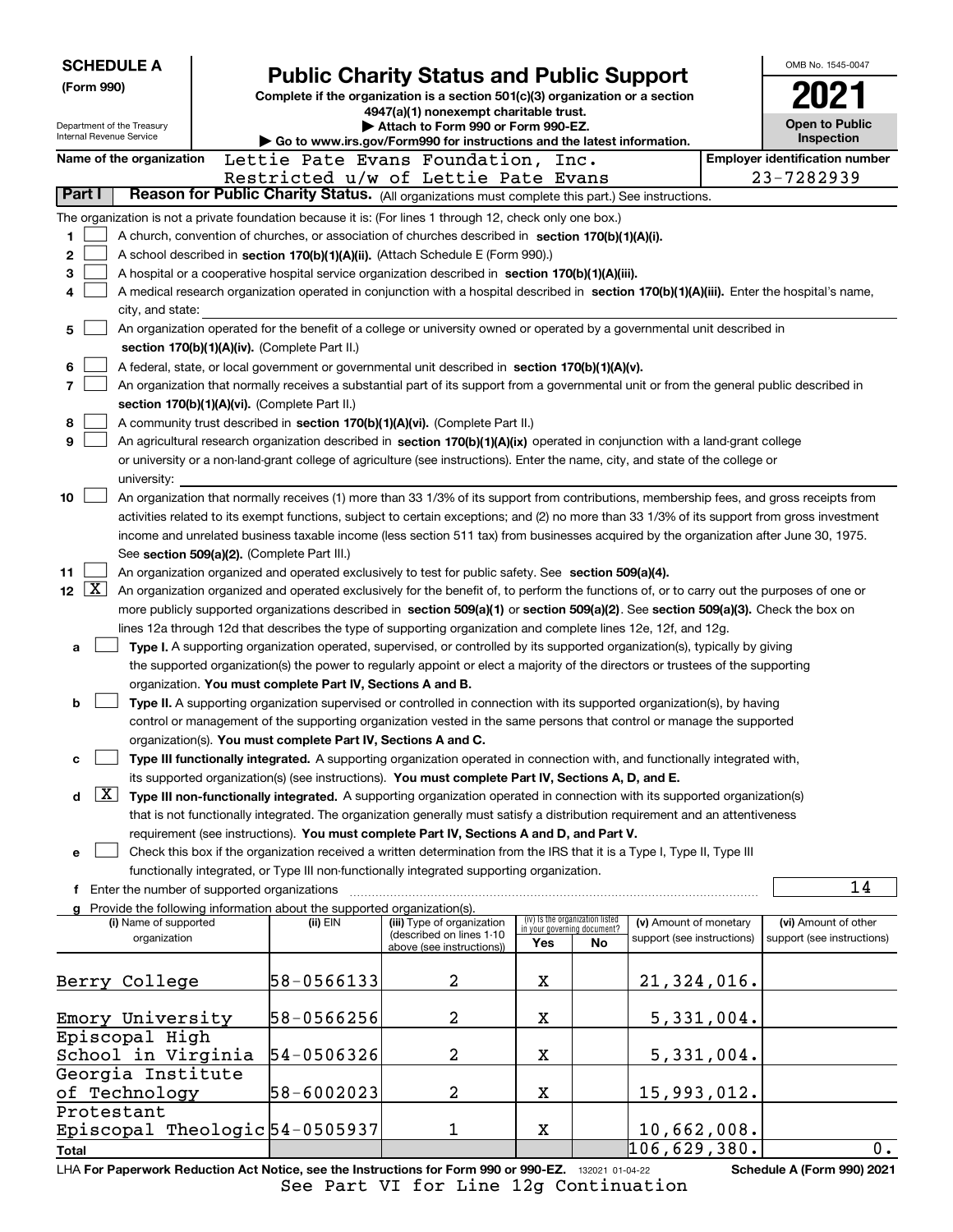|  | Lettie Pate Evans Foundation, Inc. |  |
|--|------------------------------------|--|
|  | Postricted u/w of Lettie Pate Fuar |  |

| Schedule A (Form 990) 2021                                                                                    | Restricted u/w of Lettie Pate Evans |  |  | 23-7282939 |
|---------------------------------------------------------------------------------------------------------------|-------------------------------------|--|--|------------|
| <b>Part II</b> Support Schedule for Organizations Described in Sections 170(b)(1)(A)(iv) and 170(b)(1)(A)(vi) |                                     |  |  |            |

(Complete only if you checked the box on line 5, 7, or 8 of Part I or if the organization failed to qualify under Part III. If the organization fails to qualify under the tests listed below, please complete Part III.)

|    | <b>Section A. Public Support</b>                                                                                                               |          |            |            |            |          |                            |
|----|------------------------------------------------------------------------------------------------------------------------------------------------|----------|------------|------------|------------|----------|----------------------------|
|    | Calendar year (or fiscal year beginning in) $\blacktriangleright$                                                                              | (a) 2017 | $(b)$ 2018 | $(c)$ 2019 | $(d)$ 2020 | (e) 2021 | (f) Total                  |
|    | <b>1</b> Gifts, grants, contributions, and                                                                                                     |          |            |            |            |          |                            |
|    | membership fees received. (Do not                                                                                                              |          |            |            |            |          |                            |
|    | include any "unusual grants.")                                                                                                                 |          |            |            |            |          |                            |
|    | <b>2</b> Tax revenues levied for the organ-                                                                                                    |          |            |            |            |          |                            |
|    | ization's benefit and either paid to                                                                                                           |          |            |            |            |          |                            |
|    | or expended on its behalf                                                                                                                      |          |            |            |            |          |                            |
|    | 3 The value of services or facilities                                                                                                          |          |            |            |            |          |                            |
|    | furnished by a governmental unit to                                                                                                            |          |            |            |            |          |                            |
|    | the organization without charge                                                                                                                |          |            |            |            |          |                            |
|    | 4 Total. Add lines 1 through 3                                                                                                                 |          |            |            |            |          |                            |
| 5  | The portion of total contributions                                                                                                             |          |            |            |            |          |                            |
|    | by each person (other than a                                                                                                                   |          |            |            |            |          |                            |
|    | governmental unit or publicly                                                                                                                  |          |            |            |            |          |                            |
|    | supported organization) included                                                                                                               |          |            |            |            |          |                            |
|    | on line 1 that exceeds 2% of the                                                                                                               |          |            |            |            |          |                            |
|    | amount shown on line 11,                                                                                                                       |          |            |            |            |          |                            |
|    | column (f)                                                                                                                                     |          |            |            |            |          |                            |
|    | 6 Public support. Subtract line 5 from line 4.                                                                                                 |          |            |            |            |          |                            |
|    | <b>Section B. Total Support</b>                                                                                                                |          |            |            |            |          |                            |
|    | Calendar year (or fiscal year beginning in)                                                                                                    | (a) 2017 | $(b)$ 2018 | $(c)$ 2019 | $(d)$ 2020 | (e) 2021 | (f) Total                  |
|    | 7 Amounts from line 4                                                                                                                          |          |            |            |            |          |                            |
|    | 8 Gross income from interest,                                                                                                                  |          |            |            |            |          |                            |
|    | dividends, payments received on                                                                                                                |          |            |            |            |          |                            |
|    | securities loans, rents, royalties,                                                                                                            |          |            |            |            |          |                            |
|    | and income from similar sources                                                                                                                |          |            |            |            |          |                            |
| 9. | Net income from unrelated business                                                                                                             |          |            |            |            |          |                            |
|    | activities, whether or not the                                                                                                                 |          |            |            |            |          |                            |
|    | business is regularly carried on                                                                                                               |          |            |            |            |          |                            |
|    | <b>10</b> Other income. Do not include gain                                                                                                    |          |            |            |            |          |                            |
|    | or loss from the sale of capital                                                                                                               |          |            |            |            |          |                            |
|    | assets (Explain in Part VI.)                                                                                                                   |          |            |            |            |          |                            |
|    | <b>11 Total support.</b> Add lines 7 through 10                                                                                                |          |            |            |            |          |                            |
|    | <b>12</b> Gross receipts from related activities, etc. (see instructions)                                                                      |          |            |            |            | 12       |                            |
|    | 13 First 5 years. If the Form 990 is for the organization's first, second, third, fourth, or fifth tax year as a section 501(c)(3)             |          |            |            |            |          |                            |
|    | organization, check this box and <b>stop here</b> www.communication.communication.communication.communication.communic                         |          |            |            |            |          |                            |
|    | <b>Section C. Computation of Public Support Percentage</b>                                                                                     |          |            |            |            |          |                            |
|    |                                                                                                                                                |          |            |            |            | 14       | %                          |
|    |                                                                                                                                                |          |            |            |            | 15       | $\%$                       |
|    | 16a 33 1/3% support test - 2021. If the organization did not check the box on line 13, and line 14 is 33 1/3% or more, check this box and      |          |            |            |            |          |                            |
|    | stop here. The organization qualifies as a publicly supported organization                                                                     |          |            |            |            |          |                            |
|    | b 33 1/3% support test - 2020. If the organization did not check a box on line 13 or 16a, and line 15 is 33 1/3% or more, check this box       |          |            |            |            |          |                            |
|    | and stop here. The organization qualifies as a publicly supported organization                                                                 |          |            |            |            |          |                            |
|    | 17a 10% -facts-and-circumstances test - 2021. If the organization did not check a box on line 13, 16a, or 16b, and line 14 is 10% or more,     |          |            |            |            |          |                            |
|    | and if the organization meets the facts-and-circumstances test, check this box and stop here. Explain in Part VI how the organization          |          |            |            |            |          |                            |
|    | meets the facts-and-circumstances test. The organization qualifies as a publicly supported organization                                        |          |            |            |            |          |                            |
|    | <b>b 10% -facts-and-circumstances test - 2020.</b> If the organization did not check a box on line 13, 16a, 16b, or 17a, and line 15 is 10% or |          |            |            |            |          |                            |
|    | more, and if the organization meets the facts-and-circumstances test, check this box and stop here. Explain in Part VI how the                 |          |            |            |            |          |                            |
|    | organization meets the facts-and-circumstances test. The organization qualifies as a publicly supported organization                           |          |            |            |            |          |                            |
| 18 | Private foundation. If the organization did not check a box on line 13, 16a, 16b, 17a, or 17b, check this box and see instructions             |          |            |            |            |          |                            |
|    |                                                                                                                                                |          |            |            |            |          | Schadula A (Form 990) 2021 |

**Schedule A (Form 990) 2021**

**2**

132022 01-04-22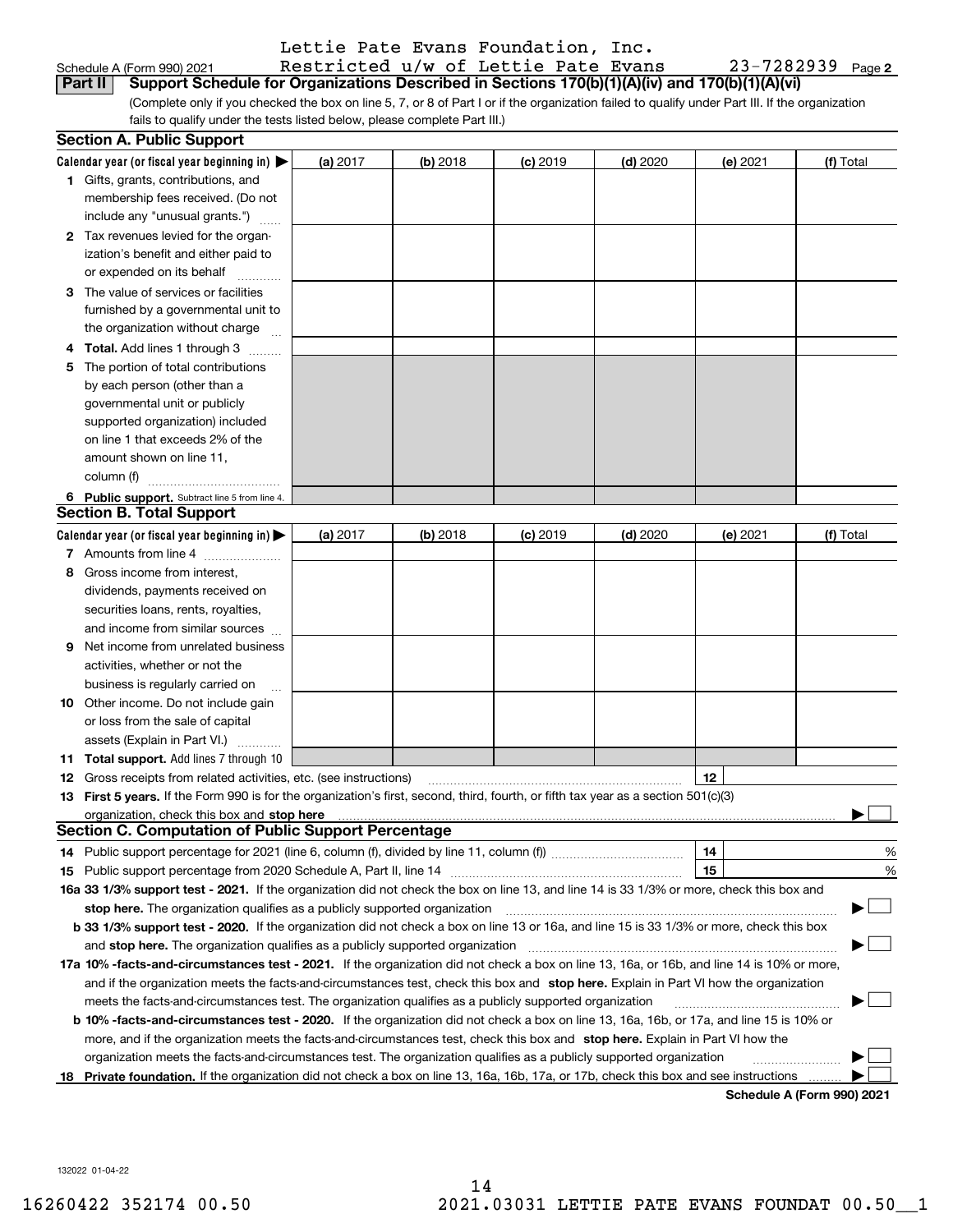| Schedule A (Form 990) 202 <sup>.</sup> |  |  |
|----------------------------------------|--|--|

Schedule A (Form 990) 2021 Restricted u/w of Lettie Pate Evans 23-7282939 Page **Part III Support Schedule for Organizations Described in Section 509(a)(2)** 

(Complete only if you checked the box on line 10 of Part I or if the organization failed to qualify under Part II. If the organization fails to qualify under the tests listed below, please complete Part II.)

|    | <b>Section A. Public Support</b>                                                                                                                                                         |          |          |            |            |          |                            |
|----|------------------------------------------------------------------------------------------------------------------------------------------------------------------------------------------|----------|----------|------------|------------|----------|----------------------------|
|    | Calendar year (or fiscal year beginning in) $\blacktriangleright$                                                                                                                        | (a) 2017 | (b) 2018 | $(c)$ 2019 | $(d)$ 2020 | (e) 2021 | (f) Total                  |
|    | 1 Gifts, grants, contributions, and                                                                                                                                                      |          |          |            |            |          |                            |
|    | membership fees received. (Do not                                                                                                                                                        |          |          |            |            |          |                            |
|    | include any "unusual grants.")                                                                                                                                                           |          |          |            |            |          |                            |
|    | 2 Gross receipts from admissions,<br>merchandise sold or services per-<br>formed, or facilities furnished in<br>any activity that is related to the<br>organization's tax-exempt purpose |          |          |            |            |          |                            |
|    | 3 Gross receipts from activities that<br>are not an unrelated trade or bus-<br>iness under section 513                                                                                   |          |          |            |            |          |                            |
|    | 4 Tax revenues levied for the organ-                                                                                                                                                     |          |          |            |            |          |                            |
|    | ization's benefit and either paid to                                                                                                                                                     |          |          |            |            |          |                            |
|    | or expended on its behalf<br>.                                                                                                                                                           |          |          |            |            |          |                            |
|    | 5 The value of services or facilities                                                                                                                                                    |          |          |            |            |          |                            |
|    | furnished by a governmental unit to                                                                                                                                                      |          |          |            |            |          |                            |
|    | the organization without charge                                                                                                                                                          |          |          |            |            |          |                            |
|    | <b>6 Total.</b> Add lines 1 through 5                                                                                                                                                    |          |          |            |            |          |                            |
|    | 7a Amounts included on lines 1, 2, and                                                                                                                                                   |          |          |            |            |          |                            |
|    | 3 received from disqualified persons                                                                                                                                                     |          |          |            |            |          |                            |
|    | <b>b</b> Amounts included on lines 2 and 3 received<br>from other than disqualified persons that                                                                                         |          |          |            |            |          |                            |
|    | exceed the greater of \$5,000 or 1% of the                                                                                                                                               |          |          |            |            |          |                            |
|    | amount on line 13 for the year                                                                                                                                                           |          |          |            |            |          |                            |
|    | c Add lines 7a and 7b                                                                                                                                                                    |          |          |            |            |          |                            |
|    | 8 Public support. (Subtract line 7c from line 6.)<br><b>Section B. Total Support</b>                                                                                                     |          |          |            |            |          |                            |
|    |                                                                                                                                                                                          |          |          |            |            |          |                            |
|    | Calendar year (or fiscal year beginning in)                                                                                                                                              | (a) 2017 | (b) 2018 | $(c)$ 2019 | $(d)$ 2020 | (e) 2021 | (f) Total                  |
|    | 9 Amounts from line 6                                                                                                                                                                    |          |          |            |            |          |                            |
|    | <b>10a</b> Gross income from interest,<br>dividends, payments received on<br>securities loans, rents, royalties,<br>and income from similar sources                                      |          |          |            |            |          |                            |
|    | <b>b</b> Unrelated business taxable income                                                                                                                                               |          |          |            |            |          |                            |
|    | (less section 511 taxes) from businesses                                                                                                                                                 |          |          |            |            |          |                            |
|    | acquired after June 30, 1975                                                                                                                                                             |          |          |            |            |          |                            |
|    | c Add lines 10a and 10b<br>11 Net income from unrelated business<br>activities not included on line 10b,<br>whether or not the business is<br>regularly carried on                       |          |          |            |            |          |                            |
|    | <b>12</b> Other income. Do not include gain<br>or loss from the sale of capital<br>assets (Explain in Part VI.)                                                                          |          |          |            |            |          |                            |
|    | <b>13</b> Total support. (Add lines 9, 10c, 11, and 12.)                                                                                                                                 |          |          |            |            |          |                            |
|    | 14 First 5 years. If the Form 990 is for the organization's first, second, third, fourth, or fifth tax year as a section 501(c)(3) organization,                                         |          |          |            |            |          |                            |
|    | check this box and stop here www.altamana.com/management/community/community/community/community/community/comm                                                                          |          |          |            |            |          |                            |
|    | <b>Section C. Computation of Public Support Percentage</b>                                                                                                                               |          |          |            |            |          |                            |
|    |                                                                                                                                                                                          |          |          |            |            | 15       | %                          |
|    | 16 Public support percentage from 2020 Schedule A, Part III, line 15                                                                                                                     |          |          |            |            | 16       | %                          |
|    | <b>Section D. Computation of Investment Income Percentage</b>                                                                                                                            |          |          |            |            |          |                            |
|    | 17 Investment income percentage for 2021 (line 10c, column (f), divided by line 13, column (f))                                                                                          |          |          |            |            | 17       | %                          |
|    | 18 Investment income percentage from 2020 Schedule A, Part III, line 17                                                                                                                  |          |          |            |            | 18       | %                          |
|    | 19a 33 1/3% support tests - 2021. If the organization did not check the box on line 14, and line 15 is more than 33 1/3%, and line 17 is not                                             |          |          |            |            |          |                            |
|    | more than 33 1/3%, check this box and stop here. The organization qualifies as a publicly supported organization                                                                         |          |          |            |            |          | ▶                          |
|    | b 33 1/3% support tests - 2020. If the organization did not check a box on line 14 or line 19a, and line 16 is more than 33 1/3%, and                                                    |          |          |            |            |          |                            |
|    | line 18 is not more than 33 1/3%, check this box and stop here. The organization qualifies as a publicly supported organization                                                          |          |          |            |            |          |                            |
| 20 | Private foundation. If the organization did not check a box on line 14, 19a, or 19b, check this box and see instructions                                                                 |          |          |            |            |          |                            |
|    | 132023 01-04-22                                                                                                                                                                          |          |          |            |            |          | Schedule A (Form 990) 2021 |

15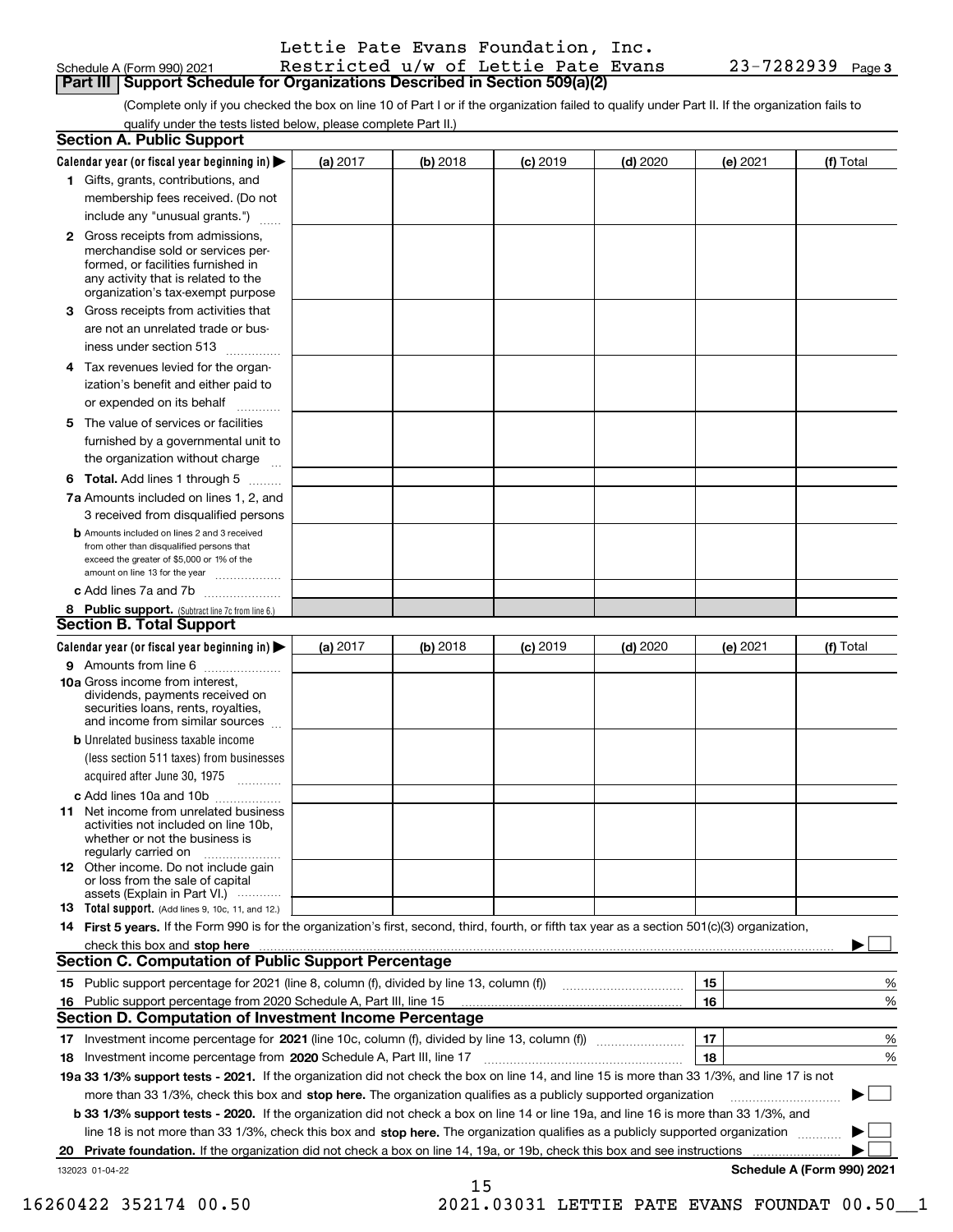## Schedule A (Form 990) 2021 Restricted u/w of Lettie Pate Evans 23-7282939 Page Lettie Pate Evans Foundation, Inc.

**1**

**Yes**

X

**No**

## **Part IV Supporting Organizations**

(Complete only if you checked a box in line 12 on Part I. If you checked box 12a, Part I, complete Sections A and B. If you checked box 12b, Part I, complete Sections A and C. If you checked box 12c, Part I, complete Sections A, D, and E. If you checked box 12d, Part I, complete Sections A and D, and complete Part V.)

## **Section A. All Supporting Organizations**

- **1** Are all of the organization's supported organizations listed by name in the organization's governing documents? If "No," describe in **Part VI** how the supported organizations are designated. If designated by *class or purpose, describe the designation. If historic and continuing relationship, explain.*
- **2** Did the organization have any supported organization that does not have an IRS determination of status under section 509(a)(1) or (2)? If "Yes," explain in Part VI how the organization determined that the supported *organization was described in section 509(a)(1) or (2).*
- **3a** Did the organization have a supported organization described in section 501(c)(4), (5), or (6)? If "Yes," answer *lines 3b and 3c below.*
- **b** Did the organization confirm that each supported organization qualified under section 501(c)(4), (5), or (6) and satisfied the public support tests under section 509(a)(2)? If "Yes," describe in **Part VI** when and how the *organization made the determination.*
- **c**Did the organization ensure that all support to such organizations was used exclusively for section 170(c)(2)(B) purposes? If "Yes," explain in **Part VI** what controls the organization put in place to ensure such use.
- **4a***If* Was any supported organization not organized in the United States ("foreign supported organization")? *"Yes," and if you checked box 12a or 12b in Part I, answer lines 4b and 4c below.*
- **b** Did the organization have ultimate control and discretion in deciding whether to make grants to the foreign supported organization? If "Yes," describe in **Part VI** how the organization had such control and discretion *despite being controlled or supervised by or in connection with its supported organizations.*
- **c** Did the organization support any foreign supported organization that does not have an IRS determination under sections 501(c)(3) and 509(a)(1) or (2)? If "Yes," explain in **Part VI** what controls the organization used *to ensure that all support to the foreign supported organization was used exclusively for section 170(c)(2)(B) purposes.*
- **5a** Did the organization add, substitute, or remove any supported organizations during the tax year? If "Yes," answer lines 5b and 5c below (if applicable). Also, provide detail in **Part VI,** including (i) the names and EIN *numbers of the supported organizations added, substituted, or removed; (ii) the reasons for each such action; (iii) the authority under the organization's organizing document authorizing such action; and (iv) how the action was accomplished (such as by amendment to the organizing document).*
- **b** Type I or Type II only. Was any added or substituted supported organization part of a class already designated in the organization's organizing document?
- **cSubstitutions only.**  Was the substitution the result of an event beyond the organization's control?
- **6** Did the organization provide support (whether in the form of grants or the provision of services or facilities) to **Part VI.** *If "Yes," provide detail in* support or benefit one or more of the filing organization's supported organizations? anyone other than (i) its supported organizations, (ii) individuals that are part of the charitable class benefited by one or more of its supported organizations, or (iii) other supporting organizations that also
- **7**Did the organization provide a grant, loan, compensation, or other similar payment to a substantial contributor *If "Yes," complete Part I of Schedule L (Form 990).* regard to a substantial contributor? (as defined in section 4958(c)(3)(C)), a family member of a substantial contributor, or a 35% controlled entity with
- **8** Did the organization make a loan to a disqualified person (as defined in section 4958) not described on line 7? *If "Yes," complete Part I of Schedule L (Form 990).*
- **9a** Was the organization controlled directly or indirectly at any time during the tax year by one or more in section 509(a)(1) or (2))? If "Yes," *provide detail in* <code>Part VI.</code> disqualified persons, as defined in section 4946 (other than foundation managers and organizations described
- **b**the supporting organization had an interest? If "Yes," provide detail in P**art VI**. Did one or more disqualified persons (as defined on line 9a) hold a controlling interest in any entity in which
- **c**Did a disqualified person (as defined on line 9a) have an ownership interest in, or derive any personal benefit from, assets in which the supporting organization also had an interest? If "Yes," provide detail in P**art VI.**
- **10a** Was the organization subject to the excess business holdings rules of section 4943 because of section supporting organizations)? If "Yes," answer line 10b below. 4943(f) (regarding certain Type II supporting organizations, and all Type III non-functionally integrated
- **b** Did the organization have any excess business holdings in the tax year? (Use Schedule C, Form 4720, to *determine whether the organization had excess business holdings.)*

132024 01-04-21



16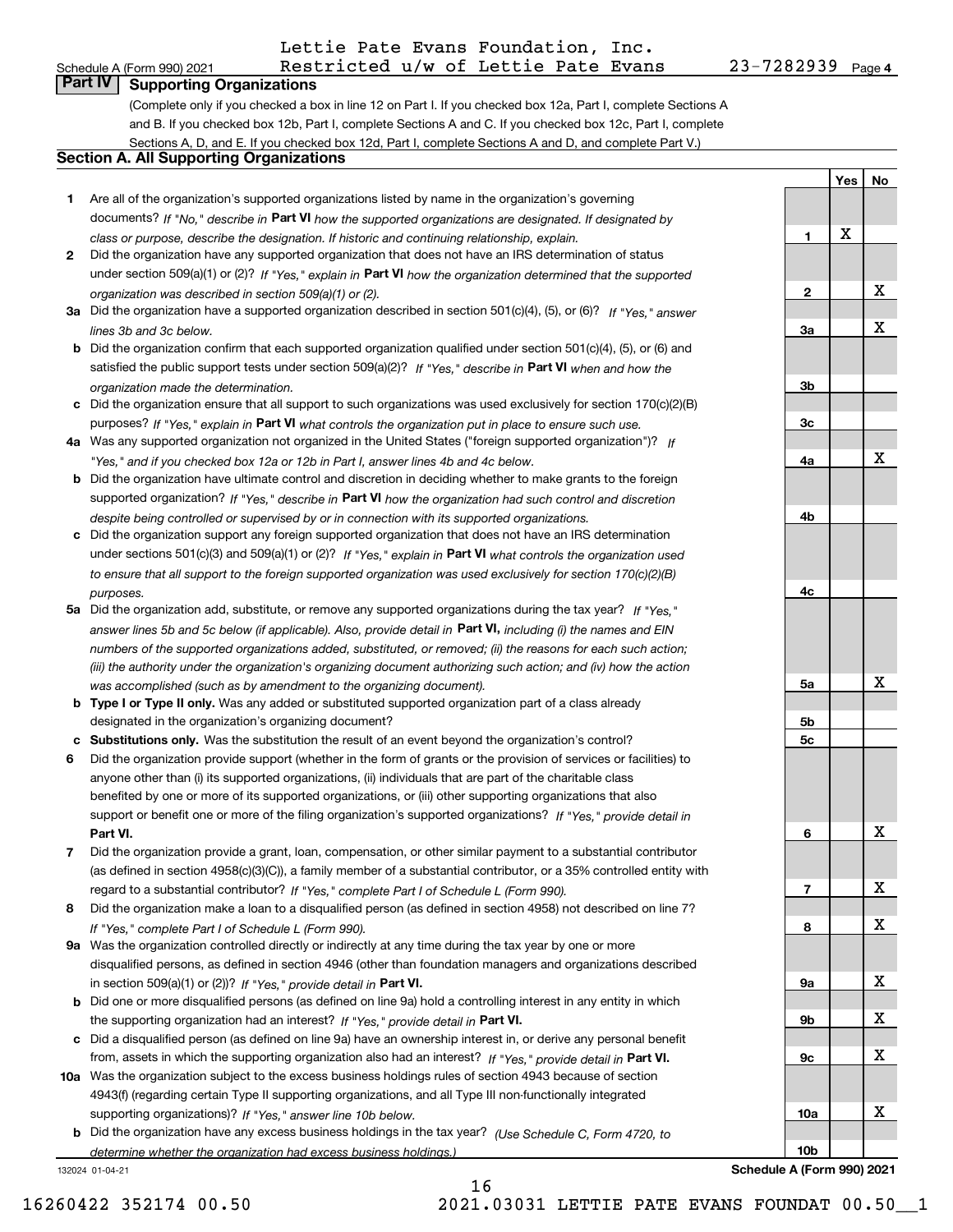**Part IV Supporting Organizations** *(continued)*

**5** Schedule A (Form 990) 2021 Restricted u/w of Lettie Pate Evans 23-7282939 Page

**Yes No**

| 11 | Has the organization accepted a gift or contribution from any of the following persons?                                                                                                                                                                                                                                                                                                                                                                                                                                                                                                                                                              |              |     |                         |
|----|------------------------------------------------------------------------------------------------------------------------------------------------------------------------------------------------------------------------------------------------------------------------------------------------------------------------------------------------------------------------------------------------------------------------------------------------------------------------------------------------------------------------------------------------------------------------------------------------------------------------------------------------------|--------------|-----|-------------------------|
|    | a A person who directly or indirectly controls, either alone or together with persons described on lines 11b and                                                                                                                                                                                                                                                                                                                                                                                                                                                                                                                                     |              |     |                         |
|    | 11c below, the governing body of a supported organization?                                                                                                                                                                                                                                                                                                                                                                                                                                                                                                                                                                                           | 11a          |     | $\mathbf{x}$            |
| b  | A family member of a person described on line 11a above?                                                                                                                                                                                                                                                                                                                                                                                                                                                                                                                                                                                             | 11b          |     | $\overline{\textbf{x}}$ |
|    | c A 35% controlled entity of a person described on line 11a or 11b above? If "Yes" to line 11a, 11b, or 11c, provide<br>detail in Part VI.                                                                                                                                                                                                                                                                                                                                                                                                                                                                                                           | 11c          |     | X                       |
|    | <b>Section B. Type I Supporting Organizations</b>                                                                                                                                                                                                                                                                                                                                                                                                                                                                                                                                                                                                    |              |     |                         |
|    |                                                                                                                                                                                                                                                                                                                                                                                                                                                                                                                                                                                                                                                      |              | Yes | No                      |
| 1  | Did the governing body, members of the governing body, officers acting in their official capacity, or membership of one or<br>more supported organizations have the power to regularly appoint or elect at least a majority of the organization's officers,<br>directors, or trustees at all times during the tax year? If "No," describe in Part VI how the supported organization(s)<br>effectively operated, supervised, or controlled the organization's activities. If the organization had more than one supported<br>organization, describe how the powers to appoint and/or remove officers, directors, or trustees were allocated among the |              |     |                         |
| 2  | supported organizations and what conditions or restrictions, if any, applied to such powers during the tax year.<br>Did the organization operate for the benefit of any supported organization other than the supported                                                                                                                                                                                                                                                                                                                                                                                                                              | 1            |     |                         |
|    | organization(s) that operated, supervised, or controlled the supporting organization? If "Yes," explain in                                                                                                                                                                                                                                                                                                                                                                                                                                                                                                                                           |              |     |                         |
|    | Part VI how providing such benefit carried out the purposes of the supported organization(s) that operated,                                                                                                                                                                                                                                                                                                                                                                                                                                                                                                                                          |              |     |                         |
|    | supervised, or controlled the supporting organization.<br>Section C. Type II Supporting Organizations                                                                                                                                                                                                                                                                                                                                                                                                                                                                                                                                                | $\mathbf{2}$ |     |                         |
|    |                                                                                                                                                                                                                                                                                                                                                                                                                                                                                                                                                                                                                                                      |              |     |                         |
|    |                                                                                                                                                                                                                                                                                                                                                                                                                                                                                                                                                                                                                                                      |              | Yes | No                      |
| 1. | Were a majority of the organization's directors or trustees during the tax year also a majority of the directors                                                                                                                                                                                                                                                                                                                                                                                                                                                                                                                                     |              |     |                         |
|    | or trustees of each of the organization's supported organization(s)? If "No." describe in Part VI how control                                                                                                                                                                                                                                                                                                                                                                                                                                                                                                                                        |              |     |                         |
|    | or management of the supporting organization was vested in the same persons that controlled or managed                                                                                                                                                                                                                                                                                                                                                                                                                                                                                                                                               | 1            |     |                         |
|    | the supported organization(s).<br><b>Section D. All Type III Supporting Organizations</b>                                                                                                                                                                                                                                                                                                                                                                                                                                                                                                                                                            |              |     |                         |
|    |                                                                                                                                                                                                                                                                                                                                                                                                                                                                                                                                                                                                                                                      |              | Yes | No                      |
| 1. | Did the organization provide to each of its supported organizations, by the last day of the fifth month of the                                                                                                                                                                                                                                                                                                                                                                                                                                                                                                                                       |              |     |                         |
|    | organization's tax year, (i) a written notice describing the type and amount of support provided during the prior tax                                                                                                                                                                                                                                                                                                                                                                                                                                                                                                                                |              |     |                         |
|    | year, (ii) a copy of the Form 990 that was most recently filed as of the date of notification, and (iii) copies of the                                                                                                                                                                                                                                                                                                                                                                                                                                                                                                                               |              |     |                         |
|    | organization's governing documents in effect on the date of notification, to the extent not previously provided?                                                                                                                                                                                                                                                                                                                                                                                                                                                                                                                                     | 1            | X   |                         |
| 2  | Were any of the organization's officers, directors, or trustees either (i) appointed or elected by the supported                                                                                                                                                                                                                                                                                                                                                                                                                                                                                                                                     |              |     |                         |
|    | organization(s) or (ii) serving on the governing body of a supported organization? If "No," explain in Part VI how                                                                                                                                                                                                                                                                                                                                                                                                                                                                                                                                   |              |     |                         |
|    | the organization maintained a close and continuous working relationship with the supported organization(s).                                                                                                                                                                                                                                                                                                                                                                                                                                                                                                                                          | $\mathbf 2$  | X   |                         |
| 3  | By reason of the relationship described on line 2, above, did the organization's supported organizations have a<br>significant voice in the organization's investment policies and in directing the use of the organization's                                                                                                                                                                                                                                                                                                                                                                                                                        |              |     |                         |
|    | income or assets at all times during the tax year? If "Yes," describe in Part VI the role the organization's                                                                                                                                                                                                                                                                                                                                                                                                                                                                                                                                         |              |     |                         |
|    | supported organizations played in this regard.                                                                                                                                                                                                                                                                                                                                                                                                                                                                                                                                                                                                       | 3            | X   |                         |
|    | Section E. Type III Functionally Integrated Supporting Organizations                                                                                                                                                                                                                                                                                                                                                                                                                                                                                                                                                                                 |              |     |                         |
| а  | 1 Check the box next to the method that the organization used to satisfy the Integral Part Test during the year (see instructions).<br>The organization satisfied the Activities Test. Complete line 2 below.                                                                                                                                                                                                                                                                                                                                                                                                                                        |              |     |                         |
| b  | The organization is the parent of each of its supported organizations. Complete line 3 below.                                                                                                                                                                                                                                                                                                                                                                                                                                                                                                                                                        |              |     |                         |
| c  | The organization supported a governmental entity. Describe in Part VI how you supported a governmental entity (see instructions).                                                                                                                                                                                                                                                                                                                                                                                                                                                                                                                    |              |     |                         |
| 2  | Activities Test. Answer lines 2a and 2b below.                                                                                                                                                                                                                                                                                                                                                                                                                                                                                                                                                                                                       |              | Yes | No                      |
| a  | Did substantially all of the organization's activities during the tax year directly further the exempt purposes of                                                                                                                                                                                                                                                                                                                                                                                                                                                                                                                                   |              |     |                         |
|    | the supported organization(s) to which the organization was responsive? If "Yes," then in Part VI identify                                                                                                                                                                                                                                                                                                                                                                                                                                                                                                                                           |              |     |                         |
|    | those supported organizations and explain how these activities directly furthered their exempt purposes,                                                                                                                                                                                                                                                                                                                                                                                                                                                                                                                                             |              |     |                         |
|    | how the organization was responsive to those supported organizations, and how the organization determined                                                                                                                                                                                                                                                                                                                                                                                                                                                                                                                                            |              |     |                         |
|    | that these activities constituted substantially all of its activities.                                                                                                                                                                                                                                                                                                                                                                                                                                                                                                                                                                               | 2a           |     |                         |
| b  | Did the activities described on line 2a, above, constitute activities that, but for the organization's involvement,                                                                                                                                                                                                                                                                                                                                                                                                                                                                                                                                  |              |     |                         |
|    | one or more of the organization's supported organization(s) would have been engaged in? If "Yes," explain in                                                                                                                                                                                                                                                                                                                                                                                                                                                                                                                                         |              |     |                         |
|    | Part VI the reasons for the organization's position that its supported organization(s) would have engaged in                                                                                                                                                                                                                                                                                                                                                                                                                                                                                                                                         | 2b           |     |                         |
|    | these activities but for the organization's involvement.<br>Parent of Supported Organizations. Answer lines 3a and 3b below.                                                                                                                                                                                                                                                                                                                                                                                                                                                                                                                         |              |     |                         |
|    |                                                                                                                                                                                                                                                                                                                                                                                                                                                                                                                                                                                                                                                      |              |     |                         |
| 3  |                                                                                                                                                                                                                                                                                                                                                                                                                                                                                                                                                                                                                                                      |              |     |                         |
| a  | Did the organization have the power to regularly appoint or elect a majority of the officers, directors, or                                                                                                                                                                                                                                                                                                                                                                                                                                                                                                                                          |              |     |                         |
|    | trustees of each of the supported organizations? If "Yes" or "No" provide details in Part VI.                                                                                                                                                                                                                                                                                                                                                                                                                                                                                                                                                        | За           |     |                         |
|    | <b>b</b> Did the organization exercise a substantial degree of direction over the policies, programs, and activities of each<br>of its supported organizations? If "Yes," describe in Part VI the role played by the organization in this regard.                                                                                                                                                                                                                                                                                                                                                                                                    | 3b           |     |                         |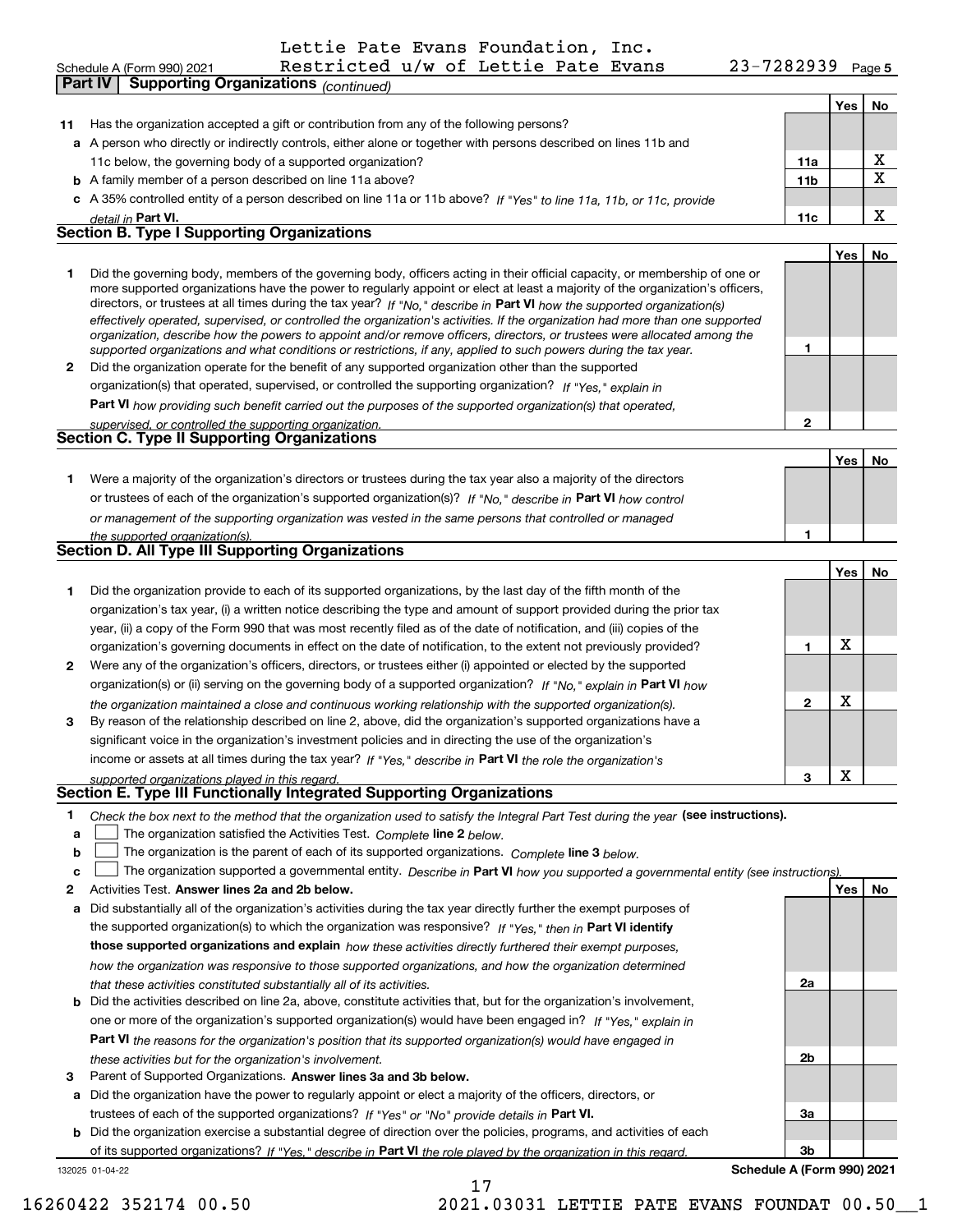| Schedule A (Form 990) 202 <sup>.</sup> |  |  |
|----------------------------------------|--|--|

## Schedule A (Form 990) 2021 Restricted u/w of Lettie Pate Evans 23-7282939 Page Lettie Pate Evans Foundation, Inc.

#### **1**1 **X** Check here if the organization satisfied the Integral Part Test as a qualifying trust on Nov. 20, 1970 (explain in Part VI). See instructions. All other Type III non-functionally integrated supporting organizations must complete Sections A through E. **Part V Type III Non-Functionally Integrated 509(a)(3) Supporting Organizations**

|              | Section A - Adjusted Net Income                                                                                                   |                | (A) Prior Year | (B) Current Year<br>(optional) |
|--------------|-----------------------------------------------------------------------------------------------------------------------------------|----------------|----------------|--------------------------------|
| 1            | Net short-term capital gain                                                                                                       | 1              |                |                                |
| 2            | Recoveries of prior-year distributions                                                                                            | $\mathbf{2}$   |                |                                |
| 3            | Other gross income (see instructions)                                                                                             | 3              |                |                                |
| 4            | Add lines 1 through 3.                                                                                                            | 4              |                |                                |
| 5            | Depreciation and depletion                                                                                                        | 5              |                |                                |
| 6            | Portion of operating expenses paid or incurred for production or                                                                  |                |                |                                |
|              | collection of gross income or for management, conservation, or                                                                    |                |                |                                |
|              | maintenance of property held for production of income (see instructions)                                                          | 6              |                |                                |
| 7            | Other expenses (see instructions)                                                                                                 | $\overline{7}$ |                |                                |
| 8            | Adjusted Net Income (subtract lines 5, 6, and 7 from line 4)                                                                      | 8              |                |                                |
|              | <b>Section B - Minimum Asset Amount</b>                                                                                           |                | (A) Prior Year | (B) Current Year<br>(optional) |
| 1            | Aggregate fair market value of all non-exempt-use assets (see                                                                     |                |                |                                |
|              | instructions for short tax year or assets held for part of year):                                                                 |                |                |                                |
|              | <b>a</b> Average monthly value of securities                                                                                      | 1a             |                |                                |
|              | <b>b</b> Average monthly cash balances                                                                                            | 1 <sub>b</sub> |                |                                |
|              | <b>c</b> Fair market value of other non-exempt-use assets                                                                         | 1c             |                |                                |
|              | <b>d</b> Total (add lines 1a, 1b, and 1c)                                                                                         | 1d             |                |                                |
|              | e Discount claimed for blockage or other factors                                                                                  |                |                |                                |
|              | (explain in detail in <b>Part VI</b> ):                                                                                           |                |                |                                |
| 2            | Acquisition indebtedness applicable to non-exempt-use assets                                                                      | $\mathbf{2}$   |                |                                |
| 3            | Subtract line 2 from line 1d.                                                                                                     | 3              |                |                                |
| 4            | Cash deemed held for exempt use. Enter 0.015 of line 3 (for greater amount,                                                       |                |                |                                |
|              | see instructions).                                                                                                                | 4              |                |                                |
| 5            | Net value of non-exempt-use assets (subtract line 4 from line 3)                                                                  | 5              |                |                                |
| 6            | Multiply line 5 by 0.035.                                                                                                         | 6              |                |                                |
| 7            | Recoveries of prior-year distributions                                                                                            | 7              |                |                                |
| 8            | Minimum Asset Amount (add line 7 to line 6)                                                                                       | 8              |                |                                |
|              | <b>Section C - Distributable Amount</b>                                                                                           |                |                | <b>Current Year</b>            |
| 1            | Adjusted net income for prior year (from Section A, line 8, column A)                                                             | 1              |                |                                |
| $\mathbf{2}$ | Enter 0.85 of line 1.                                                                                                             | $\overline{2}$ |                |                                |
| 3            | Minimum asset amount for prior year (from Section B, line 8, column A)                                                            | 3              |                |                                |
| 4            | Enter greater of line 2 or line 3.                                                                                                | 4              |                |                                |
| 5            | Income tax imposed in prior year                                                                                                  | 5              |                |                                |
| 6            | <b>Distributable Amount.</b> Subtract line 5 from line 4, unless subject to                                                       |                |                |                                |
|              | emergency temporary reduction (see instructions).                                                                                 | 6              |                |                                |
| 7            | Check here if the current year is the organization's first as a non-functionally integrated Type III supporting organization (see |                |                |                                |

instructions).

**Schedule A (Form 990) 2021**

132026 01-04-22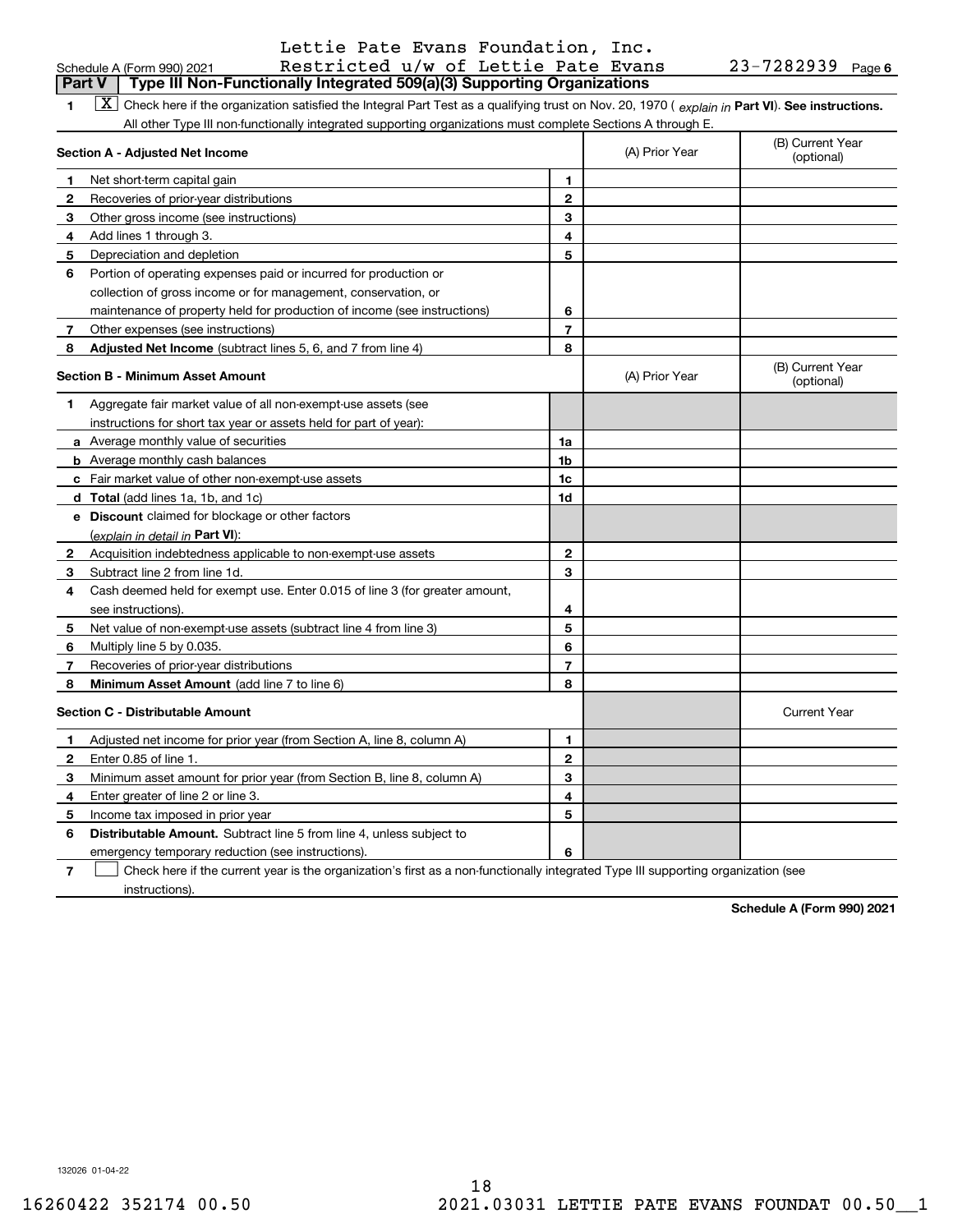|               | 23-7282939<br>Restricted u/w of Lettie Pate Evans<br>Schedule A (Form 990) 2021<br>Page 7                                                             |  |                     |              |                                                  |  |  |
|---------------|-------------------------------------------------------------------------------------------------------------------------------------------------------|--|---------------------|--------------|--------------------------------------------------|--|--|
| <b>Part V</b> | Type III Non-Functionally Integrated 509(a)(3) Supporting Organizations                                                                               |  | (continued)         |              |                                                  |  |  |
|               | <b>Section D - Distributions</b>                                                                                                                      |  | <b>Current Year</b> |              |                                                  |  |  |
| 1             | Amounts paid to supported organizations to accomplish exempt purposes                                                                                 |  |                     | 1            |                                                  |  |  |
| 2             | Amounts paid to perform activity that directly furthers exempt purposes of supported                                                                  |  |                     |              |                                                  |  |  |
|               | organizations, in excess of income from activity                                                                                                      |  |                     | $\mathbf{2}$ |                                                  |  |  |
| 3             | Administrative expenses paid to accomplish exempt purposes of supported organizations                                                                 |  |                     | 3            |                                                  |  |  |
| 4             | Amounts paid to acquire exempt-use assets                                                                                                             |  |                     | 4            |                                                  |  |  |
| 5             | Qualified set-aside amounts (prior IRS approval required - provide details in Part VI)                                                                |  |                     | 5            |                                                  |  |  |
| 6             | Other distributions ( <i>describe in</i> Part VI). See instructions.                                                                                  |  |                     | 6            |                                                  |  |  |
| 7             | Total annual distributions. Add lines 1 through 6.                                                                                                    |  |                     | 7            |                                                  |  |  |
| 8             | Distributions to attentive supported organizations to which the organization is responsive                                                            |  |                     |              |                                                  |  |  |
|               | (provide details in Part VI). See instructions.                                                                                                       |  |                     | 8            |                                                  |  |  |
| 9             | Distributable amount for 2021 from Section C, line 6                                                                                                  |  |                     | 9            |                                                  |  |  |
| 10            | Line 8 amount divided by line 9 amount                                                                                                                |  |                     | 10           |                                                  |  |  |
|               | (i)<br>(ii)<br><b>Underdistributions</b><br><b>Excess Distributions</b><br><b>Section E - Distribution Allocations</b> (see instructions)<br>Pre-2021 |  |                     |              | (iii)<br><b>Distributable</b><br>Amount for 2021 |  |  |
| 1             | Distributable amount for 2021 from Section C, line 6                                                                                                  |  |                     |              |                                                  |  |  |
| 2             | Underdistributions, if any, for years prior to 2021 (reason-                                                                                          |  |                     |              |                                                  |  |  |
|               | able cause required - explain in Part VI). See instructions.                                                                                          |  |                     |              |                                                  |  |  |
| 3             | Excess distributions carryover, if any, to 2021                                                                                                       |  |                     |              |                                                  |  |  |
|               | a From 2016                                                                                                                                           |  |                     |              |                                                  |  |  |
|               | <b>b</b> From 2017                                                                                                                                    |  |                     |              |                                                  |  |  |
|               | $c$ From 2018                                                                                                                                         |  |                     |              |                                                  |  |  |
|               | d From 2019                                                                                                                                           |  |                     |              |                                                  |  |  |
|               | e From 2020                                                                                                                                           |  |                     |              |                                                  |  |  |
|               | f Total of lines 3a through 3e                                                                                                                        |  |                     |              |                                                  |  |  |
|               | g Applied to underdistributions of prior years                                                                                                        |  |                     |              |                                                  |  |  |
|               | <b>h</b> Applied to 2021 distributable amount                                                                                                         |  |                     |              |                                                  |  |  |
|               | Carryover from 2016 not applied (see instructions)                                                                                                    |  |                     |              |                                                  |  |  |
|               | Remainder. Subtract lines 3g, 3h, and 3i from line 3f.                                                                                                |  |                     |              |                                                  |  |  |
| 4             | Distributions for 2021 from Section D.                                                                                                                |  |                     |              |                                                  |  |  |
|               | line $7:$                                                                                                                                             |  |                     |              |                                                  |  |  |
|               | a Applied to underdistributions of prior years                                                                                                        |  |                     |              |                                                  |  |  |
|               | <b>b</b> Applied to 2021 distributable amount                                                                                                         |  |                     |              |                                                  |  |  |
|               | c Remainder. Subtract lines 4a and 4b from line 4.                                                                                                    |  |                     |              |                                                  |  |  |
|               | Remaining underdistributions for years prior to 2021, if                                                                                              |  |                     |              |                                                  |  |  |
|               | any. Subtract lines 3q and 4a from line 2. For result greater                                                                                         |  |                     |              |                                                  |  |  |
|               | than zero, explain in Part VI. See instructions.                                                                                                      |  |                     |              |                                                  |  |  |
| 6             | Remaining underdistributions for 2021. Subtract lines 3h                                                                                              |  |                     |              |                                                  |  |  |
|               | and 4b from line 1. For result greater than zero, explain in                                                                                          |  |                     |              |                                                  |  |  |
|               | Part VI. See instructions.                                                                                                                            |  |                     |              |                                                  |  |  |
| 7             | Excess distributions carryover to 2022. Add lines 3j                                                                                                  |  |                     |              |                                                  |  |  |
|               | and 4c.                                                                                                                                               |  |                     |              |                                                  |  |  |
| 8             | Breakdown of line 7:                                                                                                                                  |  |                     |              |                                                  |  |  |
|               | a Excess from 2017                                                                                                                                    |  |                     |              |                                                  |  |  |
|               | <b>b</b> Excess from 2018                                                                                                                             |  |                     |              |                                                  |  |  |
|               | c Excess from 2019                                                                                                                                    |  |                     |              |                                                  |  |  |
|               | d Excess from 2020                                                                                                                                    |  |                     |              |                                                  |  |  |
|               | e Excess from 2021                                                                                                                                    |  |                     |              |                                                  |  |  |

**Schedule A (Form 990) 2021**

132027 01-04-22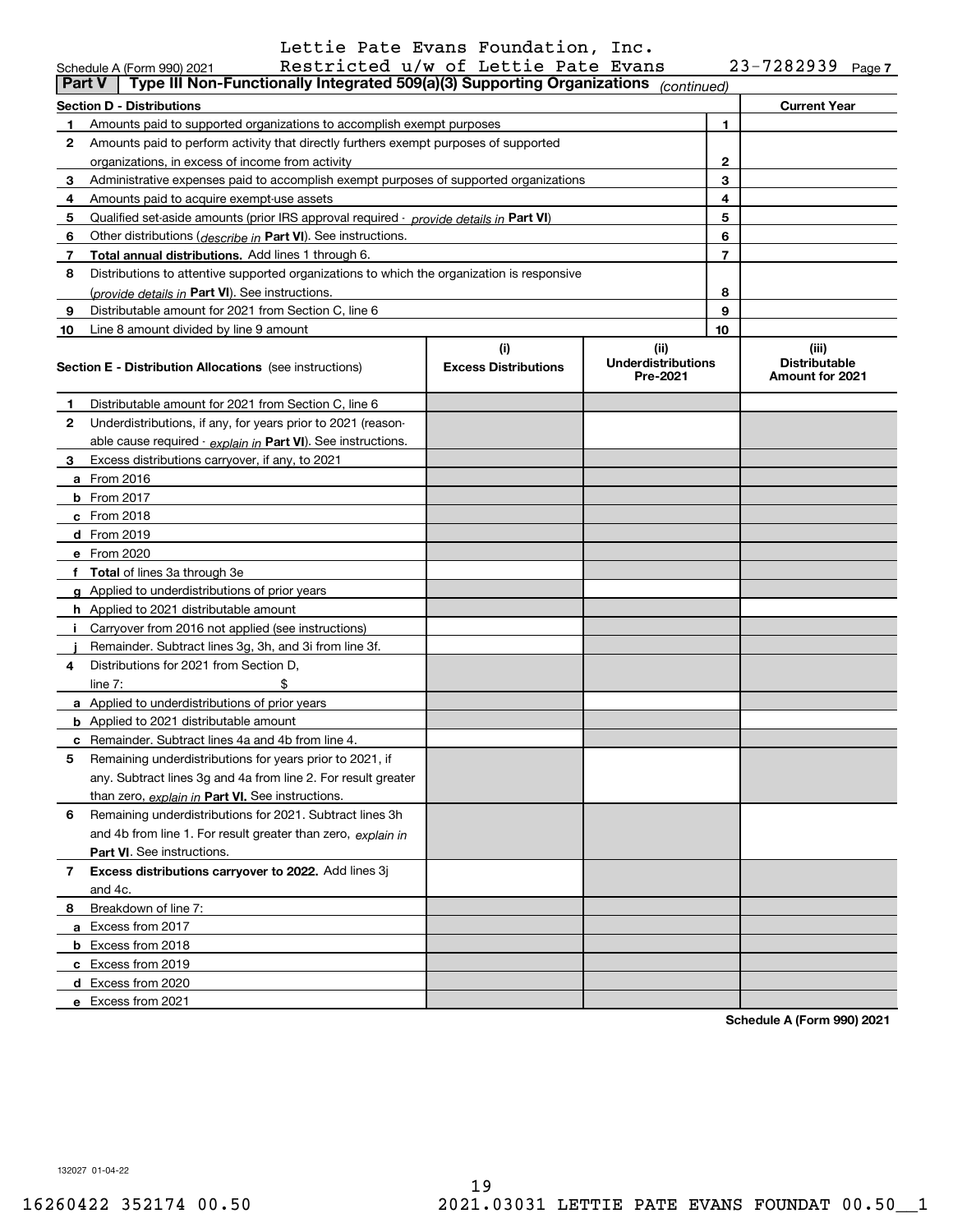**8**23-7282939 Schedule A (Form 990) 2021 Restricted u/w of Lettie Pate Evans 23-7282939 <sub>Page</sub> Part VI | Supplemental Information. Provide the explanations required by Part II, line 10; Part II, line 17a or 17b; Part III, line 12; Part IV, Section A, lines 1, 2, 3b, 3c, 4b, 4c, 5a, 6, 9a, 9b, 9c, 11a, 11b, and 11c; Part IV, Section B, lines 1 and 2; Part IV, Section C, line 1; Part IV, Section D, lines 2 and 3; Part IV, Section E, lines 1c, 2a, 2b, 3a, and 3b; Part V, line 1; Part V, Section B, line 1e; Part V, Section D, lines 5, 6, and 8; and Part V, Section E, lines 2, 5, and 6. Also complete this part for any additional information. (See instructions.) Trustees of the Lettie Pate Evans Foundation are particularly sensitive to the needs of the Restricted Fund's supported organizations because they have all served as members of the governing boards of certain supported organizations. The Chairman of the Evans Foundation currently serves as a trustee of two supported organizations. Other trustees continue to serve as emeritus trustees of supported organizations. Income from the Evans Restricted Fund is distributed in grants apportioned according to a formula prescribed in the will of Ms. Lettie Pate Evans. Supported organizations maintain full discretion in using that income even if no discretion exists for the Restricted Fund to alter the formula by which grants are made. Part IV, Section D, Line 3 Lettie Pate Evans Foundation, Inc.

132028 01-04-22 **Schedule A (Form 990) 2021** Trustees and executive leadership of the supported organizations often meet with Restricted Fund leadership to discuss the Fund's investment philosophy, asset allocation and investment returns. Each of the supported organizations that receives a percentage of the Restricted Fund's annual income regularly expresses its interest in maintaining a reliable, steadily growing income stream from the Restricted Fund. And each supported organization regularly expresses support for the Restricted Fund's record of growing annual distributions since inception. The Restricted Fund provides audited financial statements annually to the supported organizations. Based on the trustees' first-hand knowledge of the needs of the supported organizations and discussions with leadership of the supported organizations, the Restricted Fund has maintained an investment policy that seeks reliable, steady growth in income over time.

20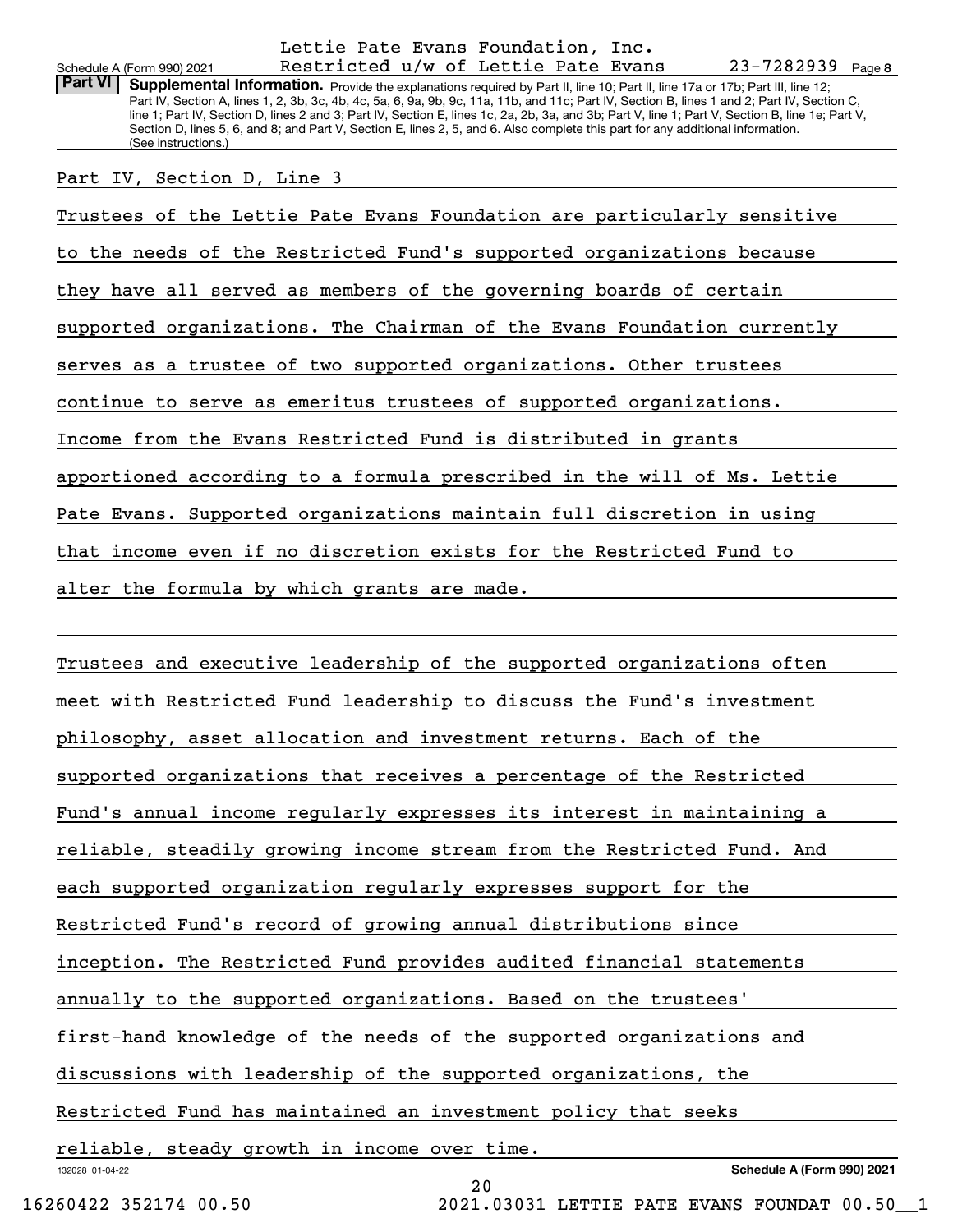## Schedule A (Form 990) 2021 Restricted u/w of Lettie Pate Evans 23-7282939 Page Lettie Pate Evans Foundation, Inc.

Part VI | Supplemental Information. Provide the explanations required by Part II, line 10; Part II, line 17a or 17b; Part III, line 12; Part IV, Section A, lines 1, 2, 3b, 3c, 4b, 4c, 5a, 6, 9a, 9b, 9c, 11a, 11b, and 11c; Part IV, Section B, lines 1 and 2; Part IV, Section C, line 1; Part IV, Section D, lines 2 and 3; Part IV, Section E, lines 1c, 2a, 2b, 3a, and 3b; Part V, line 1; Part V, Section B, line 1e; Part V, Section D, lines 5, 6, and 8; and Part V, Section E, lines 2, 5, and 6. Also complete this part for any additional information. (See instructions.)

#### Part V, Line 1

The Evans Restricted Fund meets the integral part test because it was a qualifying trust on November 20, 1970 and it continues to meet the requirements of Treasury Regulations  $1.509(a)-4(i)(9)$ . The Evans Restricted Fund is a trust that was created in 1953, and it has received no grant, contribution, bequest, or other transfer after its creation prior to November 20, 1970. All unexpired interests in the Evans Restricted Fund are devoted to one or more charitable purposes described in Internal Revenue Code  $170(c)(1)$  or  $(c)(2)(B)$  for which a deduction was allowed. The Evans Restricted Fund is required by its governing instrument to distribute all of its net income currently to certain designated supported organizations in fixed shares according to the governing instrument. The trustee of the Evans Restricted Fund the Lettie Pate Evans Foundation, Inc. - has no discretion to vary either the beneficiary supported organizations nor the amounts payable to the supported organizations. No trustees are disqualified persons within the meaning of Internal Revenue Code 4946(a) (other than foundation managers as defined in  $4946(a)(1)(B)$ . And the Evans Restricted Fund sends annually to its supported organizations a written audit report and a copy of its Form 990 tax return, both of which include a listing of the Fund's assets and income.

132028 01-04-22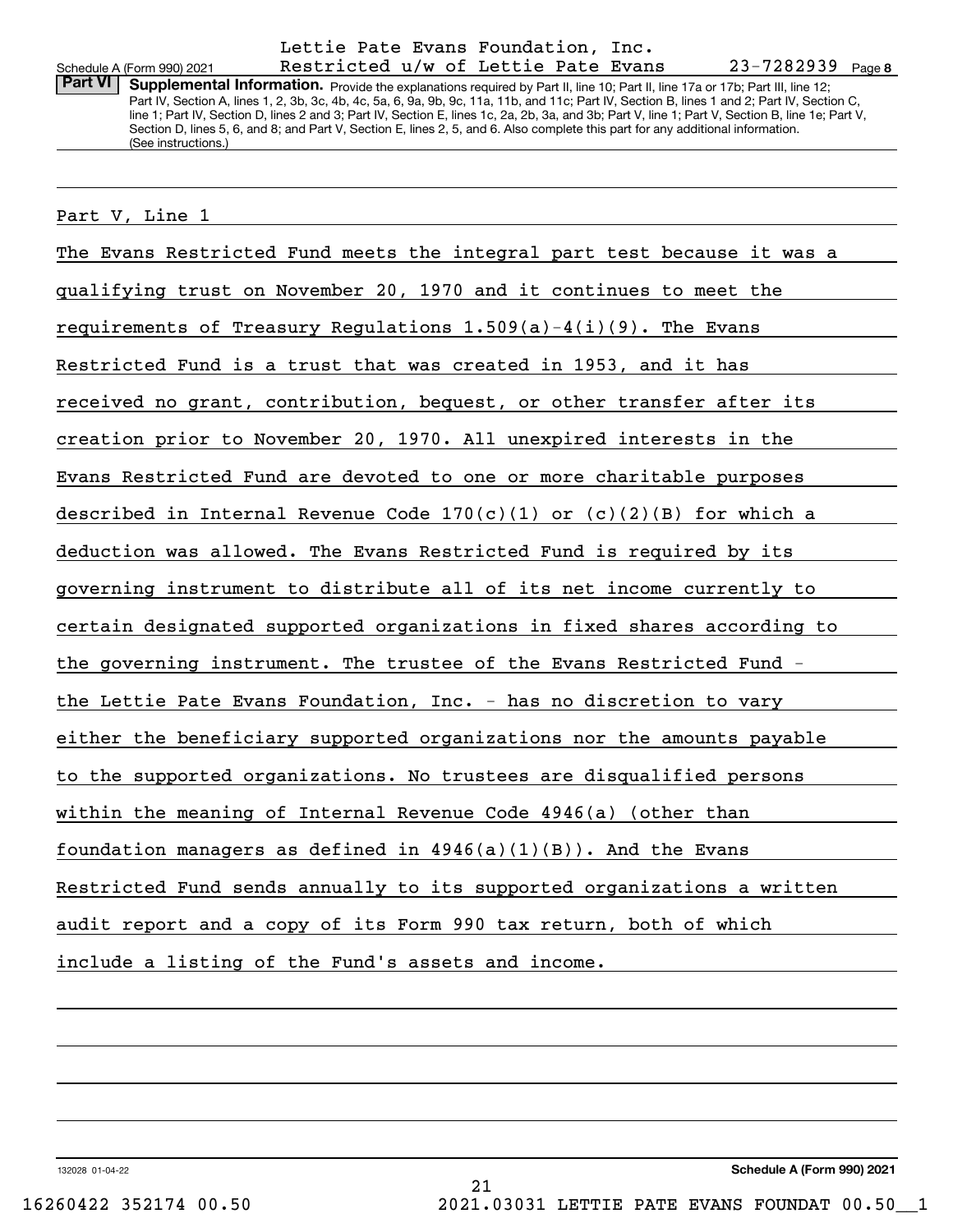|                                                                                                                                 |                | Lettie Pate Evans Foundation, Inc.  |                     |                |                                                     |                       |
|---------------------------------------------------------------------------------------------------------------------------------|----------------|-------------------------------------|---------------------|----------------|-----------------------------------------------------|-----------------------|
| Schedule A (Form 990)                                                                                                           |                | Restricted u/w of Lettie Pate Evans |                     |                |                                                     | $23 - 7282939$ Page 8 |
| Part VI   Supplemental Information (Schedule A, Part I, Line 12g - Information regarding supported organizations (continuation) |                |                                     |                     |                |                                                     |                       |
| (i) Name of supported                                                                                                           | $(ii)$ EIN     | (iii) Type of organization          |                     | listed in your | $(iv)$ is the organization $(v)$ Amount of monetary | (vi) Amount of        |
| organization                                                                                                                    |                | (described on lines 1-10<br>above)  | governing document? |                | support                                             | other support         |
|                                                                                                                                 |                |                                     | Yes                 | No             |                                                     |                       |
| Tallulah Falls                                                                                                                  |                |                                     |                     |                |                                                     |                       |
| School, Inc.                                                                                                                    | 58-0600867     | $\overline{a}$                      | X                   |                | 10,662,008.                                         |                       |
| Trustees of Old                                                                                                                 |                |                                     |                     |                |                                                     |                       |
| Customs House                                                                                                                   | 54-6052460     | 10                                  | X                   |                | 300.                                                |                       |
| Virginia Museum of                                                                                                              |                |                                     |                     |                |                                                     |                       |
| Fine Arts Foundatio 51-0205333                                                                                                  |                | 7                                   | X                   |                | 5,331,004.                                          |                       |
| Washington and Lee                                                                                                              |                |                                     |                     |                |                                                     |                       |
| University                                                                                                                      | 54-0505977     | $\overline{a}$                      | X                   |                | 15,993,012.                                         |                       |
| William and Mary                                                                                                                |                |                                     |                     |                |                                                     |                       |
| Foundation                                                                                                                      | 54-0734117     | 5                                   | X                   |                | 5,331,004.                                          |                       |
| Bath County                                                                                                                     |                | 3                                   |                     |                |                                                     |                       |
| Community Hospital<br>Children's                                                                                                | 54-0505913     |                                     | X                   |                | 5,331,004.                                          |                       |
| Healthcare of Atlan 58-1710601                                                                                                  |                | 7                                   | X                   |                |                                                     |                       |
| Bruton Parish                                                                                                                   |                |                                     |                     |                | 5,331,004.                                          |                       |
| Church Endowment Fu 54-6036077                                                                                                  |                | 1                                   | X                   |                | 6,000.                                              |                       |
|                                                                                                                                 |                |                                     |                     |                |                                                     |                       |
| Boys' Home, Inc.                                                                                                                | $54 - 0505870$ | 1                                   | X                   |                | 3,000.                                              |                       |
|                                                                                                                                 |                |                                     |                     |                |                                                     |                       |
|                                                                                                                                 |                |                                     |                     |                |                                                     |                       |
|                                                                                                                                 |                |                                     |                     |                |                                                     |                       |
|                                                                                                                                 |                |                                     |                     |                |                                                     |                       |
|                                                                                                                                 |                |                                     |                     |                |                                                     |                       |
|                                                                                                                                 |                |                                     |                     |                |                                                     |                       |
|                                                                                                                                 |                |                                     |                     |                |                                                     |                       |
|                                                                                                                                 |                |                                     |                     |                |                                                     |                       |
|                                                                                                                                 |                |                                     |                     |                |                                                     |                       |
|                                                                                                                                 |                |                                     |                     |                |                                                     |                       |
|                                                                                                                                 |                |                                     |                     |                |                                                     |                       |
|                                                                                                                                 |                |                                     |                     |                |                                                     |                       |
|                                                                                                                                 |                |                                     |                     |                |                                                     |                       |
|                                                                                                                                 |                |                                     |                     |                |                                                     |                       |
|                                                                                                                                 |                |                                     |                     |                |                                                     |                       |
|                                                                                                                                 |                |                                     |                     |                |                                                     |                       |
|                                                                                                                                 |                |                                     |                     |                |                                                     |                       |
|                                                                                                                                 |                |                                     |                     |                |                                                     |                       |
|                                                                                                                                 |                |                                     |                     |                |                                                     |                       |
|                                                                                                                                 |                |                                     |                     |                |                                                     |                       |
|                                                                                                                                 |                |                                     |                     |                |                                                     |                       |
|                                                                                                                                 |                |                                     |                     |                |                                                     |                       |
|                                                                                                                                 |                |                                     |                     |                |                                                     |                       |
|                                                                                                                                 |                |                                     |                     |                |                                                     |                       |
|                                                                                                                                 |                |                                     |                     |                |                                                     |                       |
|                                                                                                                                 |                |                                     |                     |                |                                                     |                       |
|                                                                                                                                 |                |                                     |                     |                |                                                     |                       |
|                                                                                                                                 |                |                                     |                     |                |                                                     |                       |
|                                                                                                                                 |                |                                     |                     |                |                                                     |                       |
|                                                                                                                                 |                |                                     |                     |                |                                                     |                       |
|                                                                                                                                 |                |                                     |                     |                |                                                     |                       |
|                                                                                                                                 |                |                                     |                     |                |                                                     |                       |
|                                                                                                                                 |                |                                     |                     |                |                                                     |                       |
|                                                                                                                                 |                |                                     |                     |                |                                                     |                       |
| <b>Continuation Totals</b>                                                                                                      |                |                                     |                     |                | 47,988,336.                                         |                       |

22

132401 11-18-21

**Schedule A (Form 990)**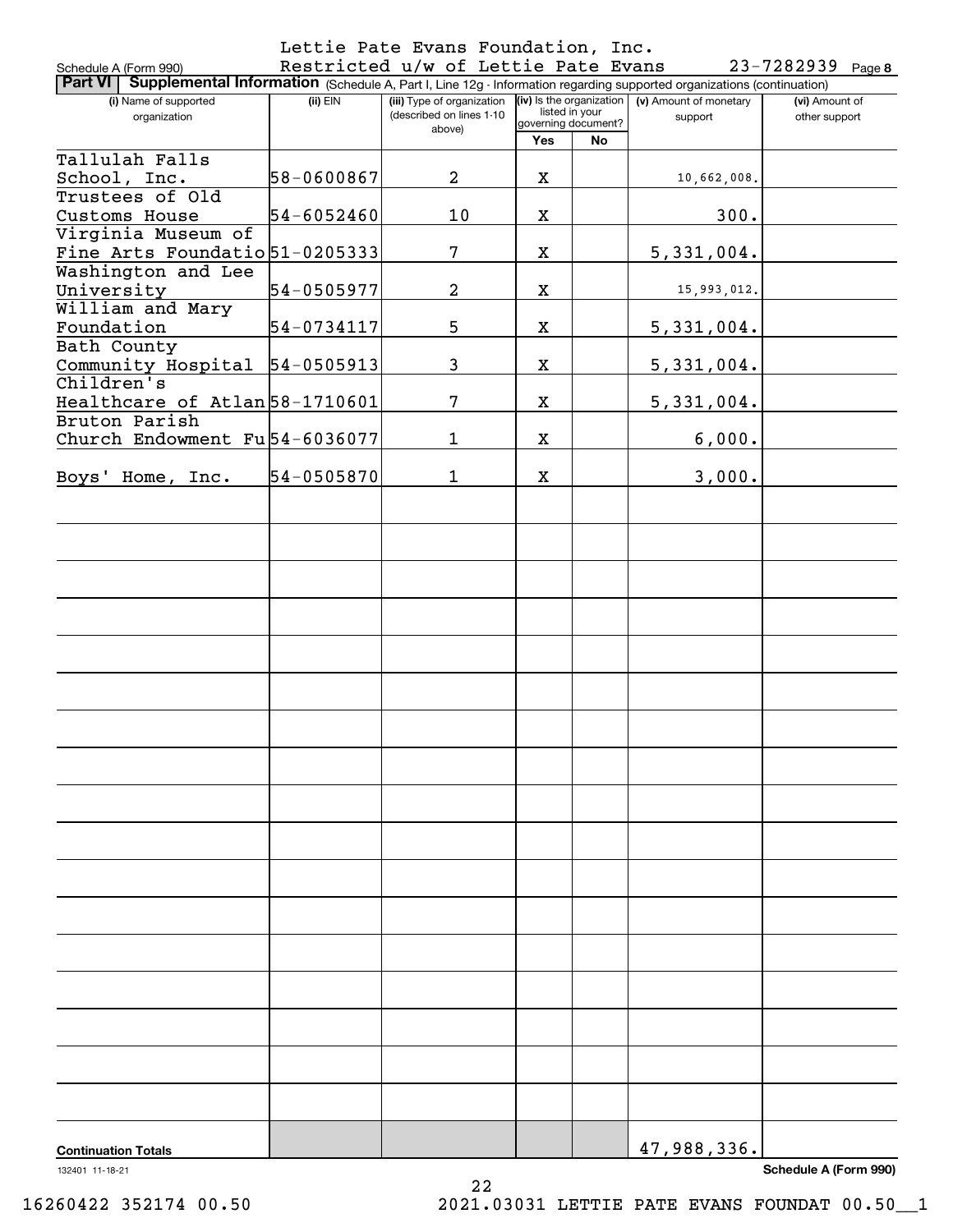|         | <b>SCHEDULE D</b>                                                                                                                      | <b>Supplemental Financial Statements</b>                                                                                                                                                   |                         |                                                    |                |                                       | OMB No. 1545-0047                                                                                                    |           |
|---------|----------------------------------------------------------------------------------------------------------------------------------------|--------------------------------------------------------------------------------------------------------------------------------------------------------------------------------------------|-------------------------|----------------------------------------------------|----------------|---------------------------------------|----------------------------------------------------------------------------------------------------------------------|-----------|
|         | (Form 990)                                                                                                                             | Complete if the organization answered "Yes" on Form 990,<br>Part IV, line 6, 7, 8, 9, 10, 11a, 11b, 11c, 11d, 11e, 11f, 12a, or 12b.                                                       |                         |                                                    |                |                                       |                                                                                                                      |           |
|         | Department of the Treasury                                                                                                             |                                                                                                                                                                                            | Attach to Form 990.     |                                                    |                |                                       | <b>Open to Public</b>                                                                                                |           |
|         | Internal Revenue Service<br>Name of the organization                                                                                   | Go to www.irs.gov/Form990 for instructions and the latest information.<br>Lettie Pate Evans Foundation, Inc.                                                                               |                         |                                                    |                | <b>Employer identification number</b> | Inspection                                                                                                           |           |
|         |                                                                                                                                        | Restricted u/w of Lettie Pate Evans                                                                                                                                                        |                         |                                                    |                |                                       | 23-7282939                                                                                                           |           |
| Part I  |                                                                                                                                        | Organizations Maintaining Donor Advised Funds or Other Similar Funds or Accounts. Complete if the                                                                                          |                         |                                                    |                |                                       |                                                                                                                      |           |
|         |                                                                                                                                        | organization answered "Yes" on Form 990, Part IV, line 6.                                                                                                                                  |                         |                                                    |                |                                       |                                                                                                                      |           |
|         |                                                                                                                                        |                                                                                                                                                                                            | (a) Donor advised funds |                                                    |                | (b) Funds and other accounts          |                                                                                                                      |           |
| 1       |                                                                                                                                        |                                                                                                                                                                                            |                         |                                                    |                |                                       |                                                                                                                      |           |
| 2       |                                                                                                                                        | Aggregate value of contributions to (during year)                                                                                                                                          |                         |                                                    |                |                                       |                                                                                                                      |           |
| 3       |                                                                                                                                        |                                                                                                                                                                                            |                         |                                                    |                |                                       |                                                                                                                      |           |
| 4       |                                                                                                                                        |                                                                                                                                                                                            |                         |                                                    |                |                                       |                                                                                                                      |           |
| 5       |                                                                                                                                        | Did the organization inform all donors and donor advisors in writing that the assets held in donor advised funds                                                                           |                         |                                                    |                |                                       |                                                                                                                      |           |
| 6       |                                                                                                                                        | Did the organization inform all grantees, donors, and donor advisors in writing that grant funds can be used only                                                                          |                         |                                                    |                |                                       | Yes                                                                                                                  | <b>No</b> |
|         |                                                                                                                                        | for charitable purposes and not for the benefit of the donor or donor advisor, or for any other purpose conferring                                                                         |                         |                                                    |                |                                       |                                                                                                                      |           |
|         |                                                                                                                                        |                                                                                                                                                                                            |                         |                                                    |                |                                       | Yes                                                                                                                  | No        |
| Part II |                                                                                                                                        | Conservation Easements. Complete if the organization answered "Yes" on Form 990, Part IV, line 7.                                                                                          |                         |                                                    |                |                                       |                                                                                                                      |           |
| 1       |                                                                                                                                        | Purpose(s) of conservation easements held by the organization (check all that apply).                                                                                                      |                         |                                                    |                |                                       |                                                                                                                      |           |
|         |                                                                                                                                        | Preservation of land for public use (for example, recreation or education)                                                                                                                 |                         | Preservation of a historically important land area |                |                                       |                                                                                                                      |           |
|         |                                                                                                                                        | Protection of natural habitat                                                                                                                                                              |                         | Preservation of a certified historic structure     |                |                                       |                                                                                                                      |           |
|         |                                                                                                                                        | Preservation of open space                                                                                                                                                                 |                         |                                                    |                |                                       |                                                                                                                      |           |
| 2       |                                                                                                                                        | Complete lines 2a through 2d if the organization held a qualified conservation contribution in the form of a conservation easement on the last                                             |                         |                                                    |                |                                       |                                                                                                                      |           |
|         | day of the tax year.                                                                                                                   |                                                                                                                                                                                            |                         |                                                    |                |                                       | Held at the End of the Tax Year                                                                                      |           |
| а       |                                                                                                                                        |                                                                                                                                                                                            |                         |                                                    | 2a             |                                       |                                                                                                                      |           |
| b       |                                                                                                                                        | Total acreage restricted by conservation easements                                                                                                                                         |                         |                                                    | 2 <sub>b</sub> |                                       |                                                                                                                      |           |
| c       | 2c                                                                                                                                     |                                                                                                                                                                                            |                         |                                                    |                |                                       |                                                                                                                      |           |
|         | Number of conservation easements included in (c) acquired after 7/25/06, and not on a historic structure<br>d                          |                                                                                                                                                                                            |                         |                                                    |                |                                       |                                                                                                                      |           |
| 3       | 2d<br>Number of conservation easements modified, transferred, released, extinguished, or terminated by the organization during the tax |                                                                                                                                                                                            |                         |                                                    |                |                                       |                                                                                                                      |           |
|         | $year \blacktriangleright$                                                                                                             |                                                                                                                                                                                            |                         |                                                    |                |                                       |                                                                                                                      |           |
| 4       |                                                                                                                                        | Number of states where property subject to conservation easement is located $\blacktriangleright$                                                                                          |                         |                                                    |                |                                       |                                                                                                                      |           |
| 5       |                                                                                                                                        | Does the organization have a written policy regarding the periodic monitoring, inspection, handling of                                                                                     |                         |                                                    |                |                                       |                                                                                                                      |           |
|         |                                                                                                                                        | violations, and enforcement of the conservation easements it holds?                                                                                                                        |                         |                                                    |                |                                       | Yes                                                                                                                  | <b>No</b> |
| 6       |                                                                                                                                        | Staff and volunteer hours devoted to monitoring, inspecting, handling of violations, and enforcing conservation easements during the year                                                  |                         |                                                    |                |                                       |                                                                                                                      |           |
|         |                                                                                                                                        |                                                                                                                                                                                            |                         |                                                    |                |                                       |                                                                                                                      |           |
| 7       |                                                                                                                                        | Amount of expenses incurred in monitoring, inspecting, handling of violations, and enforcing conservation easements during the year                                                        |                         |                                                    |                |                                       |                                                                                                                      |           |
|         | $\blacktriangleright$ \$                                                                                                               |                                                                                                                                                                                            |                         |                                                    |                |                                       |                                                                                                                      |           |
| 8       |                                                                                                                                        | Does each conservation easement reported on line 2(d) above satisfy the requirements of section 170(h)(4)(B)(i)                                                                            |                         |                                                    |                |                                       |                                                                                                                      |           |
|         |                                                                                                                                        |                                                                                                                                                                                            |                         |                                                    |                |                                       | Yes                                                                                                                  | No        |
| 9       |                                                                                                                                        | In Part XIII, describe how the organization reports conservation easements in its revenue and expense statement and                                                                        |                         |                                                    |                |                                       |                                                                                                                      |           |
|         |                                                                                                                                        | balance sheet, and include, if applicable, the text of the footnote to the organization's financial statements that describes the<br>organization's accounting for conservation easements. |                         |                                                    |                |                                       |                                                                                                                      |           |
|         | Part III                                                                                                                               | Organizations Maintaining Collections of Art, Historical Treasures, or Other Similar Assets.                                                                                               |                         |                                                    |                |                                       |                                                                                                                      |           |
|         |                                                                                                                                        | Complete if the organization answered "Yes" on Form 990, Part IV, line 8.                                                                                                                  |                         |                                                    |                |                                       |                                                                                                                      |           |
|         |                                                                                                                                        | 1a If the organization elected, as permitted under FASB ASC 958, not to report in its revenue statement and balance sheet works                                                            |                         |                                                    |                |                                       |                                                                                                                      |           |
|         |                                                                                                                                        | of art, historical treasures, or other similar assets held for public exhibition, education, or research in furtherance of public                                                          |                         |                                                    |                |                                       |                                                                                                                      |           |
|         |                                                                                                                                        | service, provide in Part XIII the text of the footnote to its financial statements that describes these items.                                                                             |                         |                                                    |                |                                       |                                                                                                                      |           |
| b       |                                                                                                                                        | If the organization elected, as permitted under FASB ASC 958, to report in its revenue statement and balance sheet works of                                                                |                         |                                                    |                |                                       |                                                                                                                      |           |
|         |                                                                                                                                        | art, historical treasures, or other similar assets held for public exhibition, education, or research in furtherance of public service,                                                    |                         |                                                    |                |                                       |                                                                                                                      |           |
|         |                                                                                                                                        | provide the following amounts relating to these items:                                                                                                                                     |                         |                                                    |                |                                       |                                                                                                                      |           |
|         |                                                                                                                                        |                                                                                                                                                                                            |                         |                                                    |                | $\blacktriangleright$ \$              |                                                                                                                      |           |
|         |                                                                                                                                        | (ii) Assets included in Form 990, Part X                                                                                                                                                   |                         |                                                    |                | $\blacktriangleright$ \$              | <u> 1989 - Jan Barbara Barbara, prima prima prima prima prima prima prima prima prima prima prima prima prima pr</u> |           |
| 2       |                                                                                                                                        | If the organization received or held works of art, historical treasures, or other similar assets for financial gain, provide                                                               |                         |                                                    |                |                                       |                                                                                                                      |           |
|         |                                                                                                                                        | the following amounts required to be reported under FASB ASC 958 relating to these items:                                                                                                  |                         |                                                    |                |                                       |                                                                                                                      |           |
| а       |                                                                                                                                        |                                                                                                                                                                                            |                         |                                                    |                | - \$                                  |                                                                                                                      |           |
|         |                                                                                                                                        |                                                                                                                                                                                            |                         |                                                    |                | $\blacktriangleright$ s               |                                                                                                                      |           |
|         |                                                                                                                                        | LHA For Paperwork Reduction Act Notice, see the Instructions for Form 990.                                                                                                                 |                         |                                                    |                |                                       | Schedule D (Form 990) 2021                                                                                           |           |
|         | 132051 10-28-21                                                                                                                        |                                                                                                                                                                                            | 23                      |                                                    |                |                                       |                                                                                                                      |           |

| 16260422 352174 00.5 |  |  |  |
|----------------------|--|--|--|
|----------------------|--|--|--|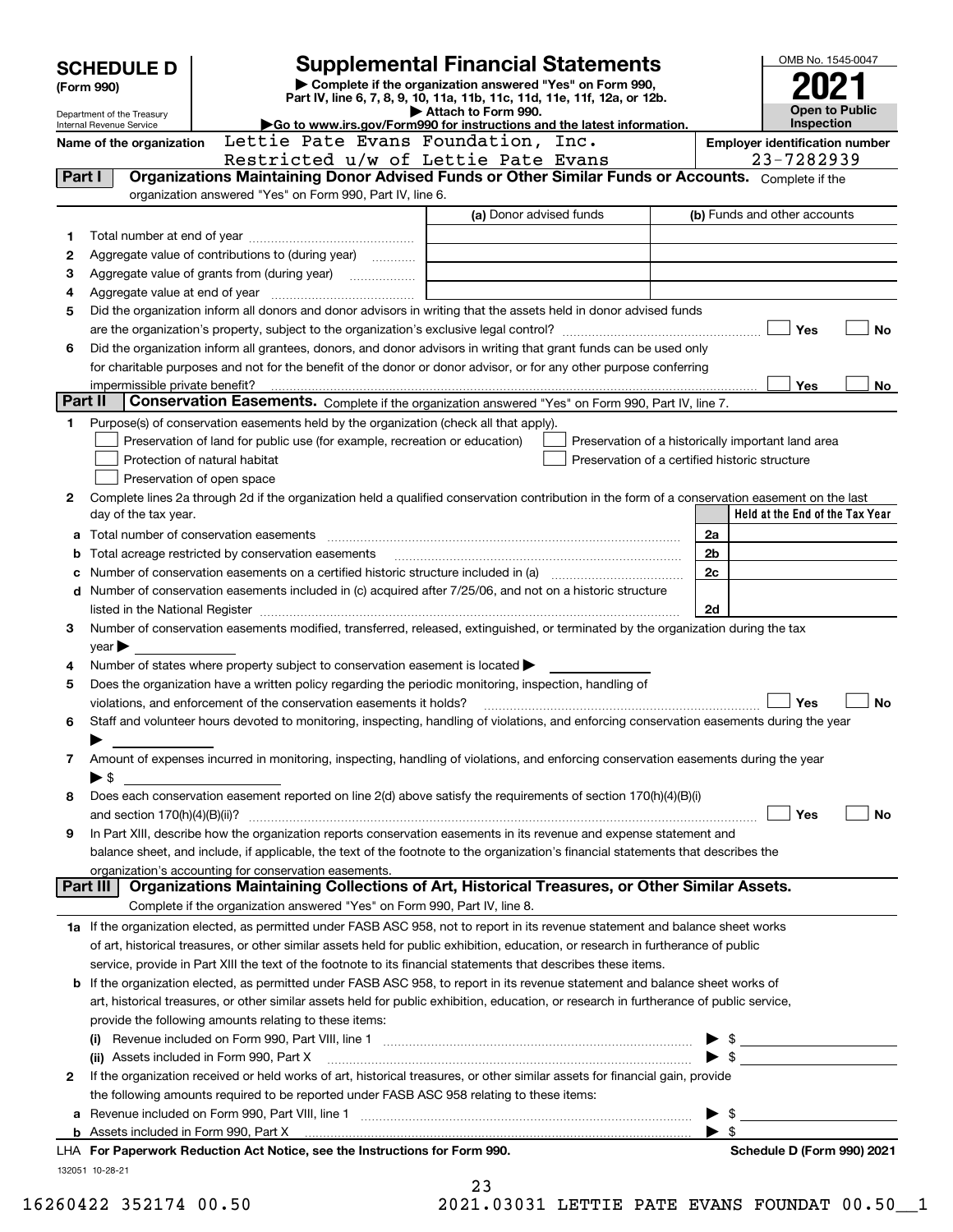|               |                                                                                                                                                                                                                                | Lettie Pate Evans Foundation, Inc.      |   |                |                          |                                 |            |                |                     |
|---------------|--------------------------------------------------------------------------------------------------------------------------------------------------------------------------------------------------------------------------------|-----------------------------------------|---|----------------|--------------------------|---------------------------------|------------|----------------|---------------------|
|               | Schedule D (Form 990) 2021                                                                                                                                                                                                     | Restricted u/w of Lettie Pate Evans     |   |                |                          |                                 | 23-7282939 |                | Page 2              |
|               | Part III<br>Organizations Maintaining Collections of Art, Historical Treasures, or Other Similar Assets (continued)                                                                                                            |                                         |   |                |                          |                                 |            |                |                     |
| 3             | Using the organization's acquisition, accession, and other records, check any of the following that make significant use of its                                                                                                |                                         |   |                |                          |                                 |            |                |                     |
|               | collection items (check all that apply):                                                                                                                                                                                       |                                         |   |                |                          |                                 |            |                |                     |
| a             | Public exhibition                                                                                                                                                                                                              | d                                       |   |                | Loan or exchange program |                                 |            |                |                     |
| b             | Scholarly research                                                                                                                                                                                                             | e                                       |   |                |                          |                                 |            |                |                     |
|               |                                                                                                                                                                                                                                |                                         |   |                |                          |                                 |            |                |                     |
| c             | Preservation for future generations                                                                                                                                                                                            |                                         |   |                |                          |                                 |            |                |                     |
| 4             | Provide a description of the organization's collections and explain how they further the organization's exempt purpose in Part XIII.                                                                                           |                                         |   |                |                          |                                 |            |                |                     |
| 5             | During the year, did the organization solicit or receive donations of art, historical treasures, or other similar assets                                                                                                       |                                         |   |                |                          |                                 |            |                |                     |
|               |                                                                                                                                                                                                                                |                                         |   |                |                          |                                 | <b>Yes</b> |                | No                  |
|               | Part IV<br>Escrow and Custodial Arrangements. Complete if the organization answered "Yes" on Form 990, Part IV, line 9, or                                                                                                     |                                         |   |                |                          |                                 |            |                |                     |
|               | reported an amount on Form 990, Part X, line 21.                                                                                                                                                                               |                                         |   |                |                          |                                 |            |                |                     |
|               | 1a Is the organization an agent, trustee, custodian or other intermediary for contributions or other assets not included                                                                                                       |                                         |   |                |                          |                                 |            |                |                     |
|               | on Form 990, Part X? [11] matter contract the contract of the contract of the contract of the contract of the contract of the contract of the contract of the contract of the contract of the contract of the contract of the  |                                         |   |                |                          |                                 | Yes        |                | No                  |
|               | <b>b</b> If "Yes," explain the arrangement in Part XIII and complete the following table:                                                                                                                                      |                                         |   |                |                          |                                 |            |                |                     |
|               |                                                                                                                                                                                                                                |                                         |   |                |                          |                                 |            | Amount         |                     |
|               | c Beginning balance measurements and the contract of the contract of the contract of the contract of the contract of the contract of the contract of the contract of the contract of the contract of the contract of the contr |                                         |   |                |                          | 1c                              |            |                |                     |
|               | d Additions during the year measurements are also contained a state of the year measurement of the year measurement of the state of the state of the state of the state of the state of the state of the state of the state of |                                         |   |                |                          | 1d                              |            |                |                     |
|               | e Distributions during the year manufactured and contain an according to the year manufactured and the year manufactured and the year manufactured and the year manufactured and the year manufactured and the year manufactur |                                         |   |                |                          | 1e                              |            |                |                     |
| f             |                                                                                                                                                                                                                                |                                         |   |                |                          | 1f                              |            |                |                     |
|               | 2a Did the organization include an amount on Form 990, Part X, line 21, for escrow or custodial account liability?                                                                                                             |                                         |   |                |                          |                                 | <b>Yes</b> |                | No                  |
|               | b If "Yes," explain the arrangement in Part XIII. Check here if the explanation has been provided on Part XIII                                                                                                                 |                                         |   |                |                          |                                 |            |                |                     |
| <b>Part V</b> | Endowment Funds. Complete if the organization answered "Yes" on Form 990, Part IV, line 10.                                                                                                                                    |                                         |   |                |                          |                                 |            |                |                     |
|               |                                                                                                                                                                                                                                | (a) Current year                        |   | (b) Prior year | (c) Two years back       | (d) Three years back            |            |                | (e) Four years back |
|               | 1a Beginning of year balance                                                                                                                                                                                                   |                                         |   |                |                          |                                 |            |                |                     |
|               |                                                                                                                                                                                                                                |                                         |   |                |                          |                                 |            |                |                     |
|               |                                                                                                                                                                                                                                |                                         |   |                |                          |                                 |            |                |                     |
|               | c Net investment earnings, gains, and losses                                                                                                                                                                                   |                                         |   |                |                          |                                 |            |                |                     |
|               |                                                                                                                                                                                                                                |                                         |   |                |                          |                                 |            |                |                     |
|               | e Other expenditures for facilities                                                                                                                                                                                            |                                         |   |                |                          |                                 |            |                |                     |
|               | and programs                                                                                                                                                                                                                   |                                         |   |                |                          |                                 |            |                |                     |
|               |                                                                                                                                                                                                                                |                                         |   |                |                          |                                 |            |                |                     |
| g             | End of year balance                                                                                                                                                                                                            |                                         |   |                |                          |                                 |            |                |                     |
| 2             | Provide the estimated percentage of the current year end balance (line 1g, column (a)) held as:                                                                                                                                |                                         |   |                |                          |                                 |            |                |                     |
|               | a Board designated or quasi-endowment > _____                                                                                                                                                                                  |                                         | % |                |                          |                                 |            |                |                     |
|               |                                                                                                                                                                                                                                | %                                       |   |                |                          |                                 |            |                |                     |
|               | %                                                                                                                                                                                                                              |                                         |   |                |                          |                                 |            |                |                     |
|               | The percentages on lines 2a, 2b, and 2c should equal 100%.                                                                                                                                                                     |                                         |   |                |                          |                                 |            |                |                     |
|               | 3a Are there endowment funds not in the possession of the organization that are held and administered for the organization                                                                                                     |                                         |   |                |                          |                                 |            |                |                     |
|               | by:                                                                                                                                                                                                                            |                                         |   |                |                          |                                 |            | Yes            | No.                 |
|               | (i)                                                                                                                                                                                                                            |                                         |   |                |                          |                                 |            | 3a(i)          |                     |
|               |                                                                                                                                                                                                                                |                                         |   |                |                          |                                 |            | 3a(ii)         |                     |
|               |                                                                                                                                                                                                                                |                                         |   |                |                          |                                 |            | 3b             |                     |
| 4             | Describe in Part XIII the intended uses of the organization's endowment funds.                                                                                                                                                 |                                         |   |                |                          |                                 |            |                |                     |
|               | Land, Buildings, and Equipment.<br><b>Part VI</b>                                                                                                                                                                              |                                         |   |                |                          |                                 |            |                |                     |
|               | Complete if the organization answered "Yes" on Form 990, Part IV, line 11a. See Form 990, Part X, line 10.                                                                                                                     |                                         |   |                |                          |                                 |            |                |                     |
|               |                                                                                                                                                                                                                                |                                         |   |                |                          |                                 |            |                |                     |
|               | Description of property                                                                                                                                                                                                        | (a) Cost or other<br>basis (investment) |   | basis (other)  | (b) Cost or other        | (c) Accumulated<br>depreciation |            | (d) Book value |                     |
|               |                                                                                                                                                                                                                                |                                         |   |                |                          |                                 |            |                |                     |
|               |                                                                                                                                                                                                                                |                                         |   |                |                          |                                 |            |                |                     |
|               |                                                                                                                                                                                                                                |                                         |   |                |                          |                                 |            |                |                     |
|               |                                                                                                                                                                                                                                |                                         |   |                | 33,930.                  | 23,408.                         |            |                | 10,522.             |
|               |                                                                                                                                                                                                                                |                                         |   |                | 74,459.                  | 74,459.                         |            |                | 0.                  |
|               |                                                                                                                                                                                                                                |                                         |   |                |                          |                                 |            |                |                     |
|               |                                                                                                                                                                                                                                |                                         |   |                |                          |                                 |            |                | 10,522.             |

**Schedule D (Form 990) 2021**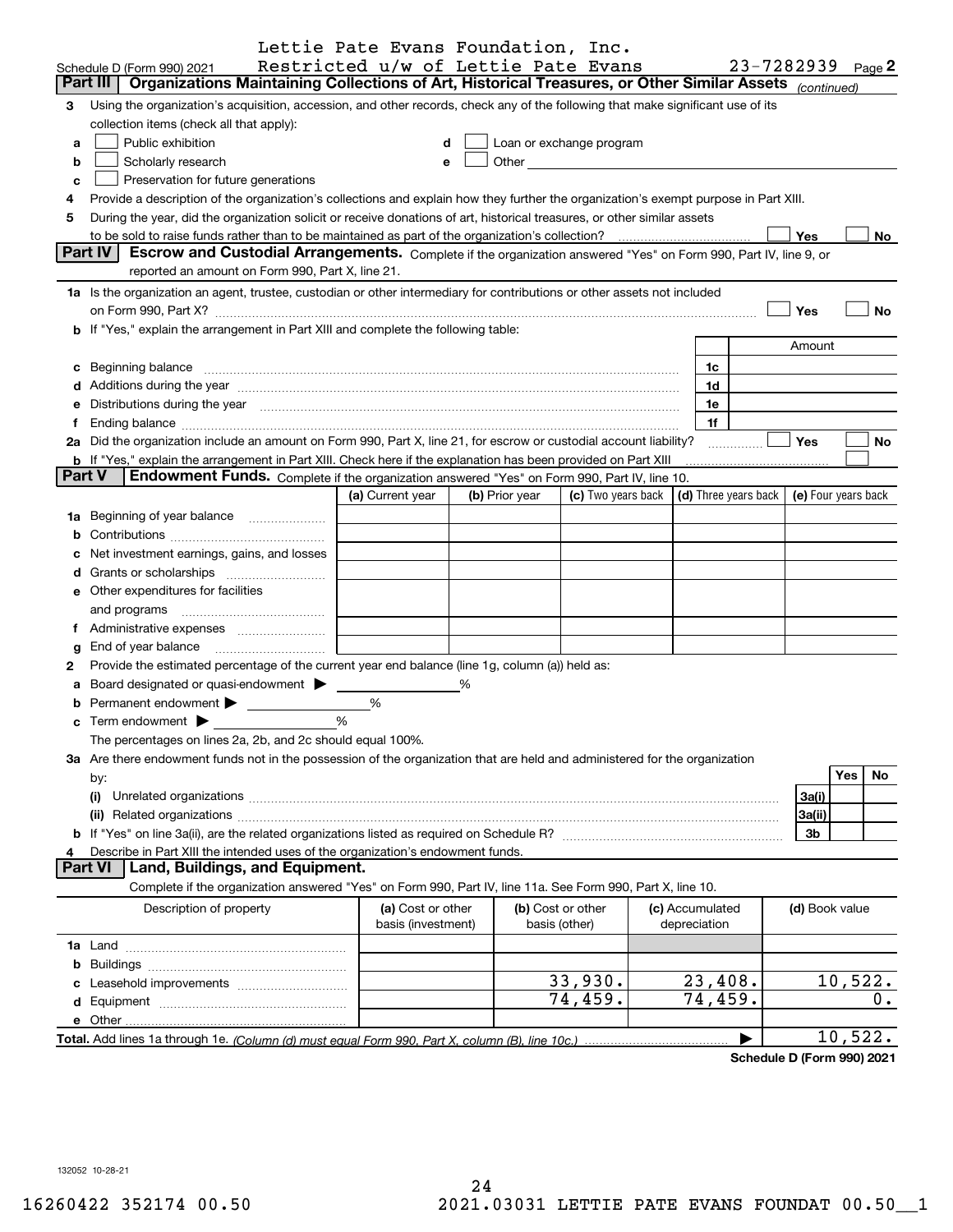| Lettie Pate Evans Foundation, Inc.                                                                                |                 |                |                          |                                                           |           |
|-------------------------------------------------------------------------------------------------------------------|-----------------|----------------|--------------------------|-----------------------------------------------------------|-----------|
| Restricted u/w of Lettie Pate Evans<br>Schedule D (Form 990) 2021                                                 |                 |                |                          | 23-7282939                                                | $Page$ 3  |
| Part VII Investments - Other Securities.                                                                          |                 |                |                          |                                                           |           |
| Complete if the organization answered "Yes" on Form 990, Part IV, line 11b. See Form 990, Part X, line 12.        |                 |                |                          |                                                           |           |
| (a) Description of security or category (including name of security)                                              |                 | (b) Book value |                          | (c) Method of valuation: Cost or end-of-year market value |           |
| (1) Financial derivatives                                                                                         |                 |                |                          |                                                           |           |
| (2) Closely held equity interests [11] [2] Closely held equity interests                                          |                 |                |                          |                                                           |           |
| (3) Other                                                                                                         |                 |                |                          |                                                           |           |
| (A) 45,347,577 SHS OF THE                                                                                         |                 |                |                          |                                                           |           |
| COCA-COLA COMPANY STOCK                                                                                           |                 | 2685030034.    | End-of-Year Market Value |                                                           |           |
| (B)                                                                                                               |                 |                |                          |                                                           |           |
| (C)                                                                                                               |                 |                |                          |                                                           |           |
| (D)                                                                                                               |                 |                |                          |                                                           |           |
| (E)                                                                                                               |                 |                |                          |                                                           |           |
| (F)                                                                                                               |                 |                |                          |                                                           |           |
| (G)                                                                                                               |                 |                |                          |                                                           |           |
| (H)                                                                                                               |                 |                |                          |                                                           |           |
| Total. (Col. (b) must equal Form 990, Part X, col. (B) line 12.)                                                  |                 | 2685030034.    |                          |                                                           |           |
| Part VIII Investments - Program Related.                                                                          |                 |                |                          |                                                           |           |
| Complete if the organization answered "Yes" on Form 990, Part IV, line 11c. See Form 990, Part X, line 13.        |                 |                |                          |                                                           |           |
| (a) Description of investment                                                                                     |                 | (b) Book value |                          | (c) Method of valuation: Cost or end-of-year market value |           |
| (1)                                                                                                               |                 |                |                          |                                                           |           |
| (2)                                                                                                               |                 |                |                          |                                                           |           |
| (3)                                                                                                               |                 |                |                          |                                                           |           |
| (4)                                                                                                               |                 |                |                          |                                                           |           |
| (5)                                                                                                               |                 |                |                          |                                                           |           |
| (6)                                                                                                               |                 |                |                          |                                                           |           |
| (7)                                                                                                               |                 |                |                          |                                                           |           |
| (8)                                                                                                               |                 |                |                          |                                                           |           |
| (9)                                                                                                               |                 |                |                          |                                                           |           |
| Total. (Col. (b) must equal Form 990, Part X, col. (B) line 13.)                                                  |                 |                |                          |                                                           |           |
| <b>Other Assets.</b><br>Part IX                                                                                   |                 |                |                          |                                                           |           |
| Complete if the organization answered "Yes" on Form 990, Part IV, line 11d. See Form 990, Part X, line 15.        |                 |                |                          |                                                           |           |
|                                                                                                                   | (a) Description |                |                          | (b) Book value                                            |           |
| (1)                                                                                                               |                 |                |                          |                                                           |           |
| (2)                                                                                                               |                 |                |                          |                                                           |           |
| (3)                                                                                                               |                 |                |                          |                                                           |           |
| (4)                                                                                                               |                 |                |                          |                                                           |           |
|                                                                                                                   |                 |                |                          |                                                           |           |
| (5)                                                                                                               |                 |                |                          |                                                           |           |
| (6)                                                                                                               |                 |                |                          |                                                           |           |
| (7)                                                                                                               |                 |                |                          |                                                           |           |
| (8)                                                                                                               |                 |                |                          |                                                           |           |
| (9)                                                                                                               |                 |                |                          |                                                           |           |
| Total. (Column (b) must equal Form 990, Part X, col. (B) line 15.)<br><b>Other Liabilities.</b><br><b>Part X</b>  |                 |                |                          |                                                           |           |
|                                                                                                                   |                 |                |                          |                                                           |           |
| Complete if the organization answered "Yes" on Form 990, Part IV, line 11e or 11f. See Form 990, Part X, line 25. |                 |                |                          |                                                           |           |
| (a) Description of liability<br>1.                                                                                |                 |                |                          | (b) Book value                                            |           |
| (1)<br>Federal income taxes                                                                                       |                 |                |                          |                                                           |           |
| $457(b)$ Plan<br>(2)                                                                                              |                 |                |                          |                                                           | 283,556.  |
| Benefit Plan<br>(3)                                                                                               |                 |                |                          |                                                           | 670.      |
| (4)                                                                                                               |                 |                |                          |                                                           |           |
| (5)                                                                                                               |                 |                |                          |                                                           |           |
| (6)                                                                                                               |                 |                |                          |                                                           |           |
| (7)                                                                                                               |                 |                |                          |                                                           |           |
| (8)                                                                                                               |                 |                |                          |                                                           |           |
| (9)                                                                                                               |                 |                |                          |                                                           |           |
| Total. (Column (b) must equal Form 990. Part X, col. (B) line 25.)                                                |                 |                |                          |                                                           | 284, 226. |
|                                                                                                                   |                 |                |                          |                                                           |           |

**2.** Liability for uncertain tax positions. In Part XIII, provide the text of the footnote to the organization's financial statements that reports the organization's liability for uncertain tax positions under FASB ASC 740. Check here if the text of the footnote has been provided in Part XIII

**Schedule D (Form 990) 2021**

 $\mathcal{L}^{\text{max}}$ 

132053 10-28-21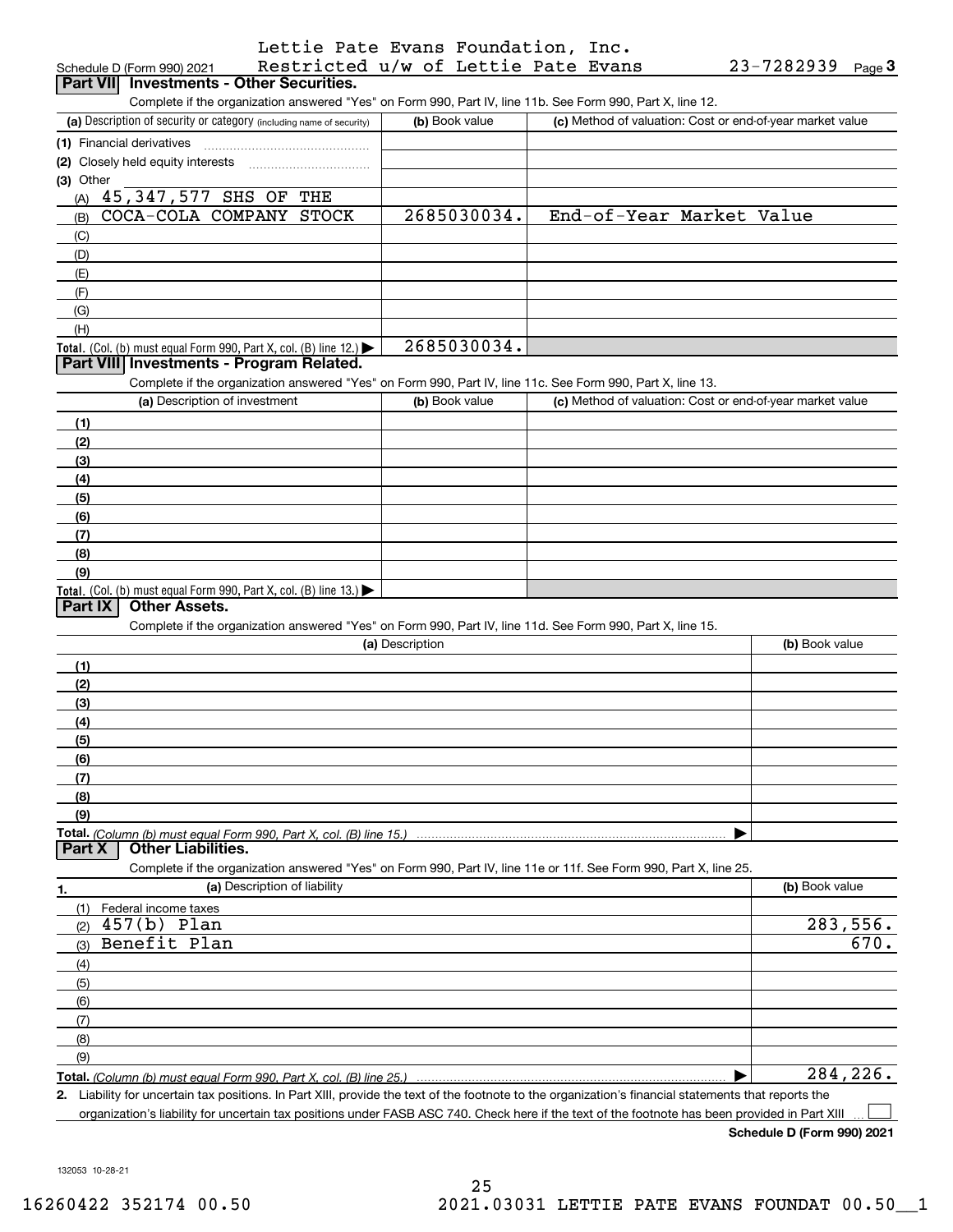|    | Lettie Pate Evans Foundation, Inc.                                                                                                                                                                                                  |                |                       |           |                               |    |  |  |
|----|-------------------------------------------------------------------------------------------------------------------------------------------------------------------------------------------------------------------------------------|----------------|-----------------------|-----------|-------------------------------|----|--|--|
|    | Restricted u/w of Lettie Pate Evans<br>Schedule D (Form 990) 2021                                                                                                                                                                   |                |                       |           | $23 - 7282939$ Page 4         |    |  |  |
|    | Reconciliation of Revenue per Audited Financial Statements With Revenue per Return.<br>Part XI                                                                                                                                      |                |                       |           |                               |    |  |  |
|    | Complete if the organization answered "Yes" on Form 990, Part IV, line 12a.                                                                                                                                                         |                |                       |           |                               |    |  |  |
| 1  | Total revenue, gains, and other support per audited financial statements                                                                                                                                                            |                |                       |           | $1\overline{504, 802, 226}$ . |    |  |  |
| 2  | Amounts included on line 1 but not on Form 990, Part VIII, line 12:                                                                                                                                                                 |                |                       |           |                               |    |  |  |
|    | a Net unrealized gains (losses) on investments [11] [12] Net unrealized gains (losses) on investments [11] [12]                                                                                                                     |                | $2a \mid 62,057,893.$ |           |                               |    |  |  |
| b  |                                                                                                                                                                                                                                     | 2 <sub>b</sub> |                       |           |                               |    |  |  |
| c  |                                                                                                                                                                                                                                     | 2c             |                       |           |                               |    |  |  |
|    |                                                                                                                                                                                                                                     | 2d             |                       |           |                               |    |  |  |
|    | e Add lines 2a through 2d <b>contract and a contract and a contract a</b> contract a contract and a contract a contract a contract a contract a contract a contract a contract a contract a contract a contract a contract a contra |                |                       | 2e        | 62,05 <u>7,893.</u>           |    |  |  |
| 3  |                                                                                                                                                                                                                                     |                |                       |           | $3 \vert 442, 744, 333.$      |    |  |  |
| 4  | Amounts included on Form 990, Part VIII, line 12, but not on line 1:                                                                                                                                                                |                |                       |           |                               |    |  |  |
| a  |                                                                                                                                                                                                                                     | 4a             |                       |           |                               |    |  |  |
|    |                                                                                                                                                                                                                                     | 4 <sub>h</sub> |                       |           |                               |    |  |  |
|    | c Add lines 4a and 4b                                                                                                                                                                                                               |                |                       | 4с        |                               |    |  |  |
|    | $5\sqrt{442,744,333}$ .                                                                                                                                                                                                             |                |                       |           |                               |    |  |  |
|    | Part XII   Reconciliation of Expenses per Audited Financial Statements With Expenses per Return.                                                                                                                                    |                |                       |           |                               |    |  |  |
|    | Complete if the organization answered "Yes" on Form 990, Part IV, line 12a.                                                                                                                                                         |                |                       |           |                               |    |  |  |
| 1. | Total expenses and losses per audited financial statements [11, 11] manuscription control expenses and losses per audited financial statements [11] manuscription of the statements [11] manuscription of the statements [11]       |                |                       |           | 111,084,652.                  |    |  |  |
| 2  | Amounts included on line 1 but not on Form 990, Part IX, line 25:                                                                                                                                                                   |                |                       |           |                               |    |  |  |
| a  |                                                                                                                                                                                                                                     | 2a             |                       |           |                               |    |  |  |
|    | Prior year adjustments <i>www.www.www.www.www.www.www.www.www.</i> ww.                                                                                                                                                              | 2 <sub>b</sub> |                       |           |                               |    |  |  |
|    |                                                                                                                                                                                                                                     | 2 <sub>c</sub> |                       |           |                               |    |  |  |
|    |                                                                                                                                                                                                                                     | 2d             |                       |           |                               |    |  |  |
|    | e Add lines 2a through 2d <b>must be a constructed as a constructed and a</b> construction of the Add lines 2a through 2d                                                                                                           |                |                       | <b>2e</b> |                               | υ. |  |  |
| 3  |                                                                                                                                                                                                                                     |                |                       |           | $3\vert 111, 084, 652.$       |    |  |  |
| 4  | Amounts included on Form 990, Part IX, line 25, but not on line 1:                                                                                                                                                                  |                |                       |           |                               |    |  |  |
| a  |                                                                                                                                                                                                                                     | 4a             |                       |           |                               |    |  |  |
|    | <b>b</b> Other (Describe in Part XIII.)                                                                                                                                                                                             | 4 <sub>h</sub> |                       |           |                               |    |  |  |
|    | Add lines 4a and 4b                                                                                                                                                                                                                 |                |                       | 4c        |                               | υ. |  |  |
| 5  |                                                                                                                                                                                                                                     |                |                       |           | $\overline{5}$ 111,084,652.   |    |  |  |
|    | Part XIII Supplemental Information.                                                                                                                                                                                                 |                |                       |           |                               |    |  |  |
|    | Dravide the descriptions required for Dort II, lines 2, E. and O. Dort III, lines 1e and 4: Dort IV, lines 1h and Ob: Dort V, line 4: Dort V, line 2: Dort VI                                                                       |                |                       |           |                               |    |  |  |

Provide the descriptions required for Part II, lines 3, 5, and 9; Part III, lines 1a and 4; Part IV, lines 1b and 2b; Part V, line 4; Part X, line 2; Part XI, lines 2d and 4b; and Part XII, lines 2d and 4b. Also complete this part to provide any additional information.

132054 10-28-21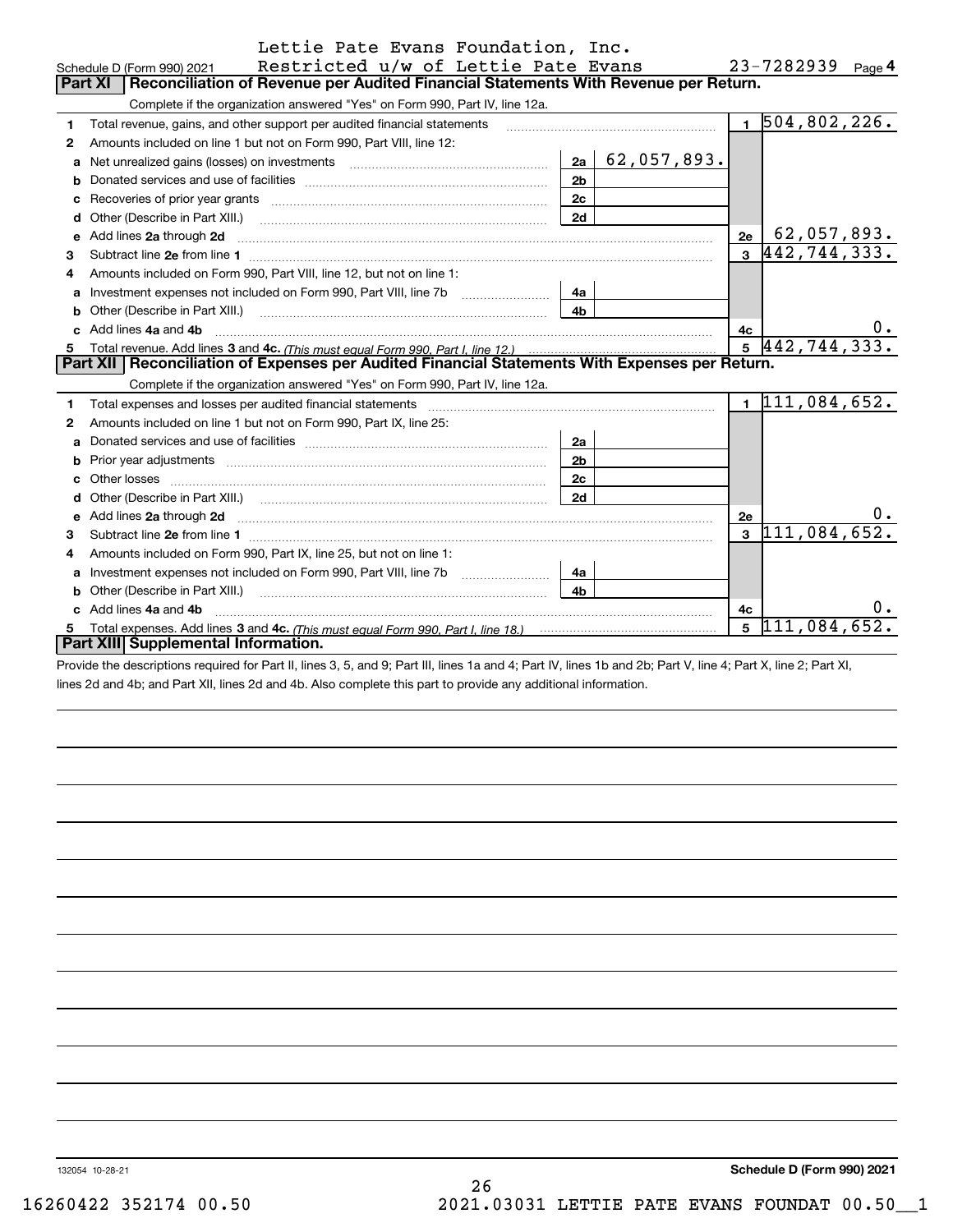| <b>SCHEDULE I</b><br>(Form 990)                                                                                                                                                                                                                                                                                                                                                                                                                                                                                                                                                                                  |                            | <b>Grants and Other Assistance to Organizations,</b><br>Governments, and Individuals in the United States<br>Complete if the organization answered "Yes" on Form 990, Part IV, line 21 or 22. |                                                                              |                                        |                                                                |                                          | OMB No. 1545-0047<br>2021                                              |
|------------------------------------------------------------------------------------------------------------------------------------------------------------------------------------------------------------------------------------------------------------------------------------------------------------------------------------------------------------------------------------------------------------------------------------------------------------------------------------------------------------------------------------------------------------------------------------------------------------------|----------------------------|-----------------------------------------------------------------------------------------------------------------------------------------------------------------------------------------------|------------------------------------------------------------------------------|----------------------------------------|----------------------------------------------------------------|------------------------------------------|------------------------------------------------------------------------|
| Department of the Treasury<br>Internal Revenue Service                                                                                                                                                                                                                                                                                                                                                                                                                                                                                                                                                           |                            |                                                                                                                                                                                               | Attach to Form 990.<br>Go to www.irs.gov/Form990 for the latest information. |                                        |                                                                |                                          | <b>Open to Public</b><br>Inspection                                    |
| Name of the organization                                                                                                                                                                                                                                                                                                                                                                                                                                                                                                                                                                                         |                            | Lettie Pate Evans Foundation, Inc.<br>Restricted u/w of Lettie Pate Evans                                                                                                                     |                                                                              |                                        |                                                                |                                          | <b>Employer identification number</b><br>23-7282939                    |
| Part I<br><b>General Information on Grants and Assistance</b>                                                                                                                                                                                                                                                                                                                                                                                                                                                                                                                                                    |                            |                                                                                                                                                                                               |                                                                              |                                        |                                                                |                                          |                                                                        |
| Does the organization maintain records to substantiate the amount of the grants or assistance, the grantees' eligibility for the grants or assistance, and the selection<br>$\mathbf 1$<br>Describe in Part IV the organization's procedures for monitoring the use of grant funds in the United States.<br>$\mathbf{2}$<br>Part II<br>Grants and Other Assistance to Domestic Organizations and Domestic Governments. Complete if the organization answered "Yes" on Form 990, Part IV, line 21, for any<br>recipient that received more than \$5,000. Part II can be duplicated if additional space is needed. |                            |                                                                                                                                                                                               |                                                                              |                                        |                                                                |                                          | $\boxed{\text{X}}$ Yes<br><b>No</b>                                    |
| 1 (a) Name and address of organization<br>or government                                                                                                                                                                                                                                                                                                                                                                                                                                                                                                                                                          | $(b)$ EIN                  | (c) IRC section<br>(if applicable)                                                                                                                                                            | (d) Amount of<br>cash grant                                                  | (e) Amount of<br>noncash<br>assistance | (f) Method of<br>valuation (book,<br>FMV, appraisal,<br>other) | (g) Description of<br>noncash assistance | (h) Purpose of grant<br>or assistance                                  |
| Berry College<br>39 Mount Berry Station<br>Rome, GA 30149                                                                                                                                                                                                                                                                                                                                                                                                                                                                                                                                                        | $58 - 0566133$ $501(c)(3)$ |                                                                                                                                                                                               | 21, 747, 447.                                                                | $\mathfrak o$ .                        |                                                                |                                          | General support                                                        |
| Emory University<br>Emory University<br>Atlanta, GA 30322                                                                                                                                                                                                                                                                                                                                                                                                                                                                                                                                                        | $58 - 0566256$ $501(c)(3)$ |                                                                                                                                                                                               | 5,436,862.                                                                   | 0.                                     |                                                                |                                          | Toward the Whitehead<br>Surgical Pavilion and<br>bther general support |
| Episcopal High School in Virginia<br>1200 North Ouaker Lane<br>Alexandria, VA 22302                                                                                                                                                                                                                                                                                                                                                                                                                                                                                                                              | $54-0506326$ $501(c)(3)$   |                                                                                                                                                                                               | 5,436,862.                                                                   | $\mathbf{0}$ .                         |                                                                |                                          | General support                                                        |
| Georgia Institute of Technology<br>Georgia Institute of Technology<br>Atlanta, GA 30332                                                                                                                                                                                                                                                                                                                                                                                                                                                                                                                          | $58 - 6002023$ $501(c)(3)$ |                                                                                                                                                                                               | 16, 310, 585                                                                 | 0.                                     |                                                                |                                          | General support                                                        |
| Protestant Episcopal Theological<br>Seminary - 3737 Seminary Road -<br>Alexandria, VA 22304                                                                                                                                                                                                                                                                                                                                                                                                                                                                                                                      | $54-0505937$ $501(c)(3)$   |                                                                                                                                                                                               | 10,873,724.                                                                  | $\mathbf{0}$ .                         |                                                                |                                          | General support                                                        |
| Tallulah Falls School, Inc.<br>PO Box 10<br>Tallulah Falls, GA 30573                                                                                                                                                                                                                                                                                                                                                                                                                                                                                                                                             | $58-0600867$ $501(c)(3)$   |                                                                                                                                                                                               | 10,873,724.                                                                  | 0.                                     |                                                                |                                          | General support                                                        |
| 2 Enter total number of section 501(c)(3) and government organizations listed in the line 1 table<br>3 Enter total number of other organizations listed in the line 1 table                                                                                                                                                                                                                                                                                                                                                                                                                                      |                            |                                                                                                                                                                                               |                                                                              |                                        |                                                                |                                          | $\overline{12}$ .                                                      |

**For Paperwork Reduction Act Notice, see the Instructions for Form 990. Schedule I (Form 990) 2021** LHA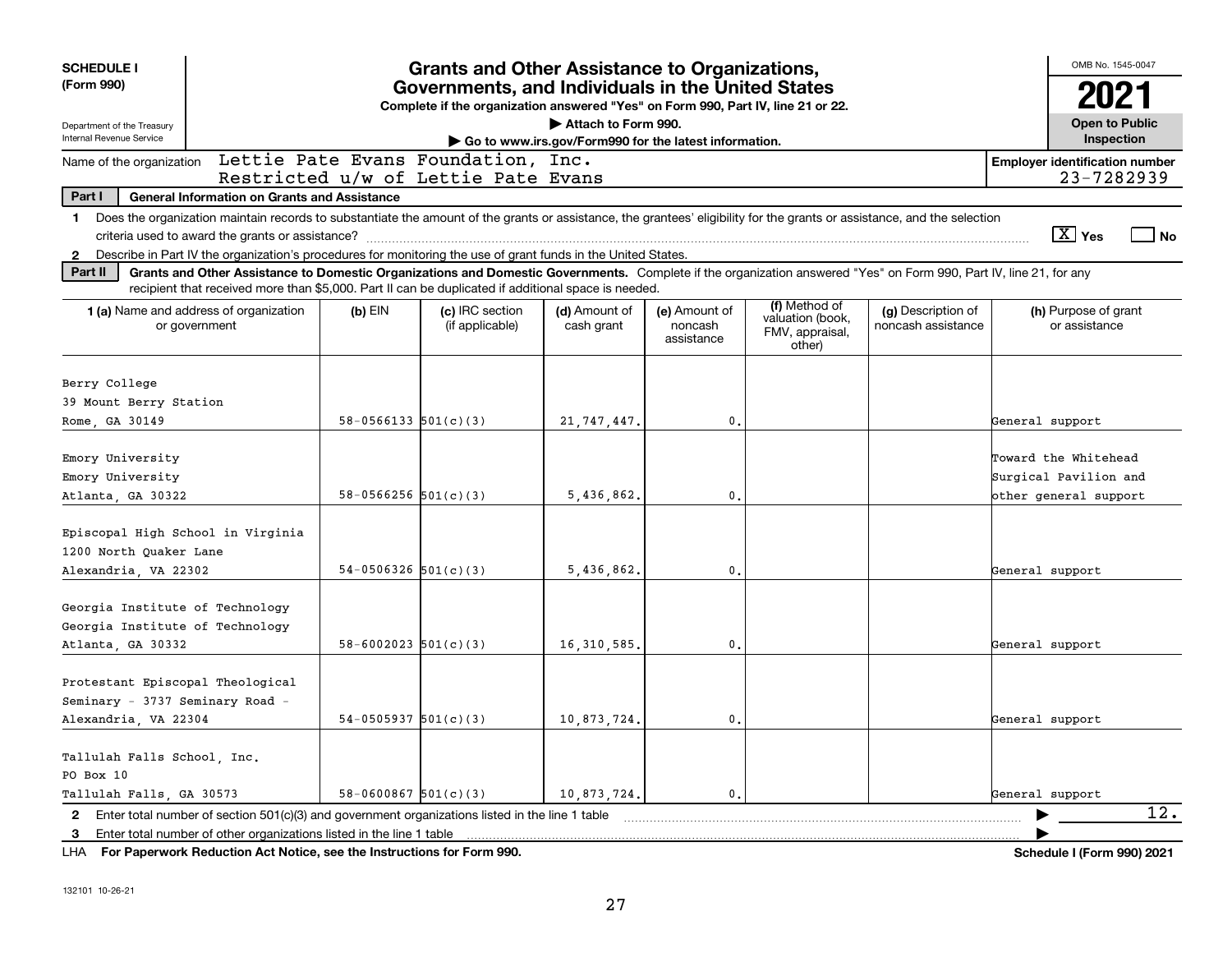Schedule I (Form 990) Restricted u/w of Lettie Pate Evans 23-7282939 <sub>Page 1</sub>

| 23-7282939 |        |
|------------|--------|
|            | Page 1 |

| Continuation of Grants and Other Assistance to Domestic Organizations and Domestic Governments (Schedule I (Form 990), Part II.)<br>Part II |                          |                                  |                             |                                        |                                                                |                                           |                                       |
|---------------------------------------------------------------------------------------------------------------------------------------------|--------------------------|----------------------------------|-----------------------------|----------------------------------------|----------------------------------------------------------------|-------------------------------------------|---------------------------------------|
| (a) Name and address of<br>organization or government                                                                                       | $(b)$ EIN                | (c) IRC section<br>if applicable | (d) Amount of<br>cash grant | (e) Amount of<br>noncash<br>assistance | (f) Method of<br>valuation<br>(book, FMV,<br>appraisal, other) | (g) Description of<br>non-cash assistance | (h) Purpose of grant<br>or assistance |
| Virginia Museum of Fine Arts<br>Foundation - 200 North Boulevard -<br>Richmond, VA 23220                                                    | $51-0205333$ $501(c)(3)$ |                                  | 5,436,862.                  | 0.                                     |                                                                |                                           | General support                       |
| Washington and Lee University<br>Washington and Lee University<br>Lexington, VA 24450                                                       | $54-0505977$ $501(c)(3)$ |                                  | 16, 310, 585.               | 0.                                     |                                                                |                                           | General support                       |
| William and Mary Foundation<br>Drawer 8795<br>Williamsburg, VA 23187                                                                        | $54-0734117$ $501(c)(3)$ |                                  | 5,436,862.                  | $\mathbf{0}$ .                         |                                                                |                                           | General support                       |
| Bath County Community Hospital<br>(Hot Springs Valley Nursing Assn.,<br>$Inc.) - PO Box 774 - Hot Springs,$<br>VA 24445                     | $54-0505913$ $501(c)(3)$ |                                  | 5,436,862.                  | $\mathbf{0}$ .                         |                                                                |                                           | General support                       |
| Children's Healthcare of Atlanta<br>Foundation - 1600 Tullie Cir. -<br>Atlanta, GA 30329                                                    | $58-1710601$ $501(c)(3)$ |                                  | 5,436,862.                  | $\mathbf{0}$ .                         |                                                                |                                           | General support                       |
| Bruton Parish Church Endowment<br>Fund, Inc. - 102 Willoughby Drive<br>- Williamsburg, VA 23185                                             | $54-6036077$ 501(c)(3)   |                                  | 6,000.                      | 0.                                     |                                                                |                                           | General support                       |
|                                                                                                                                             |                          |                                  |                             |                                        |                                                                |                                           |                                       |
|                                                                                                                                             |                          |                                  |                             |                                        |                                                                |                                           |                                       |
|                                                                                                                                             |                          |                                  |                             |                                        |                                                                |                                           |                                       |

**Schedule I (Form 990)**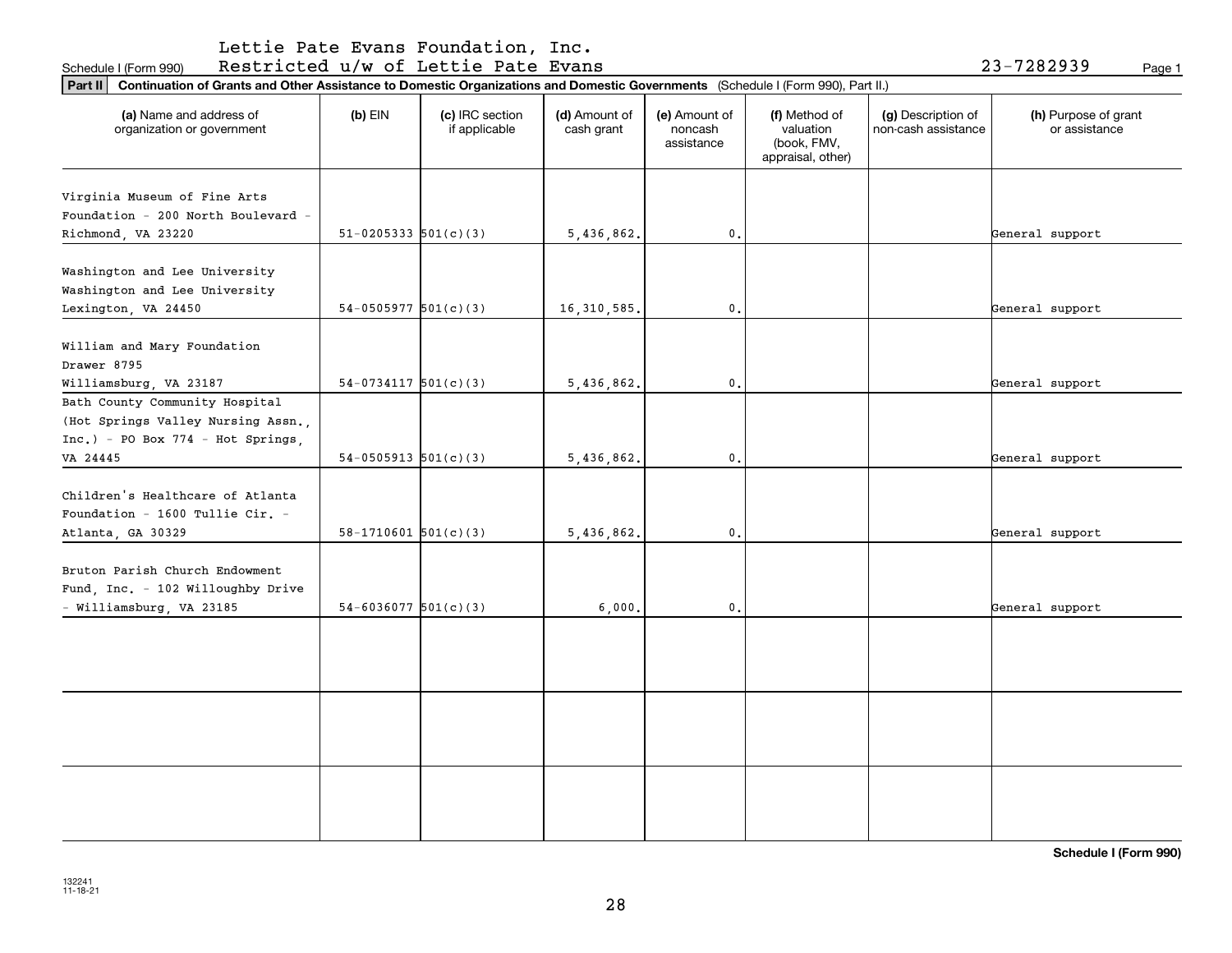### Schedule I (Form 990) 2021 Restricted u/w of Lettie Pate Evans 23-7282939 Page

**Part III Grants and Other Assistance to Domestic Individuals.**  Complete if the organization answered "Yes" on Form 990, Part IV, line 22. Part III can be duplicated if additional space is needed.

| (a) Type of grant or assistance | (b) Number of<br>recipients | (c) Amount of<br>cash grant | (d) Amount of non-<br>cash assistance | (e) Method of valuation<br>(book, FMV, appraisal, other) | (f) Description of noncash assistance |
|---------------------------------|-----------------------------|-----------------------------|---------------------------------------|----------------------------------------------------------|---------------------------------------|
|                                 |                             |                             |                                       |                                                          |                                       |
|                                 |                             |                             |                                       |                                                          |                                       |
|                                 |                             |                             |                                       |                                                          |                                       |
|                                 |                             |                             |                                       |                                                          |                                       |
|                                 |                             |                             |                                       |                                                          |                                       |
|                                 |                             |                             |                                       |                                                          |                                       |
|                                 |                             |                             |                                       |                                                          |                                       |
|                                 |                             |                             |                                       |                                                          |                                       |
|                                 |                             |                             |                                       |                                                          |                                       |
|                                 |                             |                             |                                       |                                                          |                                       |

Part IV | Supplemental Information. Provide the information required in Part I, line 2; Part III, column (b); and any other additional information.

Part I, Line 2:

Emory University submits detailed written reports annually on its use

of grant money for maintenance of a surgical pavilion at Emory

Hospital. According to the terms of the will that created the

Restricted Fund, the governing boards of other recipient institutions

maintain full discretion in allocating grant funds. Recipient

institutions report periodically on how grant funds are used as part of

the general operating budget. Restricted Fund staff and trustees

regularly visit with recipient institutions.

**2**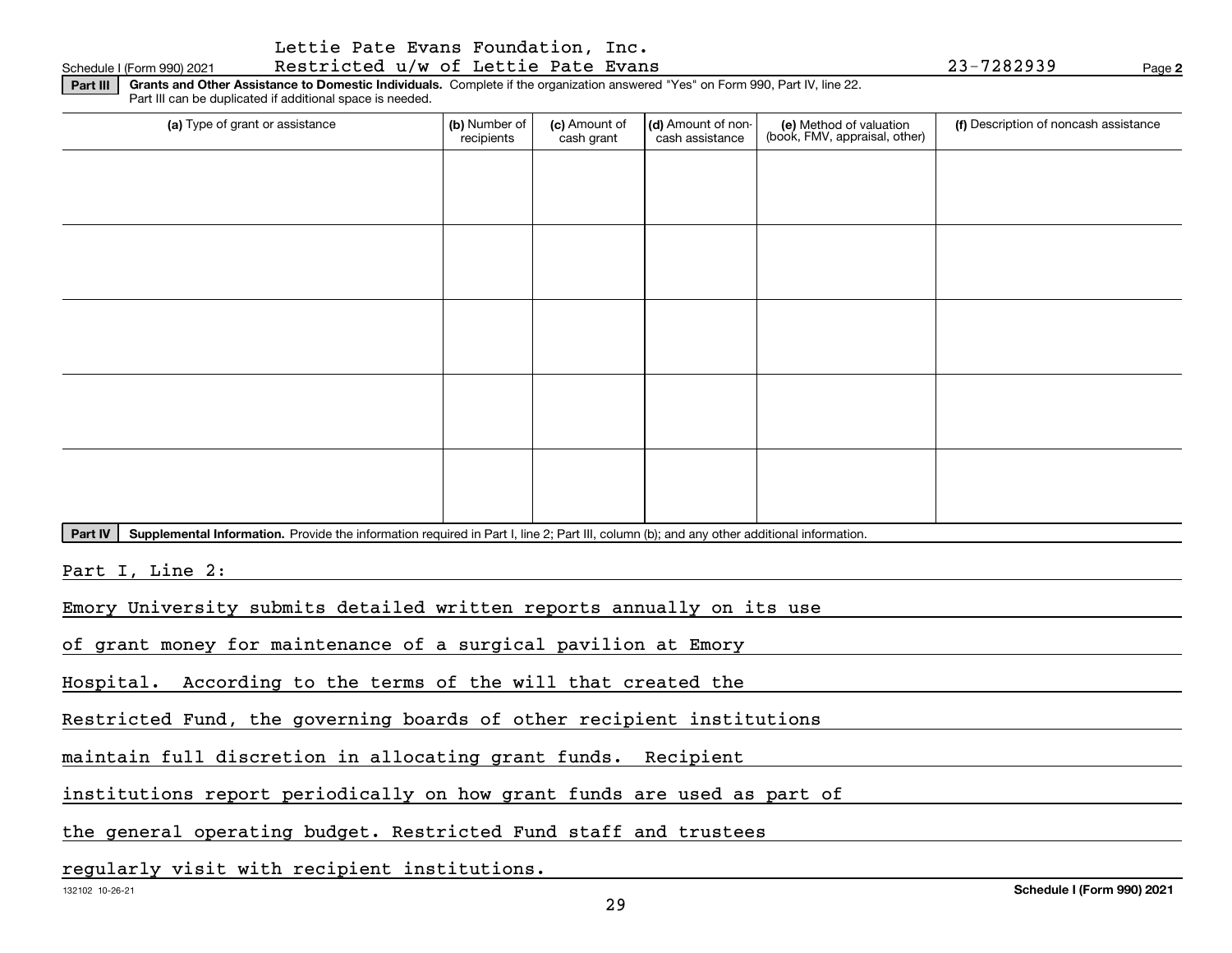|   | <b>SCHEDULE J</b>                                                                                                                                                                                                         | <b>Compensation Information</b>                                                                                                                                                                                                      |  |  |                                       |             |    |  |  |
|---|---------------------------------------------------------------------------------------------------------------------------------------------------------------------------------------------------------------------------|--------------------------------------------------------------------------------------------------------------------------------------------------------------------------------------------------------------------------------------|--|--|---------------------------------------|-------------|----|--|--|
|   | (Form 990)                                                                                                                                                                                                                | For certain Officers, Directors, Trustees, Key Employees, and Highest                                                                                                                                                                |  |  |                                       |             |    |  |  |
|   |                                                                                                                                                                                                                           | <b>Compensated Employees</b><br>Complete if the organization answered "Yes" on Form 990, Part IV, line 23.                                                                                                                           |  |  | 2021                                  |             |    |  |  |
|   | Department of the Treasury                                                                                                                                                                                                | Attach to Form 990.                                                                                                                                                                                                                  |  |  | <b>Open to Public</b>                 |             |    |  |  |
|   | Internal Revenue Service                                                                                                                                                                                                  | Go to www.irs.gov/Form990 for instructions and the latest information.                                                                                                                                                               |  |  | Inspection                            |             |    |  |  |
|   | Name of the organization                                                                                                                                                                                                  | Lettie Pate Evans Foundation, Inc.                                                                                                                                                                                                   |  |  | <b>Employer identification number</b> |             |    |  |  |
|   |                                                                                                                                                                                                                           | Restricted u/w of Lettie Pate Evans                                                                                                                                                                                                  |  |  | 23-7282939                            |             |    |  |  |
|   | Part I                                                                                                                                                                                                                    | <b>Questions Regarding Compensation</b>                                                                                                                                                                                              |  |  |                                       |             |    |  |  |
|   |                                                                                                                                                                                                                           |                                                                                                                                                                                                                                      |  |  |                                       | Yes         | No |  |  |
|   |                                                                                                                                                                                                                           | Check the appropriate box(es) if the organization provided any of the following to or for a person listed on Form 990,                                                                                                               |  |  |                                       |             |    |  |  |
|   |                                                                                                                                                                                                                           | Part VII, Section A, line 1a. Complete Part III to provide any relevant information regarding these items.                                                                                                                           |  |  |                                       |             |    |  |  |
|   | First-class or charter travel                                                                                                                                                                                             | Housing allowance or residence for personal use                                                                                                                                                                                      |  |  |                                       |             |    |  |  |
|   | Travel for companions                                                                                                                                                                                                     | Payments for business use of personal residence<br>$ \mathbf{X} $ Tax indemnification and gross-up payments<br>Health or social club dues or initiation fees                                                                         |  |  |                                       |             |    |  |  |
|   |                                                                                                                                                                                                                           |                                                                                                                                                                                                                                      |  |  |                                       |             |    |  |  |
|   | Discretionary spending account<br>Personal services (such as maid, chauffeur, chef)                                                                                                                                       |                                                                                                                                                                                                                                      |  |  |                                       |             |    |  |  |
|   |                                                                                                                                                                                                                           | <b>b</b> If any of the boxes on line 1a are checked, did the organization follow a written policy regarding payment or                                                                                                               |  |  |                                       |             |    |  |  |
|   |                                                                                                                                                                                                                           |                                                                                                                                                                                                                                      |  |  | 1b                                    |             | х  |  |  |
| 2 | reimbursement or provision of all of the expenses described above? If "No," complete Part III to explain                                                                                                                  |                                                                                                                                                                                                                                      |  |  |                                       |             |    |  |  |
|   | Did the organization require substantiation prior to reimbursing or allowing expenses incurred by all directors,<br>trustees, and officers, including the CEO/Executive Director, regarding the items checked on line 1a? |                                                                                                                                                                                                                                      |  |  |                                       | х           |    |  |  |
|   |                                                                                                                                                                                                                           |                                                                                                                                                                                                                                      |  |  | $\mathbf{2}$                          |             |    |  |  |
| З |                                                                                                                                                                                                                           | Indicate which, if any, of the following the organization used to establish the compensation of the organization's                                                                                                                   |  |  |                                       |             |    |  |  |
|   |                                                                                                                                                                                                                           | CEO/Executive Director. Check all that apply. Do not check any boxes for methods used by a related organization to                                                                                                                   |  |  |                                       |             |    |  |  |
|   |                                                                                                                                                                                                                           | establish compensation of the CEO/Executive Director, but explain in Part III.                                                                                                                                                       |  |  |                                       |             |    |  |  |
|   | Compensation committee                                                                                                                                                                                                    | Written employment contract                                                                                                                                                                                                          |  |  |                                       |             |    |  |  |
|   |                                                                                                                                                                                                                           | $X$ Compensation survey or study<br>Independent compensation consultant                                                                                                                                                              |  |  |                                       |             |    |  |  |
|   |                                                                                                                                                                                                                           | $\overline{\mathbf{X}}$ Approval by the board or compensation committee<br>Form 990 of other organizations                                                                                                                           |  |  |                                       |             |    |  |  |
|   |                                                                                                                                                                                                                           |                                                                                                                                                                                                                                      |  |  |                                       |             |    |  |  |
| 4 |                                                                                                                                                                                                                           | During the year, did any person listed on Form 990, Part VII, Section A, line 1a, with respect to the filing                                                                                                                         |  |  |                                       |             |    |  |  |
|   | organization or a related organization:                                                                                                                                                                                   |                                                                                                                                                                                                                                      |  |  |                                       |             |    |  |  |
| а |                                                                                                                                                                                                                           | Receive a severance payment or change-of-control payment?                                                                                                                                                                            |  |  | 4a                                    |             | x  |  |  |
| b |                                                                                                                                                                                                                           | Participate in or receive payment from a supplemental nonqualified retirement plan?                                                                                                                                                  |  |  | 4b                                    | $\mathbf X$ |    |  |  |
|   |                                                                                                                                                                                                                           | c Participate in or receive payment from an equity-based compensation arrangement?                                                                                                                                                   |  |  | 4c                                    |             | x  |  |  |
|   |                                                                                                                                                                                                                           | If "Yes" to any of lines 4a-c, list the persons and provide the applicable amounts for each item in Part III.                                                                                                                        |  |  |                                       |             |    |  |  |
|   |                                                                                                                                                                                                                           |                                                                                                                                                                                                                                      |  |  |                                       |             |    |  |  |
|   |                                                                                                                                                                                                                           | Only section 501(c)(3), 501(c)(4), and 501(c)(29) organizations must complete lines 5-9.                                                                                                                                             |  |  |                                       |             |    |  |  |
|   |                                                                                                                                                                                                                           | For persons listed on Form 990, Part VII, Section A, line 1a, did the organization pay or accrue any compensation                                                                                                                    |  |  |                                       |             |    |  |  |
|   | contingent on the revenues of:                                                                                                                                                                                            |                                                                                                                                                                                                                                      |  |  |                                       |             |    |  |  |
| a |                                                                                                                                                                                                                           | The organization? <b>With the contract of the contract of the contract of the contract of the contract of the contract of the contract of the contract of the contract of the contract of the contract of the contract of the co</b> |  |  | 5a                                    |             | x  |  |  |
|   |                                                                                                                                                                                                                           |                                                                                                                                                                                                                                      |  |  | 5b                                    |             | X  |  |  |
|   |                                                                                                                                                                                                                           | If "Yes" on line 5a or 5b, describe in Part III.                                                                                                                                                                                     |  |  |                                       |             |    |  |  |
|   |                                                                                                                                                                                                                           | 6 For persons listed on Form 990, Part VII, Section A, line 1a, did the organization pay or accrue any compensation                                                                                                                  |  |  |                                       |             |    |  |  |
|   | contingent on the net earnings of:                                                                                                                                                                                        |                                                                                                                                                                                                                                      |  |  |                                       |             |    |  |  |
| a |                                                                                                                                                                                                                           |                                                                                                                                                                                                                                      |  |  | 6a                                    |             | х  |  |  |
|   |                                                                                                                                                                                                                           |                                                                                                                                                                                                                                      |  |  | 6b                                    |             | X  |  |  |
|   |                                                                                                                                                                                                                           | If "Yes" on line 6a or 6b, describe in Part III.                                                                                                                                                                                     |  |  |                                       |             |    |  |  |
|   |                                                                                                                                                                                                                           | 7 For persons listed on Form 990, Part VII, Section A, line 1a, did the organization provide any nonfixed payments                                                                                                                   |  |  |                                       |             |    |  |  |
|   |                                                                                                                                                                                                                           |                                                                                                                                                                                                                                      |  |  | $\overline{7}$                        |             | х  |  |  |
|   |                                                                                                                                                                                                                           | 8 Were any amounts reported on Form 990, Part VII, paid or accrued pursuant to a contract that was subject to the                                                                                                                    |  |  |                                       |             |    |  |  |
|   |                                                                                                                                                                                                                           | initial contract exception described in Regulations section 53.4958-4(a)(3)? If "Yes," describe in Part III                                                                                                                          |  |  | 8                                     |             | х  |  |  |
| 9 |                                                                                                                                                                                                                           | If "Yes" on line 8, did the organization also follow the rebuttable presumption procedure described in                                                                                                                               |  |  |                                       |             |    |  |  |
|   | Regulations section 53.4958-6(c)?                                                                                                                                                                                         |                                                                                                                                                                                                                                      |  |  | 9                                     |             |    |  |  |
|   |                                                                                                                                                                                                                           | LHA For Paperwork Reduction Act Notice, see the Instructions for Form 990.                                                                                                                                                           |  |  | Schedule J (Form 990) 2021            |             |    |  |  |

132111 11-02-21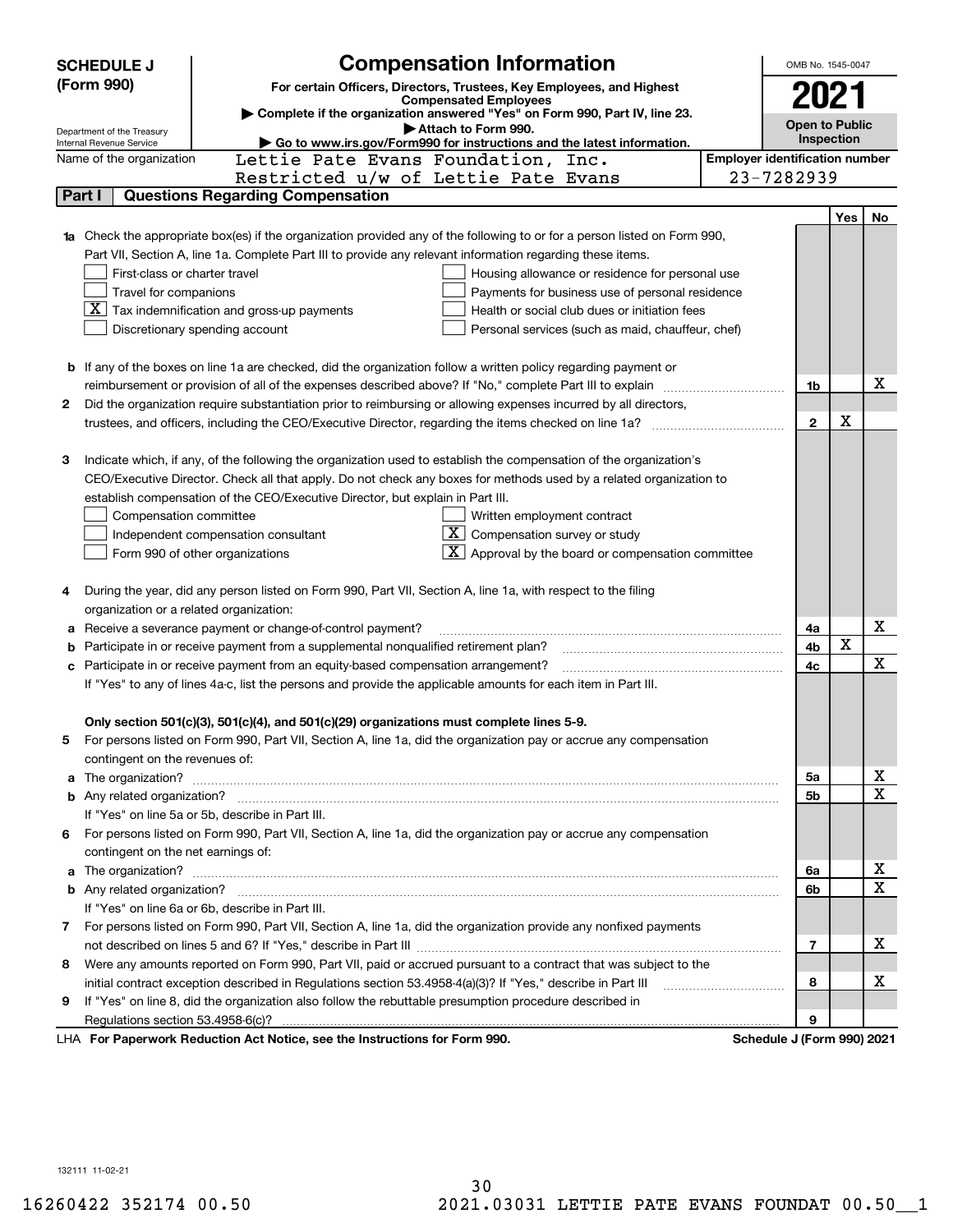## Restricted u/w of Lettie Pate Evans

**Part II Officers, Directors, Trustees, Key Employees, and Highest Compensated Employees.**  Schedule J (Form 990) 2021 Page Use duplicate copies if additional space is needed.

For each individual whose compensation must be reported on Schedule J, report compensation from the organization on row (i) and from related organizations, described in the instructions, on row (ii). Do not list any individuals that aren't listed on Form 990, Part VII.

**Note:**  The sum of columns (B)(i)-(iii) for each listed individual must equal the total amount of Form 990, Part VII, Section A, line 1a, applicable column (D) and (E) amounts for that individual.

|                            |      |                          | (B) Breakdown of W-2 and/or 1099-MISC and/or 1099-NEC<br>compensation |                                           | (C) Retirement and<br>other deferred | (D) Nontaxable<br>benefits | (E) Total of columns<br>$(B)(i)-(D)$ | (F) Compensation<br>in column (B)         |
|----------------------------|------|--------------------------|-----------------------------------------------------------------------|-------------------------------------------|--------------------------------------|----------------------------|--------------------------------------|-------------------------------------------|
| (A) Name and Title         |      | (i) Base<br>compensation | (ii) Bonus &<br>incentive<br>compensation                             | (iii) Other<br>reportable<br>compensation | compensation                         |                            |                                      | reported as deferred<br>on prior Form 990 |
| (1) P. RUSSELL HARDIN      | (i)  | 149,499.                 | 0.                                                                    | 6,050.                                    | 18,071.                              | 7,988.                     | 181,608.                             | 0.                                        |
| PRESIDENT                  | (ii) | 390, 118.                | 0.                                                                    | 15,786.                                   | 47,155.                              | 20,844.                    | 473,903.                             | 0.                                        |
| (2) ERIK S. JOHNSON        | (i)  | 81,505.                  | 0.                                                                    | 4,654.                                    | 7,871.                               | 5,166.                     | 99, 196.                             | 0.                                        |
| SECRETARY & VICE PRESIDENT | (ii) | 212,686.                 | 0.                                                                    | 12,145.                                   | 20,540.                              | 13,481.                    | 258,852.                             | 0.                                        |
| (3) ELI P. NIEPOKY         | (i)  | 50, 553.                 | 0.                                                                    | 375.                                      | 7,583.                               | 5,434.                     | 63,945.                              | 0.                                        |
| <b>TREASURER</b>           | (ii) | 131,917.                 | 0.                                                                    | 980.                                      | 19,788.                              | 14,181.                    | 166,866.                             | 0.                                        |
| (4) ELIZABETH A. SMITH     | (i)  | 46,223.                  | 0.                                                                    | 3,460.                                    | 3,851.                               | 3,579.                     | 57, 113.                             | 0.                                        |
| GRANTS PROGRAM DIRECTOR    | (ii) | 120,619.                 | 0.                                                                    | 9,028.                                    | 10,048.                              | 9,340.                     | 149,035.                             | 0.                                        |
| SARAH TABLAN<br>(5)        | (i)  | 39,747.                  | 0.                                                                    | 2,873.                                    | 3,311.                               | 5,777.                     | 51,708.                              | 0.                                        |
| CONTROLLER                 | (ii) | 103,721.                 | 0.                                                                    | 7,497.                                    | 8,639.                               | 15,076.                    | 134,933.                             | 0.                                        |
| (6) CARRIE D. CONWAY       | (i)  | 32,379.                  | 0.                                                                    | 2,370.                                    | 2,697.                               | 8,110.                     | 45,556.                              | 0.                                        |
| SENIOR PROGRAM OFFICER     | (ii) | 84,492.                  | 0.                                                                    | 6, 185.                                   | 7,039.                               | 21, 162.                   | 118,878.                             | 0.                                        |
|                            | (i)  |                          |                                                                       |                                           |                                      |                            |                                      |                                           |
|                            | (ii) |                          |                                                                       |                                           |                                      |                            |                                      |                                           |
|                            | (i)  |                          |                                                                       |                                           |                                      |                            |                                      |                                           |
|                            | (ii) |                          |                                                                       |                                           |                                      |                            |                                      |                                           |
|                            | (i)  |                          |                                                                       |                                           |                                      |                            |                                      |                                           |
|                            | (ii) |                          |                                                                       |                                           |                                      |                            |                                      |                                           |
|                            | (i)  |                          |                                                                       |                                           |                                      |                            |                                      |                                           |
|                            | (ii) |                          |                                                                       |                                           |                                      |                            |                                      |                                           |
|                            | (i)  |                          |                                                                       |                                           |                                      |                            |                                      |                                           |
|                            | (ii) |                          |                                                                       |                                           |                                      |                            |                                      |                                           |
|                            | (i)  |                          |                                                                       |                                           |                                      |                            |                                      |                                           |
|                            | (ii) |                          |                                                                       |                                           |                                      |                            |                                      |                                           |
|                            | (i)  |                          |                                                                       |                                           |                                      |                            |                                      |                                           |
|                            | (ii) |                          |                                                                       |                                           |                                      |                            |                                      |                                           |
|                            | (i)  |                          |                                                                       |                                           |                                      |                            |                                      |                                           |
|                            | (ii) |                          |                                                                       |                                           |                                      |                            |                                      |                                           |
|                            | (i)  |                          |                                                                       |                                           |                                      |                            |                                      |                                           |
|                            | (ii) |                          |                                                                       |                                           |                                      |                            |                                      |                                           |
|                            | (i)  |                          |                                                                       |                                           |                                      |                            |                                      |                                           |
|                            | (ii) |                          |                                                                       |                                           |                                      |                            |                                      |                                           |

23-7282939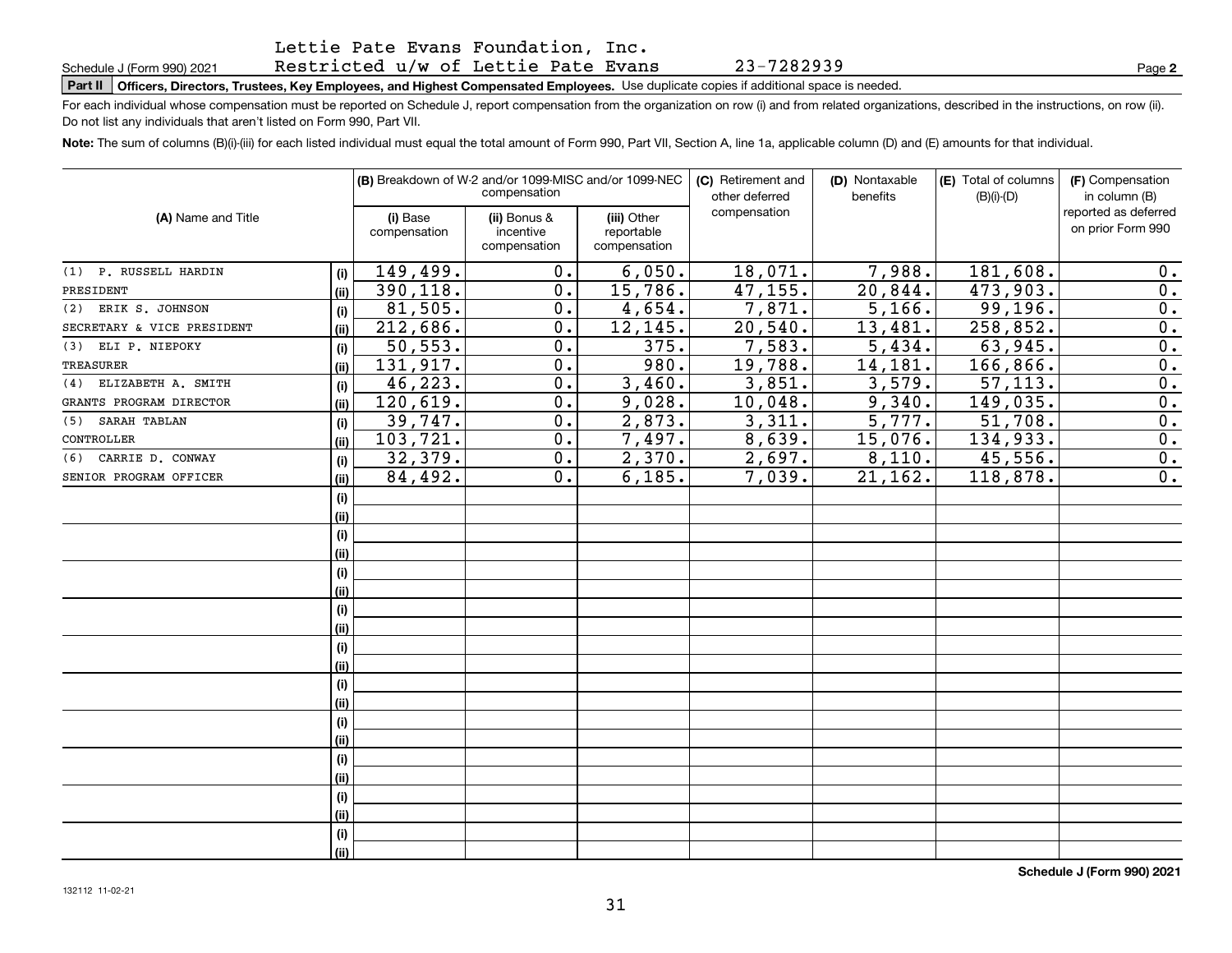Restricted u/w of Lettie Pate Evans

#### **Part III Supplemental Information**

Schedule J (Form 990) 2021 Restricted u/w of Lettie Pate Evans 23-7282939<br>Part III Supplemental Information<br>Provide the information, explanation, or descriptions required for Part I, lines 1a, 1b, 3, 4a, 4b, 4c, 5a, 5b, 6a

## Part I, Line 1a:

The organization pays each employee's share of Social Security and Medicare

taxes on the cost of excess group-term life included in gross wages. The

policy and associated gross-up payments cover all employees.

Part I, Line 1b:

The organization does not have a written policy regarding tax gross-up

payments; however, management approves the payments each year.

Part I, Line 4b:

The Foundation credited P. Russell Hardin with \$12,676 and Erik Johnson

with \$2,477 to an unfunded, unvested 457(f) Plan. These amounts are

included in Part II, column C.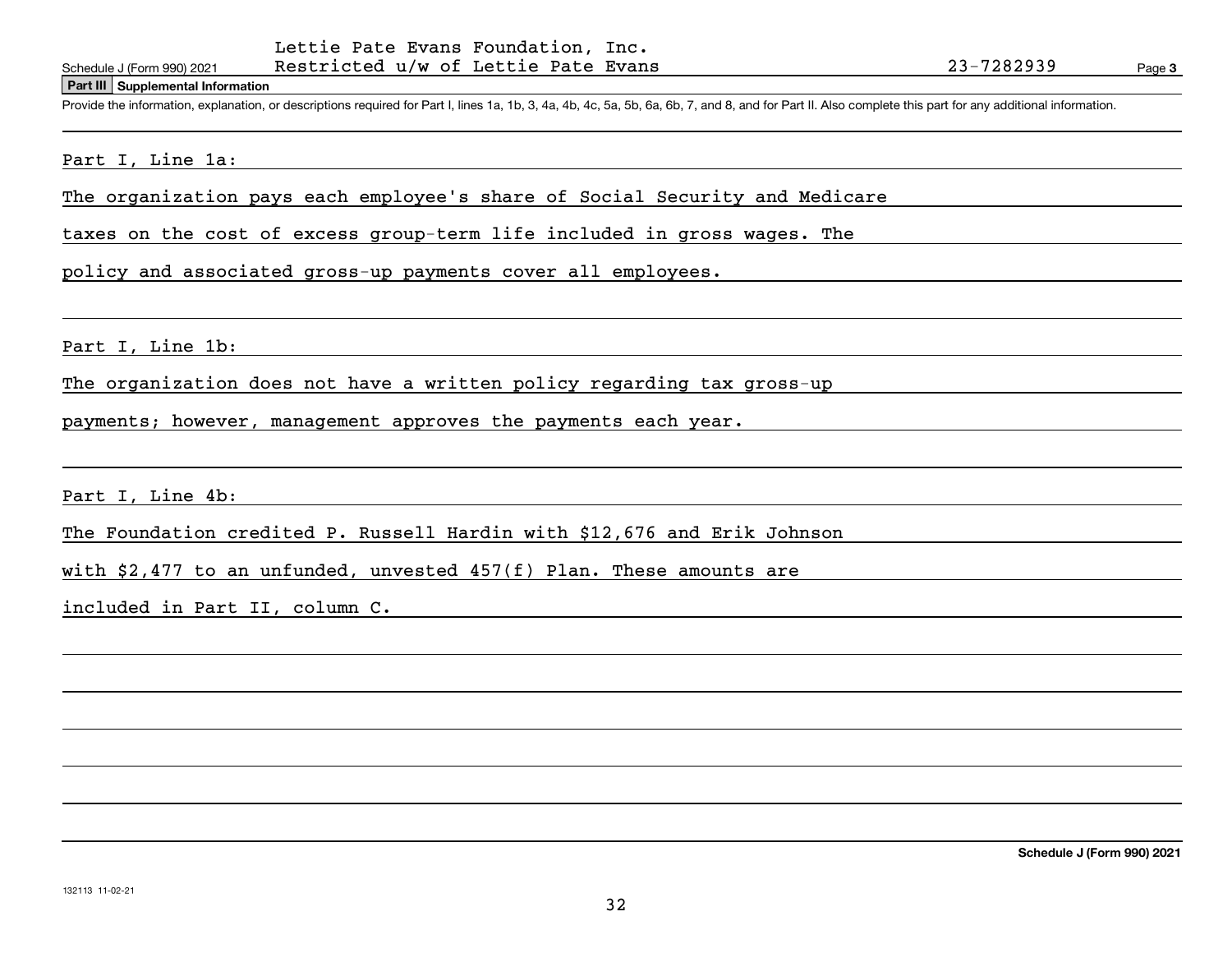| <b>SCHEDULE C</b> |  |  |
|-------------------|--|--|
| (Form 990)        |  |  |

Name of the organization

Restricted u/w of Lettie Pate Evans 123-7282939



Form 990, Part I, Line 1, Description of Organization Mission:

Lettie Pate Evans Foundation, Inc.

percentage in the will of Lettie Pate Evans, deceased. To date,

beneficiaries of the Lettie Pate Evans Restricted Fund have

collectively received more than \$1.6 billion in distributions since the

Fund's inception.

Form 990, Part III, Line 4d, Other Program Services:

Grants for Religion. One grant was awarded to Bruton Parish Church

Endowment Fund in Williamsburg, Virginia according to the terms of the

will that created the Restricted Fund. The church's governing board

has full discretion to allocate grant funds.

Expenses \$ 6,028. including grants of \$ 6,000. Revenue \$ 0.

Grants for Child Welfare. One grant was awarded to Boys' Home in

Covington, Virginia according to the terms of the will that created the

Restricted Fund. The Boys' Home governing board has full discretion to

allocate grant funds.

Expenses \$ 3,014. including grants of \$ 3,000. Revenue \$ 0.

Form 990, Part V, Lines 2a and 2b:

The organization participates in a common administrative arrangement

with five other charitable organizations. All employees are paid by a

common paymaster that remits all payroll taxes and files the associated

W-2s. Each organization reimburses the common paymaster for its

proportionate share of administrative expenses. Fourteen individuals

were employed during the calendar year.

132211 11-11-21 LHA For Paperwork Reduction Act Notice, see the Instructions for Form 990 or 990-EZ. Schedule O (Form 990) 2021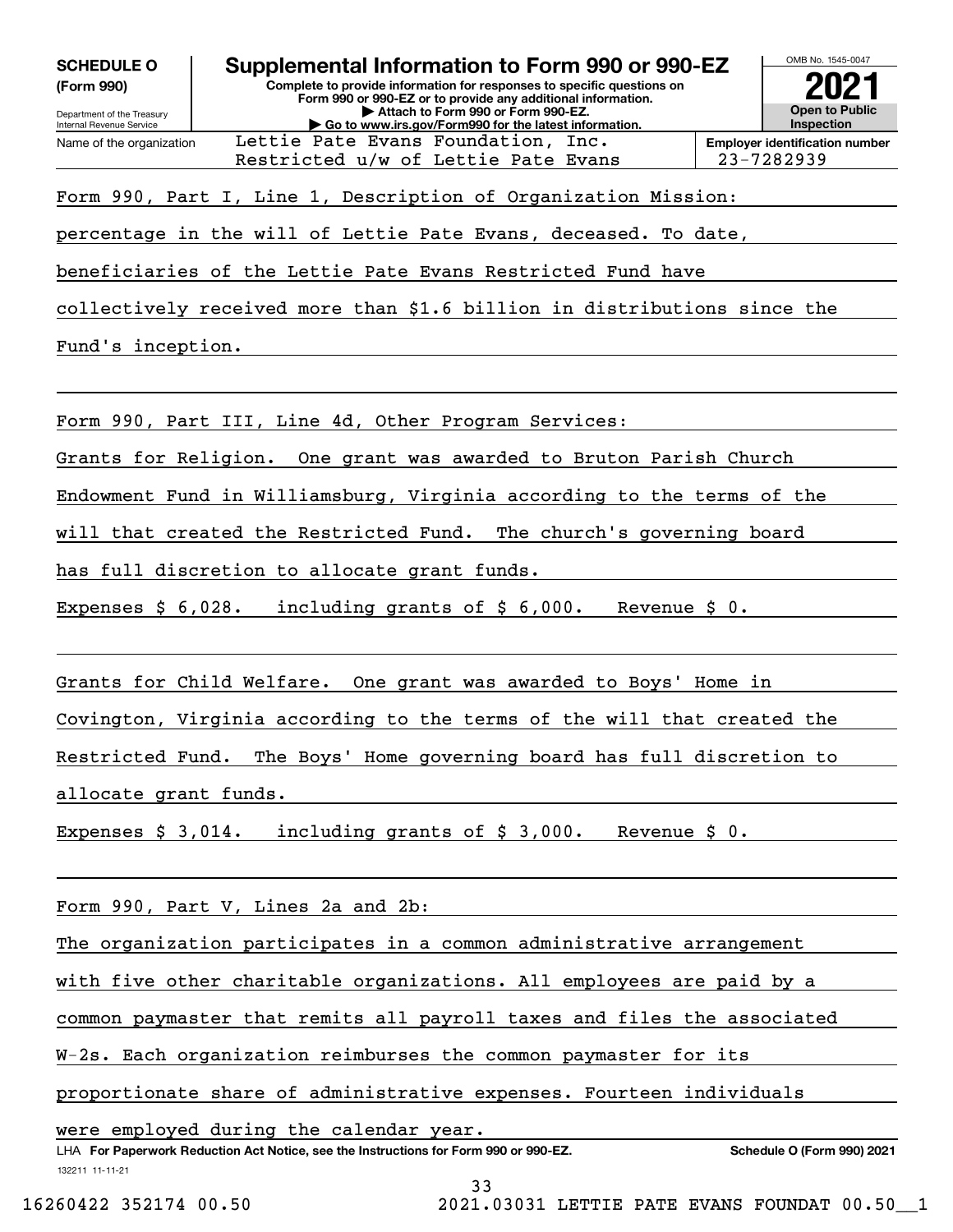**2**

Form 990, Part VI, Section A, line 2: Trustee E. Jenner Wood III and President P. Russell Hardin serve as directors of the Genuine Parts Company, a publicly traded corporation that is unrelated to the Lettie Pate Evans Restricted Fund. Trustees Lawrence L. Gellerstedt and David P. Stockert are partners in private real estate investment company Sweetwater Holdings.

Form 990, Part VI, Section B, line 11b:

The Form 990 is prepared with audited financial data which has been reviewed by the governing board. Internal accounting staff prepare the 990 with the aid of preparation software. Accounting team members individually review the 990 according to a checklist. Numbers are verified against audited financial statements. The 990 is then reviewed by the Controller, Assistant Controller, Treasurer, Vice President/Secretary and President. A draft of the 990 is provided to all governing board members prior to filing.

| Form 990, Part VI, Section B, Line 12c:                                                                                                  |  |  |  |  |
|------------------------------------------------------------------------------------------------------------------------------------------|--|--|--|--|
| Officers and trustees disclose annually those affiliations which may give                                                                |  |  |  |  |
| rise to a conflict of interest. The Secretary keeps conflict disclosures                                                                 |  |  |  |  |
| on file. Trustees consider conflicts or potential conflicts before<br>committing fund assets. Disclosure is made on the record. Officers |  |  |  |  |
|                                                                                                                                          |  |  |  |  |
| consult the list of conflicts or potential conflicts when making vendor                                                                  |  |  |  |  |
| decisions.                                                                                                                               |  |  |  |  |
|                                                                                                                                          |  |  |  |  |

34

Form 990, Part VI, Section B, Line 15:

132212 11-11-21

**Schedule O (Form 990) 2021**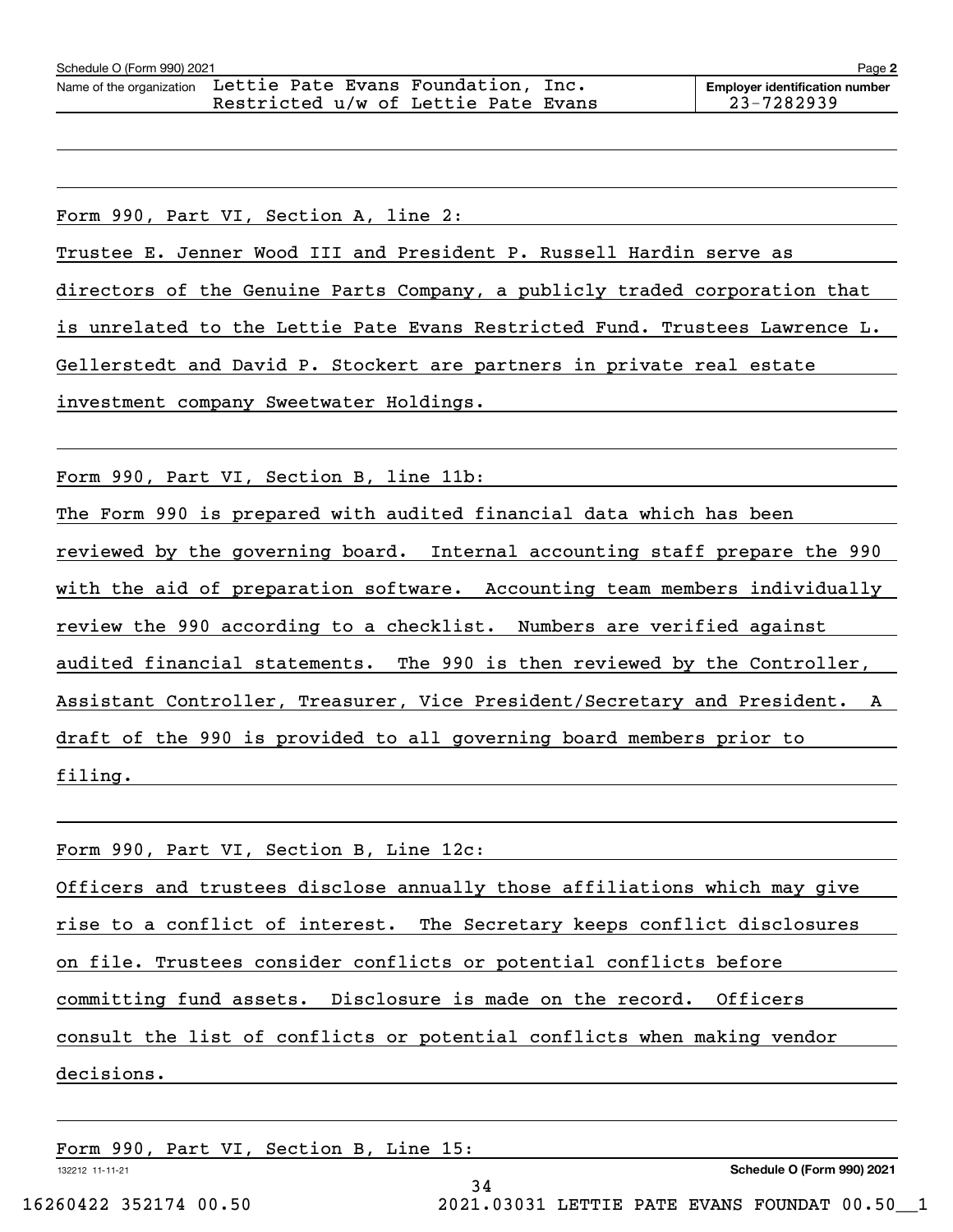| Schedule O (Form 990) 2021                                                                            | Page 2                                              |
|-------------------------------------------------------------------------------------------------------|-----------------------------------------------------|
| Lettie Pate Evans Foundation, Inc.<br>Name of the organization<br>Restricted u/w of Lettie Pate Evans | <b>Employer identification number</b><br>23-7282939 |
| The governing board determines compensation for all officers (including the                           |                                                     |
| President, Vice President/Secretary and Treasurer) and all staff.                                     | In                                                  |
| setting compensation, trustees consult two independent compensation studies                           |                                                     |
| showing compensation data at comparable organizations. Individual                                     |                                                     |
| compensation amounts are evaluated and determined annually as part of the                             |                                                     |
| budgeting process conducted at the board's November meeting; 2021                                     |                                                     |
| compensation was determined during the November 2020 board meeting.                                   |                                                     |
|                                                                                                       |                                                     |
| Form 990, Part VI, Section C, Line 19:                                                                |                                                     |
| The organization's governing documents and audited financial statements are                           |                                                     |
| available on the organization's website. The conflict of interest policy is                           |                                                     |
| kept by the organization's Secretary and is made available upon request.                              |                                                     |
|                                                                                                       |                                                     |
|                                                                                                       |                                                     |
|                                                                                                       |                                                     |
|                                                                                                       |                                                     |
|                                                                                                       |                                                     |
|                                                                                                       |                                                     |
|                                                                                                       |                                                     |
|                                                                                                       |                                                     |
|                                                                                                       |                                                     |
|                                                                                                       |                                                     |
|                                                                                                       |                                                     |
|                                                                                                       |                                                     |
|                                                                                                       |                                                     |
|                                                                                                       |                                                     |
|                                                                                                       |                                                     |
|                                                                                                       |                                                     |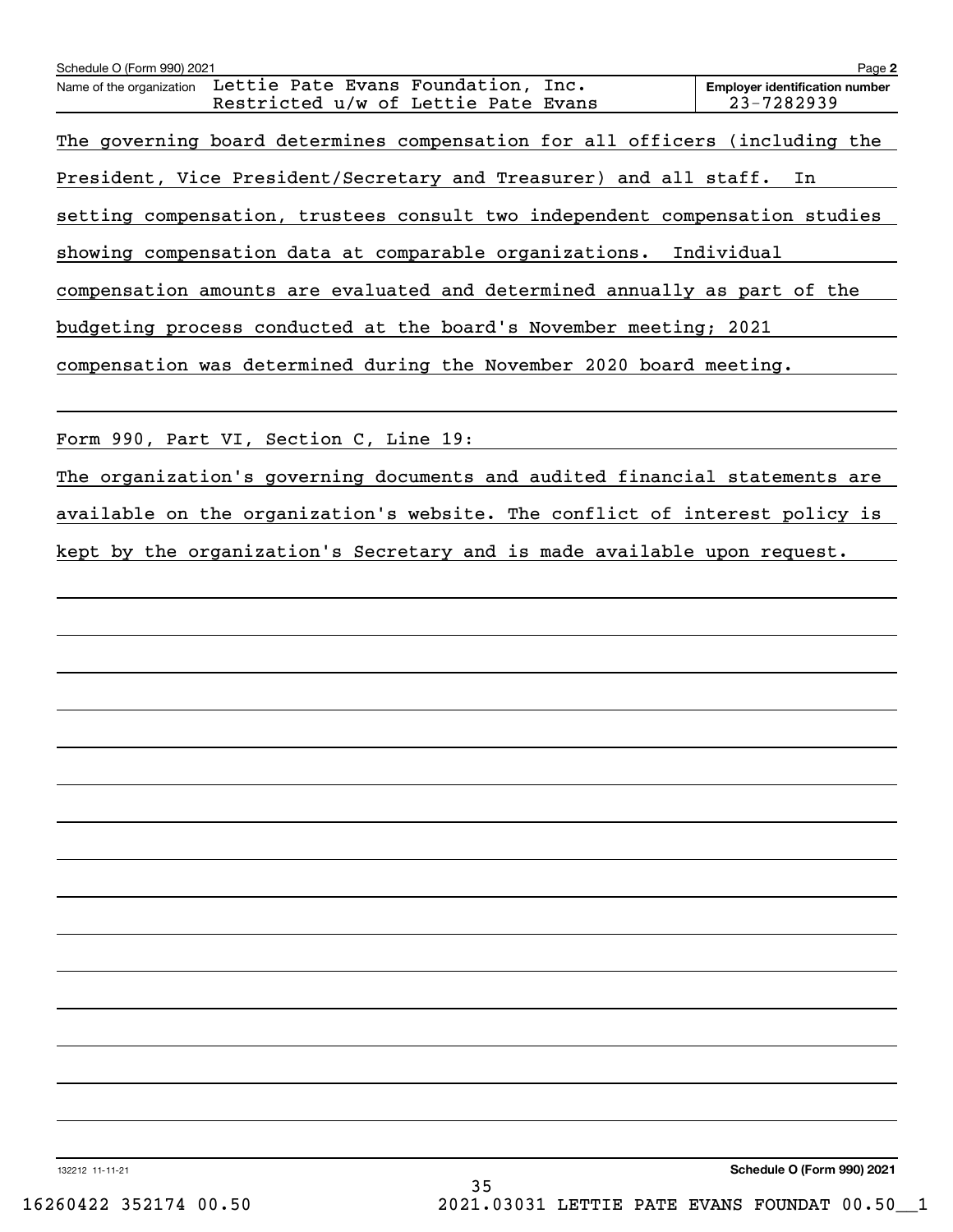| <b>SCHEDULE R</b><br>(Form 990)<br>Department of the Treasury<br>Internal Revenue Service | Complete if the organization answered "Yes" on Form 990, Part IV, line 33, 34, 35b, 36, or 37.                                                                                                                     |                                                                                                                               |                                                     | OMB No. 1545-0047<br>2021<br><b>Open to Public</b><br>Inspection |                                                          |                                     |                                       |                                                      |
|-------------------------------------------------------------------------------------------|--------------------------------------------------------------------------------------------------------------------------------------------------------------------------------------------------------------------|-------------------------------------------------------------------------------------------------------------------------------|-----------------------------------------------------|------------------------------------------------------------------|----------------------------------------------------------|-------------------------------------|---------------------------------------|------------------------------------------------------|
| Name of the organization                                                                  |                                                                                                                                                                                                                    | $\triangleright$ Go to www.irs.gov/Form990 for instructions and the latest information.<br>Lettie Pate Evans Foundation, Inc. |                                                     |                                                                  |                                                          |                                     | <b>Employer identification number</b> |                                                      |
|                                                                                           |                                                                                                                                                                                                                    | Restricted u/w of Lettie Pate Evans                                                                                           |                                                     |                                                                  |                                                          |                                     | 23-7282939                            |                                                      |
| Part I                                                                                    | Identification of Disregarded Entities. Complete if the organization answered "Yes" on Form 990, Part IV, line 33.                                                                                                 |                                                                                                                               |                                                     |                                                                  |                                                          |                                     |                                       |                                                      |
| (a)<br>Name, address, and EIN (if applicable)<br>of disregarded entity                    |                                                                                                                                                                                                                    | (b)<br>Primary activity                                                                                                       | (c)<br>Legal domicile (state or<br>foreign country) | (d)<br>Total income                                              | (e)<br>End-of-year assets                                |                                     | (f)<br>Direct controlling<br>entity   |                                                      |
|                                                                                           |                                                                                                                                                                                                                    |                                                                                                                               |                                                     |                                                                  |                                                          |                                     |                                       |                                                      |
| Part II                                                                                   | Identification of Related Tax-Exempt Organizations. Complete if the organization answered "Yes" on Form 990, Part IV, line 34, because it had one or more related tax-exempt<br>organizations during the tax year. |                                                                                                                               |                                                     |                                                                  |                                                          |                                     |                                       |                                                      |
|                                                                                           | (a)<br>Name, address, and EIN<br>of related organization                                                                                                                                                           | (b)<br>Primary activity                                                                                                       | (c)<br>Legal domicile (state or<br>foreign country) | (d)<br><b>Exempt Code</b><br>section                             | (e)<br>Public charity<br>status (if section<br>501(c)(3) | (f)<br>Direct controlling<br>entity |                                       | $(g)$<br>Section 512(b)(13)<br>controlled<br>entity? |
| Atlanta GA 30303                                                                          | Robert W. Woodruff Foundation, Inc. -<br>58-1695425, 191 Peachtree St., NE, Ste 3540,                                                                                                                              | Grantmaking                                                                                                                   | Georgia                                             | 501(C)(3)                                                        | PF                                                       | N/A                                 | Yes                                   | No<br>$\mathbf x$                                    |
| 191 Peachtree St., NE, Ste 3540<br>Atlanta, GA 30303                                      | Joseph B. Whitehead Foundation - 58-6001954                                                                                                                                                                        | Grantmaking                                                                                                                   | Georgia                                             | 501(C)(3)                                                        | РF                                                       | N/A                                 |                                       | $\mathbf x$                                          |
| Atlanta, GA 30303                                                                         | Lettie Pate Evans Foundation, Inc. -<br>58-6004644, 191 Peachtree St., NE, Ste 3540                                                                                                                                | Grantmaking                                                                                                                   | Georgia                                             | 501(C)(3)                                                        | PF                                                       | N/A                                 |                                       | x                                                    |
| Ichauway Inc. - 58-1824778<br>3988 Jones Center Drive<br>Newton, GA 39870                 |                                                                                                                                                                                                                    | Ecological Research                                                                                                           | Georgia                                             | 501(C)(3)                                                        | PF                                                       | N/A                                 |                                       | x                                                    |
|                                                                                           | For Paperwork Reduction Act Notice, see the Instructions for Form 990.                                                                                                                                             |                                                                                                                               |                                                     |                                                                  |                                                          |                                     | Schedule R (Form 990) 2021            |                                                      |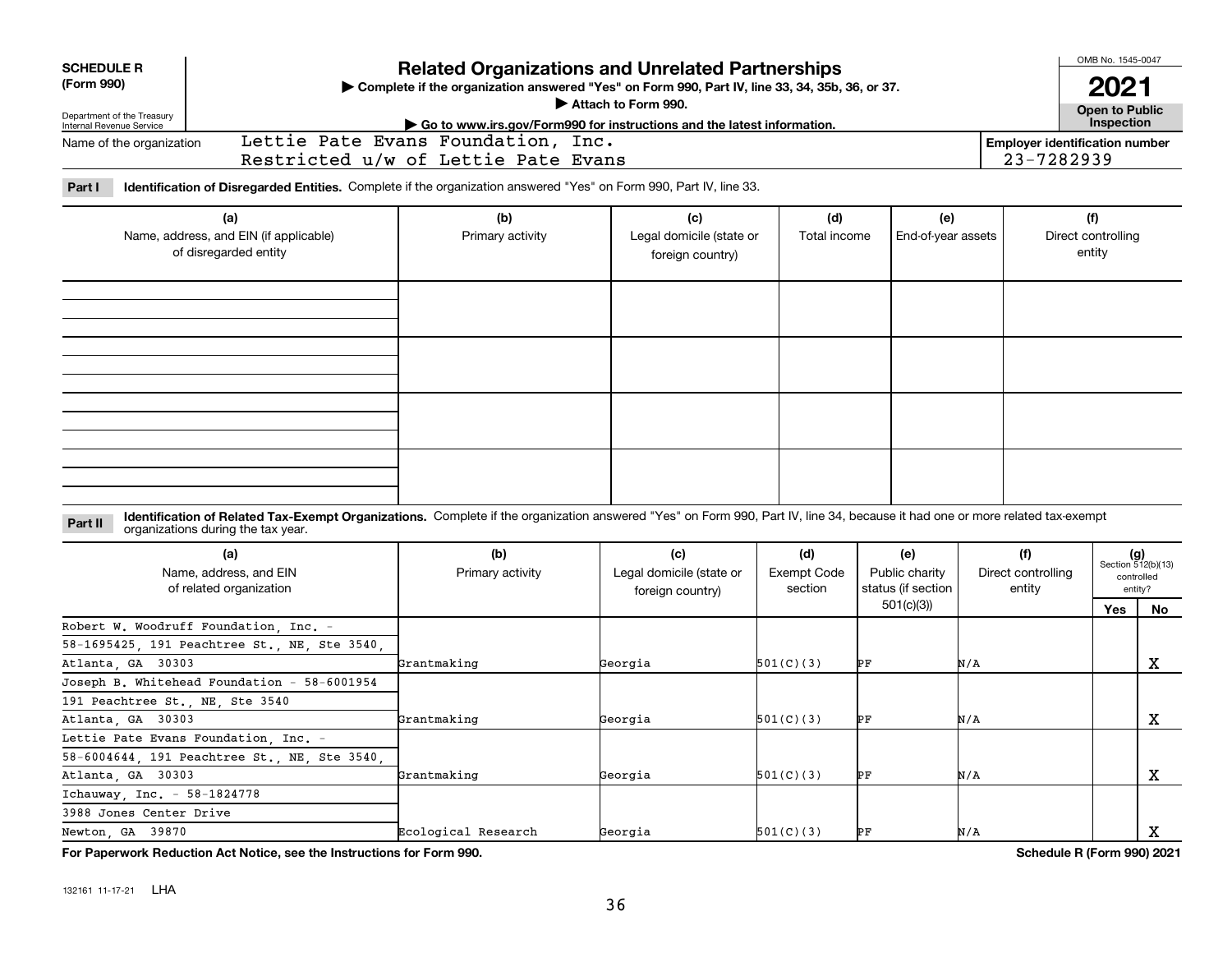## Lettie Pate Evans Foundation, Inc. Restricted u/w of Lettie Pate Evans 23-7282939

**Part II Continuation of Identification of Related Tax-Exempt Organizations**

| (d)<br>(e)<br>$(g)$<br>Section 512(b)(13)<br>Name, address, and EIN<br>Legal domicile (state or<br><b>Exempt Code</b><br>Direct controlling<br>Primary activity<br>Public charity<br>controlled<br>of related organization<br>section<br>status (if section<br>entity<br>organization?<br>foreign country)<br>501(c)(3)<br>Yes<br>No<br>Berry College $-58-0566133$<br>39 Mount Berry Station<br>X<br>Rome, GA 30149<br>501(C)(3)<br>Higher Education<br>Georgia<br>N/A<br>Emory University - $58-0566256$<br>Emory University<br>X<br>Atlanta, GA 30322<br>Higher Education<br>Georgia<br>501(C)(3)<br>N/A<br>Episcopal High School in Virginia -<br>54-0506326, 1200 North Quaker Lane,<br>Alexandria VA 22302<br>X<br>Secondary Education<br>Virginia<br>501(C)(3)<br>2<br>N/A<br>Georgia Institute of Technology - 58-6002023<br>Georgia Institute of Technology<br>$\mathbf X$<br>Atlanta, GA 30332<br>Higher Education<br>Georgia<br>501(C)(3)<br>2<br>N/A<br>Protestant Episcopal Theological Seminary -<br>54-0505937, 3737 Seminary Road, Alexandria,<br>X<br>VA 22304<br>Higher Education<br>Virginia<br>501(C)(3)<br>N/A<br>Tallulah Falls School, Inc. - 58-0600867<br>PO Box 10<br>Primary and Secondary<br>$\mathbf X$<br>501(C)(3)<br>Tallulah Falls, GA 30573<br>Education<br>Georgia<br>N/A<br>Trustees of Old Customs House - 54-6052460<br>2064 Horne's Lake Road<br>X<br>Williamsburg, VA 23185<br>Historic Preservation<br>Virginia<br>501(C)(3)<br>N/A<br>Virginia Museum of Fine Arts Foundation -<br>51-0205333, 200 North Boulevard, Richmond,<br>VA 23220<br>501(C)(3)<br>X<br>Virginia<br>N/A<br>Museum<br>Washington and Lee University - 54-0505977<br>Washington and Lee University<br>$\mathbf X$<br>Lexington, VA 24450<br>Virginia<br>501(C)(3)<br>N/A<br>Higher Education<br>William and Mary Foundation - 54-0734117<br>Drawer 8795<br>$\mathbf X$<br>Williamsburg, VA 23187<br>501(C)(3)<br>Higher Education<br>Virginia<br>N/A<br>Bath County Community Hospital - 54-0505913<br>PO Box 774<br>X<br>501(C)(3)<br>Hot Springs, VA 24445<br>Health Care<br>Virginia<br>N/A<br>Children's Healthcare of Atlanta Foundation<br>- 58-1710601, 1600 Tullie Cir., Atlanta, GA |       |             |         |           |     |             |
|-------------------------------------------------------------------------------------------------------------------------------------------------------------------------------------------------------------------------------------------------------------------------------------------------------------------------------------------------------------------------------------------------------------------------------------------------------------------------------------------------------------------------------------------------------------------------------------------------------------------------------------------------------------------------------------------------------------------------------------------------------------------------------------------------------------------------------------------------------------------------------------------------------------------------------------------------------------------------------------------------------------------------------------------------------------------------------------------------------------------------------------------------------------------------------------------------------------------------------------------------------------------------------------------------------------------------------------------------------------------------------------------------------------------------------------------------------------------------------------------------------------------------------------------------------------------------------------------------------------------------------------------------------------------------------------------------------------------------------------------------------------------------------------------------------------------------------------------------------------------------------------------------------------------------------------------------------------------------------------------------------------------------------------------------------------------------------------------------------------------------------------------------------------------------------------------------------------|-------|-------------|---------|-----------|-----|-------------|
|                                                                                                                                                                                                                                                                                                                                                                                                                                                                                                                                                                                                                                                                                                                                                                                                                                                                                                                                                                                                                                                                                                                                                                                                                                                                                                                                                                                                                                                                                                                                                                                                                                                                                                                                                                                                                                                                                                                                                                                                                                                                                                                                                                                                             | (a)   | (b)         | (c)     |           | (f) |             |
|                                                                                                                                                                                                                                                                                                                                                                                                                                                                                                                                                                                                                                                                                                                                                                                                                                                                                                                                                                                                                                                                                                                                                                                                                                                                                                                                                                                                                                                                                                                                                                                                                                                                                                                                                                                                                                                                                                                                                                                                                                                                                                                                                                                                             |       |             |         |           |     |             |
|                                                                                                                                                                                                                                                                                                                                                                                                                                                                                                                                                                                                                                                                                                                                                                                                                                                                                                                                                                                                                                                                                                                                                                                                                                                                                                                                                                                                                                                                                                                                                                                                                                                                                                                                                                                                                                                                                                                                                                                                                                                                                                                                                                                                             |       |             |         |           |     |             |
|                                                                                                                                                                                                                                                                                                                                                                                                                                                                                                                                                                                                                                                                                                                                                                                                                                                                                                                                                                                                                                                                                                                                                                                                                                                                                                                                                                                                                                                                                                                                                                                                                                                                                                                                                                                                                                                                                                                                                                                                                                                                                                                                                                                                             |       |             |         |           |     |             |
|                                                                                                                                                                                                                                                                                                                                                                                                                                                                                                                                                                                                                                                                                                                                                                                                                                                                                                                                                                                                                                                                                                                                                                                                                                                                                                                                                                                                                                                                                                                                                                                                                                                                                                                                                                                                                                                                                                                                                                                                                                                                                                                                                                                                             |       |             |         |           |     |             |
|                                                                                                                                                                                                                                                                                                                                                                                                                                                                                                                                                                                                                                                                                                                                                                                                                                                                                                                                                                                                                                                                                                                                                                                                                                                                                                                                                                                                                                                                                                                                                                                                                                                                                                                                                                                                                                                                                                                                                                                                                                                                                                                                                                                                             |       |             |         |           |     |             |
|                                                                                                                                                                                                                                                                                                                                                                                                                                                                                                                                                                                                                                                                                                                                                                                                                                                                                                                                                                                                                                                                                                                                                                                                                                                                                                                                                                                                                                                                                                                                                                                                                                                                                                                                                                                                                                                                                                                                                                                                                                                                                                                                                                                                             |       |             |         |           |     |             |
|                                                                                                                                                                                                                                                                                                                                                                                                                                                                                                                                                                                                                                                                                                                                                                                                                                                                                                                                                                                                                                                                                                                                                                                                                                                                                                                                                                                                                                                                                                                                                                                                                                                                                                                                                                                                                                                                                                                                                                                                                                                                                                                                                                                                             |       |             |         |           |     |             |
|                                                                                                                                                                                                                                                                                                                                                                                                                                                                                                                                                                                                                                                                                                                                                                                                                                                                                                                                                                                                                                                                                                                                                                                                                                                                                                                                                                                                                                                                                                                                                                                                                                                                                                                                                                                                                                                                                                                                                                                                                                                                                                                                                                                                             |       |             |         |           |     |             |
|                                                                                                                                                                                                                                                                                                                                                                                                                                                                                                                                                                                                                                                                                                                                                                                                                                                                                                                                                                                                                                                                                                                                                                                                                                                                                                                                                                                                                                                                                                                                                                                                                                                                                                                                                                                                                                                                                                                                                                                                                                                                                                                                                                                                             |       |             |         |           |     |             |
|                                                                                                                                                                                                                                                                                                                                                                                                                                                                                                                                                                                                                                                                                                                                                                                                                                                                                                                                                                                                                                                                                                                                                                                                                                                                                                                                                                                                                                                                                                                                                                                                                                                                                                                                                                                                                                                                                                                                                                                                                                                                                                                                                                                                             |       |             |         |           |     |             |
|                                                                                                                                                                                                                                                                                                                                                                                                                                                                                                                                                                                                                                                                                                                                                                                                                                                                                                                                                                                                                                                                                                                                                                                                                                                                                                                                                                                                                                                                                                                                                                                                                                                                                                                                                                                                                                                                                                                                                                                                                                                                                                                                                                                                             |       |             |         |           |     |             |
|                                                                                                                                                                                                                                                                                                                                                                                                                                                                                                                                                                                                                                                                                                                                                                                                                                                                                                                                                                                                                                                                                                                                                                                                                                                                                                                                                                                                                                                                                                                                                                                                                                                                                                                                                                                                                                                                                                                                                                                                                                                                                                                                                                                                             |       |             |         |           |     |             |
|                                                                                                                                                                                                                                                                                                                                                                                                                                                                                                                                                                                                                                                                                                                                                                                                                                                                                                                                                                                                                                                                                                                                                                                                                                                                                                                                                                                                                                                                                                                                                                                                                                                                                                                                                                                                                                                                                                                                                                                                                                                                                                                                                                                                             |       |             |         |           |     |             |
|                                                                                                                                                                                                                                                                                                                                                                                                                                                                                                                                                                                                                                                                                                                                                                                                                                                                                                                                                                                                                                                                                                                                                                                                                                                                                                                                                                                                                                                                                                                                                                                                                                                                                                                                                                                                                                                                                                                                                                                                                                                                                                                                                                                                             |       |             |         |           |     |             |
|                                                                                                                                                                                                                                                                                                                                                                                                                                                                                                                                                                                                                                                                                                                                                                                                                                                                                                                                                                                                                                                                                                                                                                                                                                                                                                                                                                                                                                                                                                                                                                                                                                                                                                                                                                                                                                                                                                                                                                                                                                                                                                                                                                                                             |       |             |         |           |     |             |
|                                                                                                                                                                                                                                                                                                                                                                                                                                                                                                                                                                                                                                                                                                                                                                                                                                                                                                                                                                                                                                                                                                                                                                                                                                                                                                                                                                                                                                                                                                                                                                                                                                                                                                                                                                                                                                                                                                                                                                                                                                                                                                                                                                                                             |       |             |         |           |     |             |
|                                                                                                                                                                                                                                                                                                                                                                                                                                                                                                                                                                                                                                                                                                                                                                                                                                                                                                                                                                                                                                                                                                                                                                                                                                                                                                                                                                                                                                                                                                                                                                                                                                                                                                                                                                                                                                                                                                                                                                                                                                                                                                                                                                                                             |       |             |         |           |     |             |
|                                                                                                                                                                                                                                                                                                                                                                                                                                                                                                                                                                                                                                                                                                                                                                                                                                                                                                                                                                                                                                                                                                                                                                                                                                                                                                                                                                                                                                                                                                                                                                                                                                                                                                                                                                                                                                                                                                                                                                                                                                                                                                                                                                                                             |       |             |         |           |     |             |
|                                                                                                                                                                                                                                                                                                                                                                                                                                                                                                                                                                                                                                                                                                                                                                                                                                                                                                                                                                                                                                                                                                                                                                                                                                                                                                                                                                                                                                                                                                                                                                                                                                                                                                                                                                                                                                                                                                                                                                                                                                                                                                                                                                                                             |       |             |         |           |     |             |
|                                                                                                                                                                                                                                                                                                                                                                                                                                                                                                                                                                                                                                                                                                                                                                                                                                                                                                                                                                                                                                                                                                                                                                                                                                                                                                                                                                                                                                                                                                                                                                                                                                                                                                                                                                                                                                                                                                                                                                                                                                                                                                                                                                                                             |       |             |         |           |     |             |
|                                                                                                                                                                                                                                                                                                                                                                                                                                                                                                                                                                                                                                                                                                                                                                                                                                                                                                                                                                                                                                                                                                                                                                                                                                                                                                                                                                                                                                                                                                                                                                                                                                                                                                                                                                                                                                                                                                                                                                                                                                                                                                                                                                                                             |       |             |         |           |     |             |
|                                                                                                                                                                                                                                                                                                                                                                                                                                                                                                                                                                                                                                                                                                                                                                                                                                                                                                                                                                                                                                                                                                                                                                                                                                                                                                                                                                                                                                                                                                                                                                                                                                                                                                                                                                                                                                                                                                                                                                                                                                                                                                                                                                                                             |       |             |         |           |     |             |
|                                                                                                                                                                                                                                                                                                                                                                                                                                                                                                                                                                                                                                                                                                                                                                                                                                                                                                                                                                                                                                                                                                                                                                                                                                                                                                                                                                                                                                                                                                                                                                                                                                                                                                                                                                                                                                                                                                                                                                                                                                                                                                                                                                                                             |       |             |         |           |     |             |
|                                                                                                                                                                                                                                                                                                                                                                                                                                                                                                                                                                                                                                                                                                                                                                                                                                                                                                                                                                                                                                                                                                                                                                                                                                                                                                                                                                                                                                                                                                                                                                                                                                                                                                                                                                                                                                                                                                                                                                                                                                                                                                                                                                                                             |       |             |         |           |     |             |
|                                                                                                                                                                                                                                                                                                                                                                                                                                                                                                                                                                                                                                                                                                                                                                                                                                                                                                                                                                                                                                                                                                                                                                                                                                                                                                                                                                                                                                                                                                                                                                                                                                                                                                                                                                                                                                                                                                                                                                                                                                                                                                                                                                                                             |       |             |         |           |     |             |
|                                                                                                                                                                                                                                                                                                                                                                                                                                                                                                                                                                                                                                                                                                                                                                                                                                                                                                                                                                                                                                                                                                                                                                                                                                                                                                                                                                                                                                                                                                                                                                                                                                                                                                                                                                                                                                                                                                                                                                                                                                                                                                                                                                                                             |       |             |         |           |     |             |
|                                                                                                                                                                                                                                                                                                                                                                                                                                                                                                                                                                                                                                                                                                                                                                                                                                                                                                                                                                                                                                                                                                                                                                                                                                                                                                                                                                                                                                                                                                                                                                                                                                                                                                                                                                                                                                                                                                                                                                                                                                                                                                                                                                                                             |       |             |         |           |     |             |
|                                                                                                                                                                                                                                                                                                                                                                                                                                                                                                                                                                                                                                                                                                                                                                                                                                                                                                                                                                                                                                                                                                                                                                                                                                                                                                                                                                                                                                                                                                                                                                                                                                                                                                                                                                                                                                                                                                                                                                                                                                                                                                                                                                                                             |       |             |         |           |     |             |
|                                                                                                                                                                                                                                                                                                                                                                                                                                                                                                                                                                                                                                                                                                                                                                                                                                                                                                                                                                                                                                                                                                                                                                                                                                                                                                                                                                                                                                                                                                                                                                                                                                                                                                                                                                                                                                                                                                                                                                                                                                                                                                                                                                                                             |       |             |         |           |     |             |
|                                                                                                                                                                                                                                                                                                                                                                                                                                                                                                                                                                                                                                                                                                                                                                                                                                                                                                                                                                                                                                                                                                                                                                                                                                                                                                                                                                                                                                                                                                                                                                                                                                                                                                                                                                                                                                                                                                                                                                                                                                                                                                                                                                                                             |       |             |         |           |     |             |
|                                                                                                                                                                                                                                                                                                                                                                                                                                                                                                                                                                                                                                                                                                                                                                                                                                                                                                                                                                                                                                                                                                                                                                                                                                                                                                                                                                                                                                                                                                                                                                                                                                                                                                                                                                                                                                                                                                                                                                                                                                                                                                                                                                                                             |       |             |         |           |     |             |
|                                                                                                                                                                                                                                                                                                                                                                                                                                                                                                                                                                                                                                                                                                                                                                                                                                                                                                                                                                                                                                                                                                                                                                                                                                                                                                                                                                                                                                                                                                                                                                                                                                                                                                                                                                                                                                                                                                                                                                                                                                                                                                                                                                                                             |       |             |         |           |     |             |
|                                                                                                                                                                                                                                                                                                                                                                                                                                                                                                                                                                                                                                                                                                                                                                                                                                                                                                                                                                                                                                                                                                                                                                                                                                                                                                                                                                                                                                                                                                                                                                                                                                                                                                                                                                                                                                                                                                                                                                                                                                                                                                                                                                                                             |       |             |         |           |     |             |
|                                                                                                                                                                                                                                                                                                                                                                                                                                                                                                                                                                                                                                                                                                                                                                                                                                                                                                                                                                                                                                                                                                                                                                                                                                                                                                                                                                                                                                                                                                                                                                                                                                                                                                                                                                                                                                                                                                                                                                                                                                                                                                                                                                                                             |       |             |         |           |     |             |
|                                                                                                                                                                                                                                                                                                                                                                                                                                                                                                                                                                                                                                                                                                                                                                                                                                                                                                                                                                                                                                                                                                                                                                                                                                                                                                                                                                                                                                                                                                                                                                                                                                                                                                                                                                                                                                                                                                                                                                                                                                                                                                                                                                                                             |       |             |         |           |     |             |
|                                                                                                                                                                                                                                                                                                                                                                                                                                                                                                                                                                                                                                                                                                                                                                                                                                                                                                                                                                                                                                                                                                                                                                                                                                                                                                                                                                                                                                                                                                                                                                                                                                                                                                                                                                                                                                                                                                                                                                                                                                                                                                                                                                                                             |       |             |         |           |     |             |
|                                                                                                                                                                                                                                                                                                                                                                                                                                                                                                                                                                                                                                                                                                                                                                                                                                                                                                                                                                                                                                                                                                                                                                                                                                                                                                                                                                                                                                                                                                                                                                                                                                                                                                                                                                                                                                                                                                                                                                                                                                                                                                                                                                                                             | 30329 | Health Care | Georgia | 501(C)(3) | N/A | $\mathbf X$ |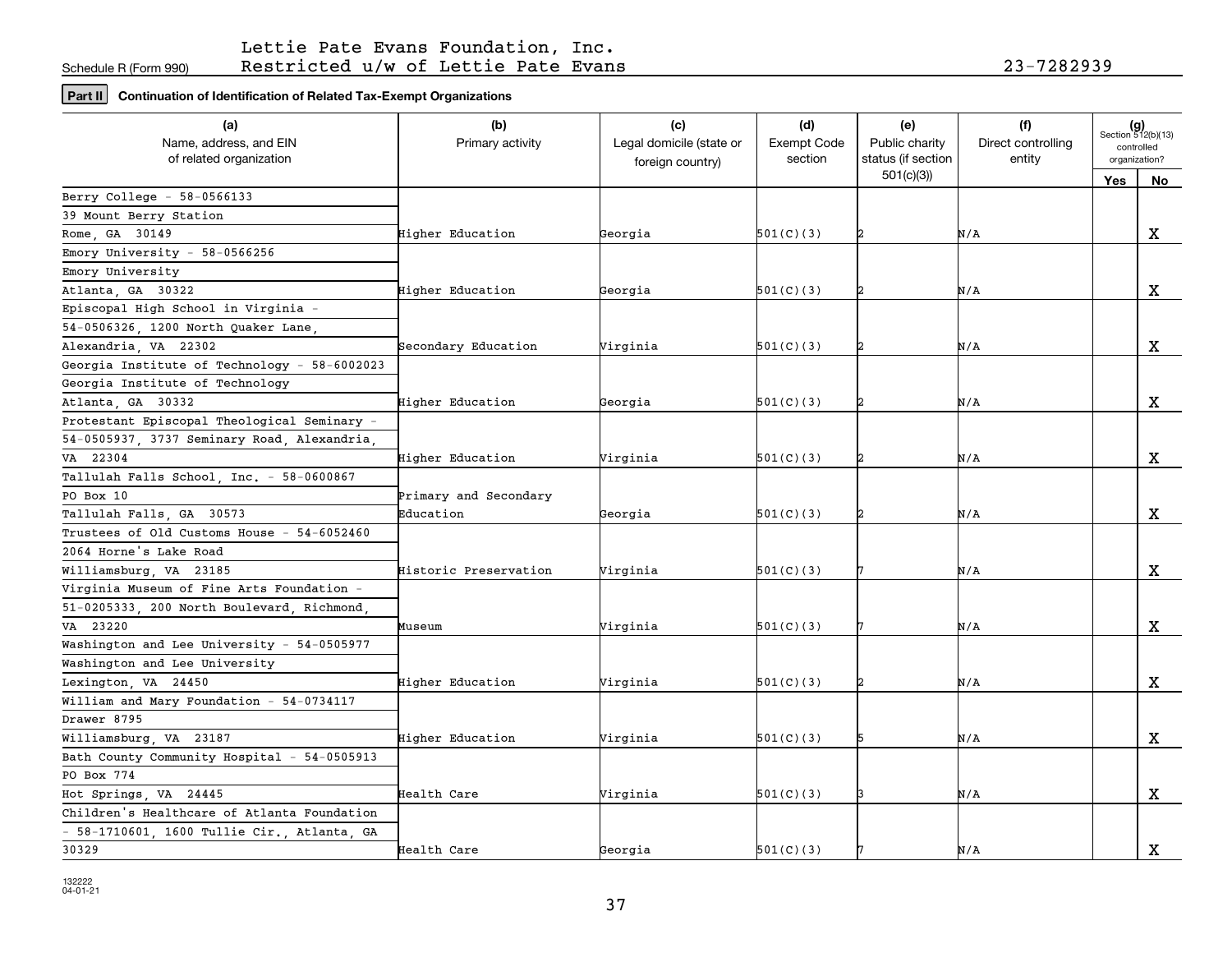## Lettie Pate Evans Foundation, Inc. Restricted u/w of Lettie Pate Evans 23-7282939

**Part II Continuation of Identification of Related Tax-Exempt Organizations**

| (a)                                               | (b)              | (c)                                          | (d)                    | (e)                                  | (f)                          | $(g)$<br>Section 512(b)(13) |             |
|---------------------------------------------------|------------------|----------------------------------------------|------------------------|--------------------------------------|------------------------------|-----------------------------|-------------|
| Name, address, and EIN<br>of related organization | Primary activity | Legal domicile (state or<br>foreign country) | Exempt Code<br>section | Public charity<br>status (if section | Direct controlling<br>entity | controlled<br>organization? |             |
|                                                   |                  |                                              |                        | 501(c)(3)                            |                              | Yes                         | No          |
| Bruton Parish Church Endowment Fund, Inc. -       |                  |                                              |                        |                                      |                              |                             |             |
| 54-6036077, 102 Willoughby Drive,                 |                  |                                              |                        |                                      |                              |                             |             |
| Williamsburg, VA 23185                            | Religion         | Virginia                                     | 501(C)(3)              |                                      | N/A                          |                             | $\mathbf X$ |
| Boys' Home, Inc. - 54-0505870                     |                  |                                              |                        |                                      |                              |                             |             |
| 306 Boys' Home Road                               |                  |                                              |                        |                                      |                              |                             |             |
| Covington, VA 24426                               | Child Welfare    | Virginia                                     | 501(C)(3)              |                                      | N/A                          |                             | $\mathbf x$ |
|                                                   |                  |                                              |                        |                                      |                              |                             |             |
|                                                   |                  |                                              |                        |                                      |                              |                             |             |
|                                                   |                  |                                              |                        |                                      |                              |                             |             |
|                                                   |                  |                                              |                        |                                      |                              |                             |             |
|                                                   |                  |                                              |                        |                                      |                              |                             |             |
|                                                   |                  |                                              |                        |                                      |                              |                             |             |
|                                                   |                  |                                              |                        |                                      |                              |                             |             |
|                                                   |                  |                                              |                        |                                      |                              |                             |             |
|                                                   |                  |                                              |                        |                                      |                              |                             |             |
|                                                   |                  |                                              |                        |                                      |                              |                             |             |
|                                                   |                  |                                              |                        |                                      |                              |                             |             |
|                                                   |                  |                                              |                        |                                      |                              |                             |             |
|                                                   |                  |                                              |                        |                                      |                              |                             |             |
|                                                   |                  |                                              |                        |                                      |                              |                             |             |
|                                                   |                  |                                              |                        |                                      |                              |                             |             |
|                                                   |                  |                                              |                        |                                      |                              |                             |             |
|                                                   |                  |                                              |                        |                                      |                              |                             |             |
|                                                   |                  |                                              |                        |                                      |                              |                             |             |
|                                                   |                  |                                              |                        |                                      |                              |                             |             |
|                                                   |                  |                                              |                        |                                      |                              |                             |             |
|                                                   |                  |                                              |                        |                                      |                              |                             |             |
|                                                   |                  |                                              |                        |                                      |                              |                             |             |
|                                                   |                  |                                              |                        |                                      |                              |                             |             |
|                                                   |                  |                                              |                        |                                      |                              |                             |             |
|                                                   |                  |                                              |                        |                                      |                              |                             |             |
|                                                   |                  |                                              |                        |                                      |                              |                             |             |
|                                                   |                  |                                              |                        |                                      |                              |                             |             |
|                                                   |                  |                                              |                        |                                      |                              |                             |             |
|                                                   |                  |                                              |                        |                                      |                              |                             |             |
|                                                   |                  |                                              |                        |                                      |                              |                             |             |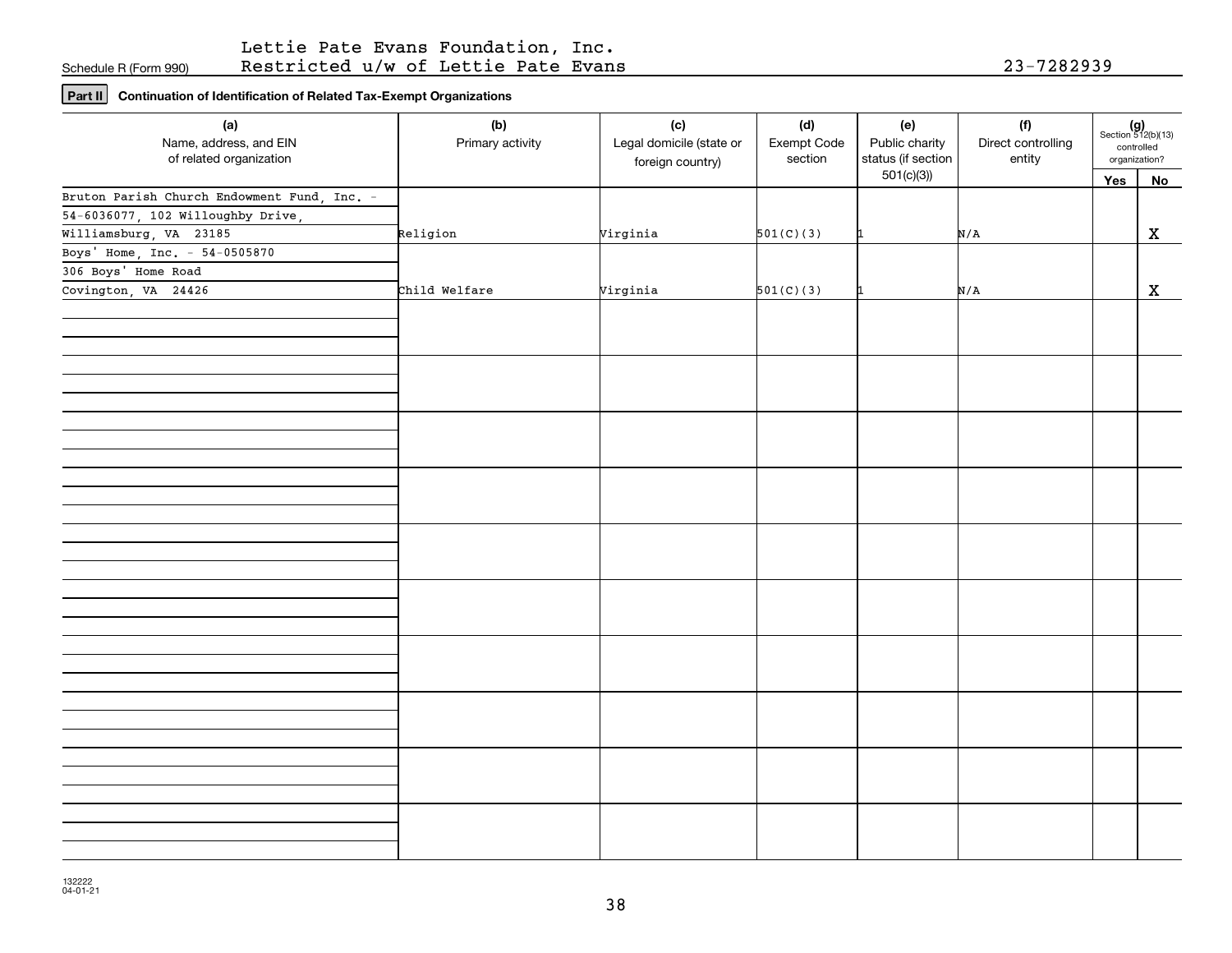Schedule R (Form 990) 2021 Page Restricted u/w of Lettie Pate Evans 23-7282939

**2**

**Identification of Related Organizations Taxable as a Partnership.** Complete if the organization answered "Yes" on Form 990, Part IV, line 34, because it had one or more related **Part III** organizations treated as a partnership during the tax year.

| (a)                                               | (b)              | (c)                  | (d)                          | (e)                                                                 | (f)                      | (g)                     |                  | (h)          | (i)                                                       | (i) | (k)                            |
|---------------------------------------------------|------------------|----------------------|------------------------------|---------------------------------------------------------------------|--------------------------|-------------------------|------------------|--------------|-----------------------------------------------------------|-----|--------------------------------|
| Name, address, and EIN<br>of related organization | Primary activity | Legal<br>domicile    | Direct controlling<br>entity | Predominant income                                                  | Share of total<br>income | Share of<br>end-of-year | Disproportionate |              | Code V-UBI                                                |     | General or Percentage          |
|                                                   |                  | (state or<br>foreign |                              |                                                                     |                          | assets                  |                  | allocations? |                                                           |     | managing<br>partner? Ownership |
|                                                   |                  | country)             |                              | related, unrelated,<br>excluded from tax under<br>sections 512-514) |                          |                         | Yes $ $          | No           | amount in box<br>20 of Schedule<br>K-1 (Form 1065) Yes No |     |                                |
|                                                   |                  |                      |                              |                                                                     |                          |                         |                  |              |                                                           |     |                                |
|                                                   |                  |                      |                              |                                                                     |                          |                         |                  |              |                                                           |     |                                |
|                                                   |                  |                      |                              |                                                                     |                          |                         |                  |              |                                                           |     |                                |
|                                                   |                  |                      |                              |                                                                     |                          |                         |                  |              |                                                           |     |                                |
|                                                   |                  |                      |                              |                                                                     |                          |                         |                  |              |                                                           |     |                                |
|                                                   |                  |                      |                              |                                                                     |                          |                         |                  |              |                                                           |     |                                |
|                                                   |                  |                      |                              |                                                                     |                          |                         |                  |              |                                                           |     |                                |
|                                                   |                  |                      |                              |                                                                     |                          |                         |                  |              |                                                           |     |                                |
|                                                   |                  |                      |                              |                                                                     |                          |                         |                  |              |                                                           |     |                                |
|                                                   |                  |                      |                              |                                                                     |                          |                         |                  |              |                                                           |     |                                |
|                                                   |                  |                      |                              |                                                                     |                          |                         |                  |              |                                                           |     |                                |
|                                                   |                  |                      |                              |                                                                     |                          |                         |                  |              |                                                           |     |                                |
|                                                   |                  |                      |                              |                                                                     |                          |                         |                  |              |                                                           |     |                                |
|                                                   |                  |                      |                              |                                                                     |                          |                         |                  |              |                                                           |     |                                |
|                                                   |                  |                      |                              |                                                                     |                          |                         |                  |              |                                                           |     |                                |
|                                                   |                  |                      |                              |                                                                     |                          |                         |                  |              |                                                           |     |                                |
|                                                   |                  |                      |                              |                                                                     |                          |                         |                  |              |                                                           |     |                                |

**Identification of Related Organizations Taxable as a Corporation or Trust.** Complete if the organization answered "Yes" on Form 990, Part IV, line 34, because it had one or more related **Part IV** organizations treated as a corporation or trust during the tax year.

| (a)<br>Name, address, and EIN<br>of related organization | (b)<br>Primary activity | (c)<br>Legal domicile<br>(state or<br>foreign | (d)<br>Direct controlling<br>entity | (e)<br>Type of entity<br>(C corp, S corp,<br>or trust) | (f)<br>Share of total<br>income | (g)<br>Share of<br>end-of-year<br>assets | (h)<br> Percentage <br>ownership | (i)<br>Section<br>$512(b)(13)$<br>controlled | entity? |
|----------------------------------------------------------|-------------------------|-----------------------------------------------|-------------------------------------|--------------------------------------------------------|---------------------------------|------------------------------------------|----------------------------------|----------------------------------------------|---------|
|                                                          |                         | country)                                      |                                     |                                                        |                                 |                                          |                                  |                                              | Yes No  |
|                                                          |                         |                                               |                                     |                                                        |                                 |                                          |                                  |                                              |         |
|                                                          |                         |                                               |                                     |                                                        |                                 |                                          |                                  |                                              |         |
|                                                          |                         |                                               |                                     |                                                        |                                 |                                          |                                  |                                              |         |
|                                                          |                         |                                               |                                     |                                                        |                                 |                                          |                                  |                                              |         |
|                                                          |                         |                                               |                                     |                                                        |                                 |                                          |                                  |                                              |         |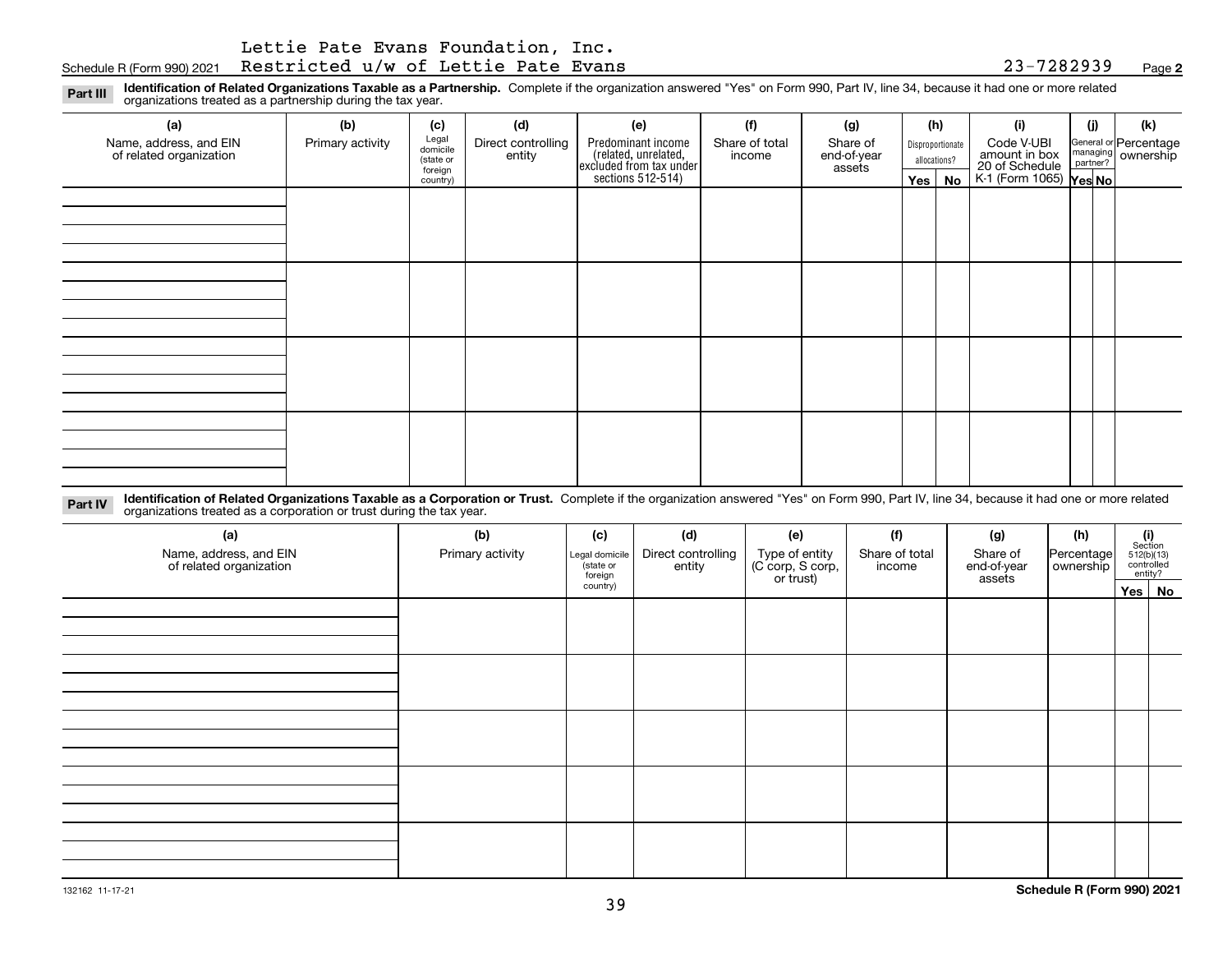|  | Part V Transactions With Related Organizations. Complete if the organization answered "Yes" on Form 990, Part IV, line 34, 35b, or 36. |  |  |
|--|----------------------------------------------------------------------------------------------------------------------------------------|--|--|
|--|----------------------------------------------------------------------------------------------------------------------------------------|--|--|

| Note: Complete line 1 if any entity is listed in Parts II, III, or IV of this schedule. |                                                                                                                                                                                                                                |     |             |             |  |
|-----------------------------------------------------------------------------------------|--------------------------------------------------------------------------------------------------------------------------------------------------------------------------------------------------------------------------------|-----|-------------|-------------|--|
|                                                                                         | 1 During the tax year, did the organization engage in any of the following transactions with one or more related organizations listed in Parts II-IV?                                                                          |     |             |             |  |
|                                                                                         |                                                                                                                                                                                                                                |     |             | X           |  |
|                                                                                         | b Gift, grant, or capital contribution to related organization(s) manufactured contains and contribution to related organization(s)                                                                                            | 1b  | X           |             |  |
|                                                                                         | c Gift, grant, or capital contribution from related organization(s) material contracts and contribution from related organization(s) material contents and contribution from related organization(s) material contents and con | 1c  |             | х           |  |
|                                                                                         |                                                                                                                                                                                                                                | 1d  |             | X           |  |
|                                                                                         |                                                                                                                                                                                                                                | 1e  |             | X           |  |
|                                                                                         |                                                                                                                                                                                                                                |     |             |             |  |
|                                                                                         | f Dividends from related organization(s) material contracts and contracts are contracted as a contract of the contract or contract or contract or contract or contract or contract or contract or contract or contract or cont | 1f  |             | X           |  |
|                                                                                         | g Sale of assets to related organization(s) www.assettion.com/www.assettion.com/www.assettion.com/www.assettion.com/www.assettion.com/www.assettion.com/www.assettion.com/www.assettion.com/www.assettion.com/www.assettion.co | 1g  |             | X           |  |
|                                                                                         | h Purchase of assets from related organization(s) manufactured and content to content the content of assets from related organization(s)                                                                                       | 1h  |             | X           |  |
|                                                                                         | Exchange of assets with related organization(s) manufactured content to the content of the content of the content of the content of the content of the content of the content of the content of the content of the content of  | 1i. |             | $\mathbf X$ |  |
|                                                                                         |                                                                                                                                                                                                                                | 1i. |             | X           |  |
|                                                                                         |                                                                                                                                                                                                                                |     |             |             |  |
|                                                                                         |                                                                                                                                                                                                                                | 1k  |             | х           |  |
|                                                                                         | Performance of services or membership or fundraising solicitations for related organization(s) matchinary material contents and content of the services or membership or fundraising solicitations for related organization(s) | 11. |             | $\mathbf X$ |  |
|                                                                                         | m Performance of services or membership or fundraising solicitations by related organization(s)                                                                                                                                | 1m  |             | X           |  |
|                                                                                         |                                                                                                                                                                                                                                | 1n  | $\mathbf X$ |             |  |
|                                                                                         |                                                                                                                                                                                                                                | 1o  | x           |             |  |
|                                                                                         |                                                                                                                                                                                                                                |     |             |             |  |
|                                                                                         | p Reimbursement paid to related organization(s) for expenses [1111] and the content of the content of the content of the content of the content of the content of the content of the content of the content of the content of  | 1p  | X           |             |  |
|                                                                                         |                                                                                                                                                                                                                                | 1q  |             | x           |  |
|                                                                                         |                                                                                                                                                                                                                                |     |             |             |  |
|                                                                                         |                                                                                                                                                                                                                                |     |             | х           |  |
|                                                                                         |                                                                                                                                                                                                                                | 1s  |             | x           |  |

**2**If the answer to any of the above is "Yes," see the instructions for information on who must complete this line, including covered relationships and transaction thresholds.

| (a)<br>Name of related organization | (b)<br>Transaction<br>type (a-s) | (c)<br>Amount involved | (d)<br>Method of determining amount involved |
|-------------------------------------|----------------------------------|------------------------|----------------------------------------------|
| (1)                                 |                                  |                        |                                              |
| (2)                                 |                                  |                        |                                              |
| (3)                                 |                                  |                        |                                              |
| (4)                                 |                                  |                        |                                              |
| (5)                                 |                                  |                        |                                              |
| (6)                                 |                                  |                        |                                              |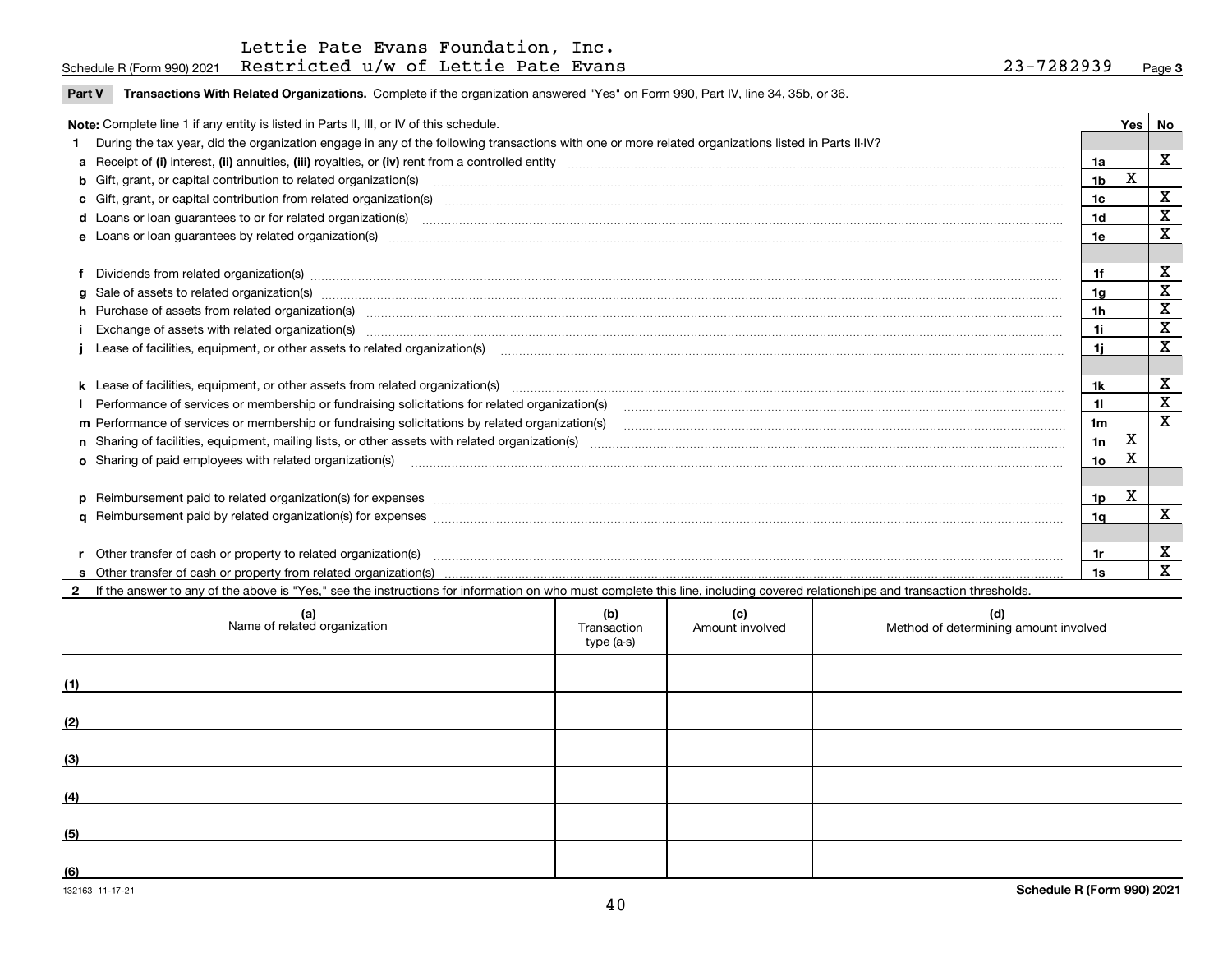## Schedule R (Form 990) 2021 Page Restricted u/w of Lettie Pate Evans 23-7282939 Lettie Pate Evans Foundation, Inc.

#### **Part VI Unrelated Organizations Taxable as a Partnership. Complete if the organization answered "Yes" on Form 990, Part IV, line 37.**

Provide the following information for each entity taxed as a partnership through which the organization conducted more than five percent of its activities (measured by total assets or gross revenue) that was not a related organization. See instructions regarding exclusion for certain investment partnerships.

| ັ<br>(a)<br>Name, address, and EIN<br>of entity | ັ<br>ັ<br>(b)<br>Primary activity | (c)<br>Legal domicile<br>(state or foreign<br>country) | (d)<br>Predominant income<br>(related, unrelated,<br>excluded from tax under<br>sections 512-514) | (e)<br>Are all<br>$\begin{array}{c}\n\text{partners} \sec.\n\\ \n501(c)(3)\n\\ \n0rgs.?\n\end{array}$<br>Yes No | (f)<br>Share of<br>total<br>income | (g)<br>Share of<br>end-of-year<br>assets | (h)<br>Dispropor-<br>tionate<br>allocations?<br>Yes No | (i)<br>Code V-UBI<br>amount in box 20 managing<br>of Schedule K-1<br>(Form 1065)<br>$\overline{Yes}$ No | (i)<br>Yes No | (k) |
|-------------------------------------------------|-----------------------------------|--------------------------------------------------------|---------------------------------------------------------------------------------------------------|-----------------------------------------------------------------------------------------------------------------|------------------------------------|------------------------------------------|--------------------------------------------------------|---------------------------------------------------------------------------------------------------------|---------------|-----|
|                                                 |                                   |                                                        |                                                                                                   |                                                                                                                 |                                    |                                          |                                                        |                                                                                                         |               |     |
|                                                 |                                   |                                                        |                                                                                                   |                                                                                                                 |                                    |                                          |                                                        |                                                                                                         |               |     |
|                                                 |                                   |                                                        |                                                                                                   |                                                                                                                 |                                    |                                          |                                                        |                                                                                                         |               |     |
|                                                 |                                   |                                                        |                                                                                                   |                                                                                                                 |                                    |                                          |                                                        |                                                                                                         |               |     |
|                                                 |                                   |                                                        |                                                                                                   |                                                                                                                 |                                    |                                          |                                                        |                                                                                                         |               |     |
|                                                 |                                   |                                                        |                                                                                                   |                                                                                                                 |                                    |                                          |                                                        |                                                                                                         |               |     |
|                                                 |                                   |                                                        |                                                                                                   |                                                                                                                 |                                    |                                          |                                                        |                                                                                                         |               |     |
|                                                 |                                   |                                                        |                                                                                                   |                                                                                                                 |                                    |                                          |                                                        |                                                                                                         |               |     |

**Schedule R (Form 990) 2021**